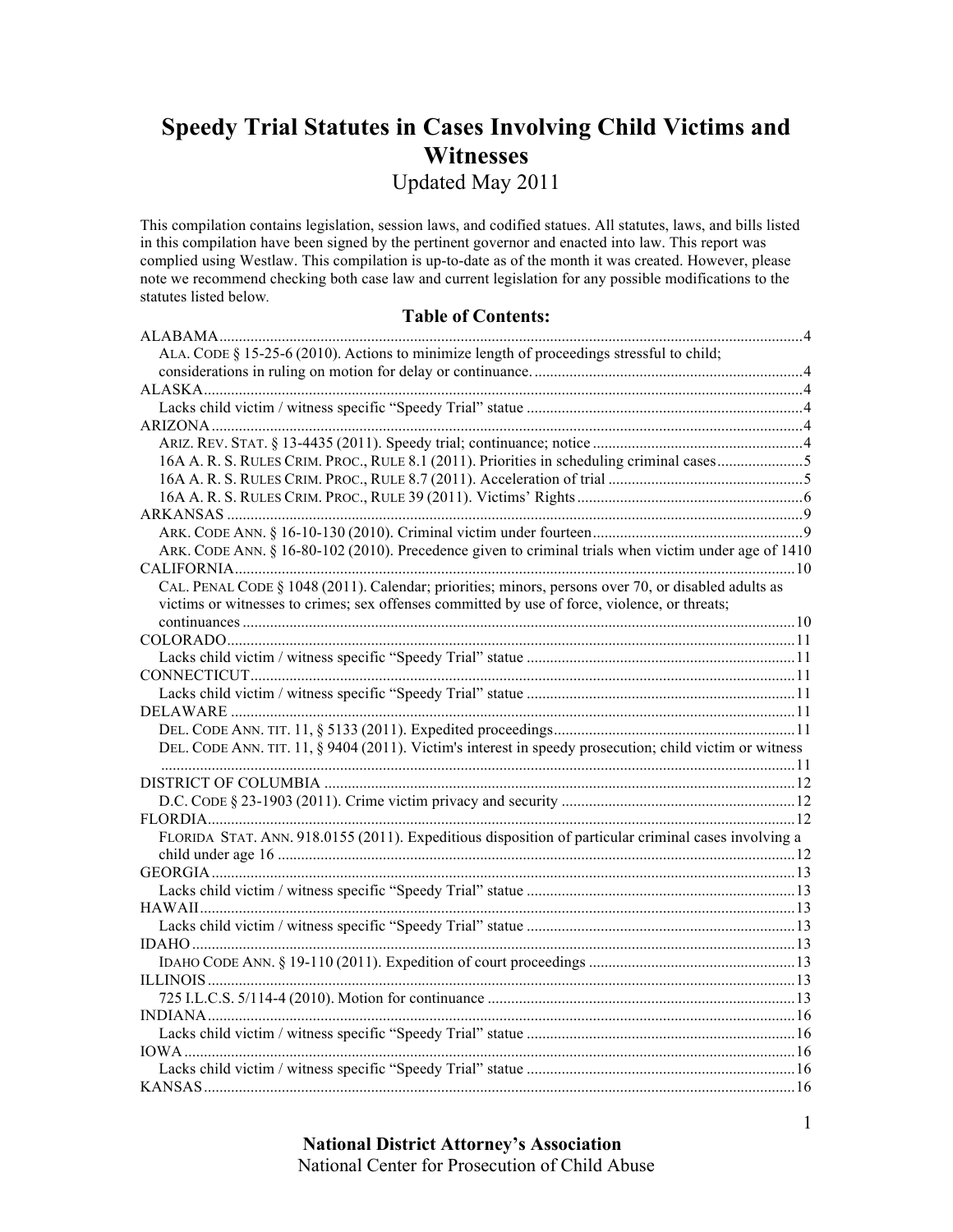| KY. REV. STAT. ANN. § 421.510 (2010). Speedy trial where child victim is involved16                      |  |
|----------------------------------------------------------------------------------------------------------|--|
|                                                                                                          |  |
|                                                                                                          |  |
|                                                                                                          |  |
|                                                                                                          |  |
|                                                                                                          |  |
|                                                                                                          |  |
|                                                                                                          |  |
| MASS. GEN. LAWS ANN. 278, § 16F (2011). Expedited Trial for Sex Crimes Involving Minor Victims or        |  |
|                                                                                                          |  |
|                                                                                                          |  |
| MICH. COMP. LAWS § 780.759 (2011). Speedy trial; requirements; hearing; notice; time of trial18          |  |
|                                                                                                          |  |
| 51 MINN. STAT. ANN., CT. APP. R. 1 (2010): Scheduling cases (Court of Appeals Specific)  19              |  |
|                                                                                                          |  |
|                                                                                                          |  |
|                                                                                                          |  |
|                                                                                                          |  |
| MO. REV. STAT. § 491.710 (2011). Hearings involving child witnesses given docket priority--delays or     |  |
|                                                                                                          |  |
|                                                                                                          |  |
|                                                                                                          |  |
|                                                                                                          |  |
| NEB. REV. STAT. § 29-1925 (2010). Child victim or child witness; testimony; legislative intent 20        |  |
|                                                                                                          |  |
| NEV. REV. STAT. § 62D.300 (2010). Power of juvenile court to expedite proceeding involving act           |  |
|                                                                                                          |  |
|                                                                                                          |  |
| NEV. REV. STAT. § 174.515 (2010). Postponement: When and how ordered; court may require                  |  |
| depositions of and undertakings by witnesses; court may consider adverse effect upon child who is        |  |
|                                                                                                          |  |
| NEV. REV. STAT. § 174.519 (2010). Request for preference in setting date for trial where child is victim |  |
|                                                                                                          |  |
|                                                                                                          |  |
|                                                                                                          |  |
| N.J. REV. STAT. ANN. § 2A:163-5 (2011). Criminal cases involving child victim; speedy trials 23          |  |
|                                                                                                          |  |
|                                                                                                          |  |
|                                                                                                          |  |
|                                                                                                          |  |
|                                                                                                          |  |
|                                                                                                          |  |
|                                                                                                          |  |
|                                                                                                          |  |
|                                                                                                          |  |
|                                                                                                          |  |
| OKLAHOMA.                                                                                                |  |
|                                                                                                          |  |
|                                                                                                          |  |
|                                                                                                          |  |
|                                                                                                          |  |
|                                                                                                          |  |
|                                                                                                          |  |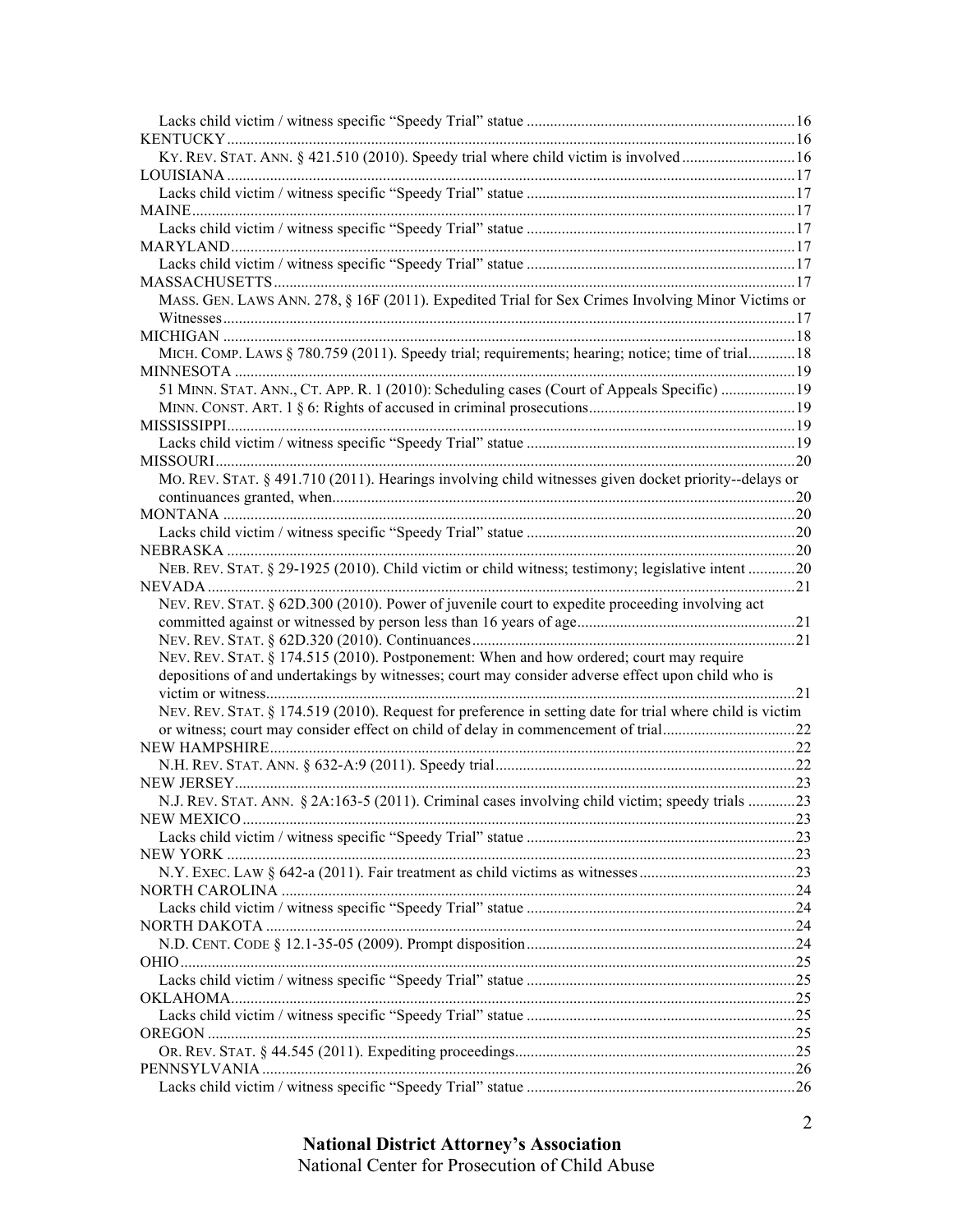| SOUTH CAROLINA                                                                                 |  |
|------------------------------------------------------------------------------------------------|--|
|                                                                                                |  |
| SOUTH DAKOTA                                                                                   |  |
|                                                                                                |  |
|                                                                                                |  |
|                                                                                                |  |
|                                                                                                |  |
|                                                                                                |  |
|                                                                                                |  |
|                                                                                                |  |
|                                                                                                |  |
|                                                                                                |  |
|                                                                                                |  |
|                                                                                                |  |
|                                                                                                |  |
|                                                                                                |  |
|                                                                                                |  |
| WASH. REV. CODE § 10.46.085 (2011). Continuances not permitted in certain cases 31             |  |
|                                                                                                |  |
| W.V. R. CHILD ABUSE AND NEGLECT P. RULE 7 (2011) Extensions of time and continuances31         |  |
| 31                                                                                             |  |
| WIS. STAT. § 971.105 (2011). Child victims and witnesses; duty to expedite proceedings31       |  |
|                                                                                                |  |
|                                                                                                |  |
|                                                                                                |  |
|                                                                                                |  |
|                                                                                                |  |
| 8 GUAM CODE ANN. CRIM. PROC. § 80.65 (2008). Expedited Trials of Sex Crimes Involving Minor    |  |
|                                                                                                |  |
| 33                                                                                             |  |
| PR ST T. 34 Ap. II. Rule 131.3 (2008). Witnesses who are minors; assistance during testimony33 |  |
|                                                                                                |  |
|                                                                                                |  |
| FEDERAL LEGISLATION.                                                                           |  |
|                                                                                                |  |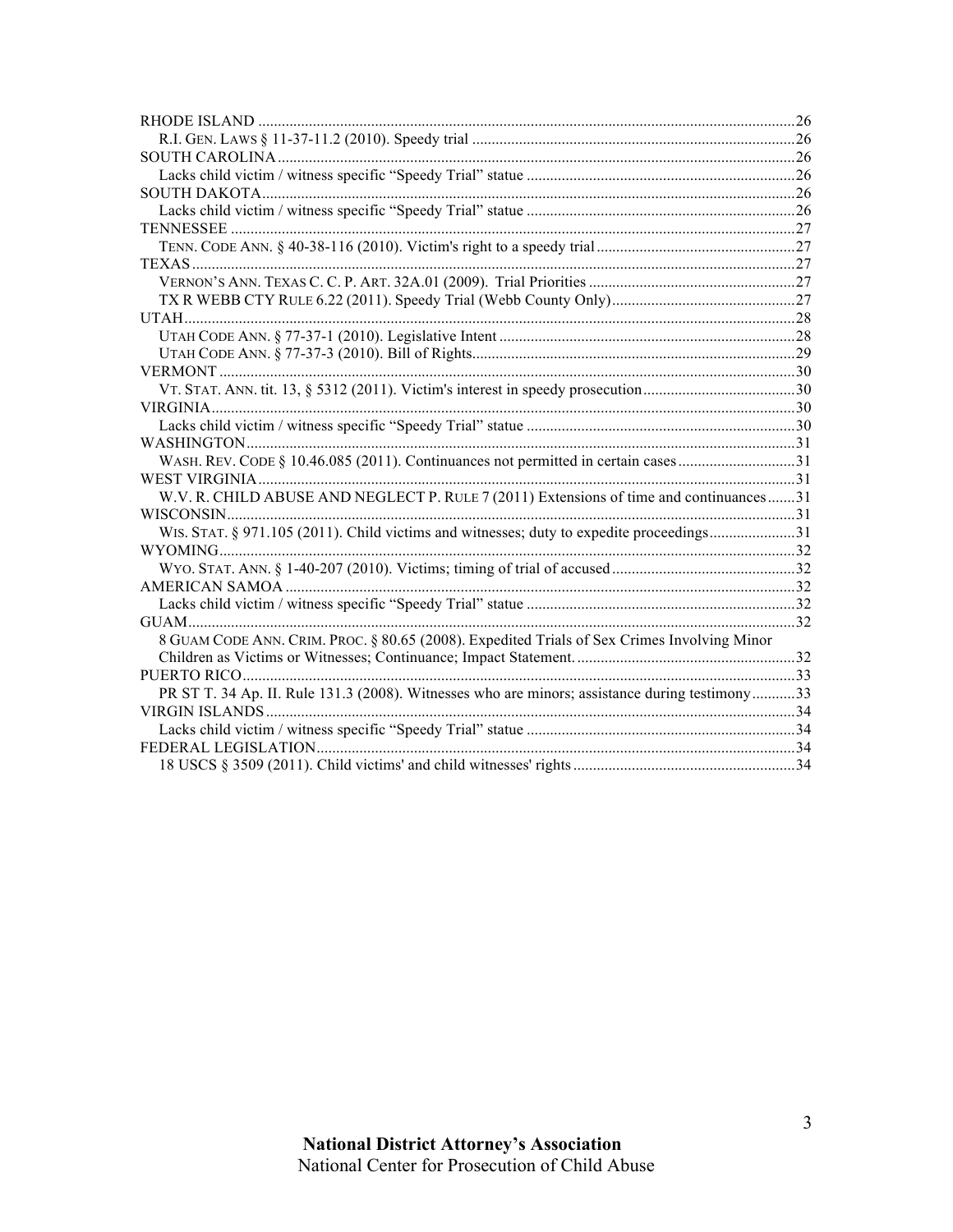## **ALABAMA**

## **ALA. CODE § 15-25-6 (2010). Actions to minimize length of proceedings stressful to child; considerations in ruling on motion for delay or continuance.**

In all criminal cases and juvenile proceedings involving offenses set out in Section 15- 25-1, wherein the victim hereof or a witness to the offense is under the age of 16 years, the court and the district attorney shall take appropriate action to ensure a speedy trial in order to minimize the length of time the child must endure the stress of involvement in the proceedings. In ruling on any motion or other request for a delay or continuance of proceedings, the court shall consider and give weight to any adverse impact the delay or continuance may have on the well-being of a child victim or witness.

## **ALASKA**

#### **Lacks child victim / witness specific "Speedy Trial" statue**

*General "Speedy Trial" Statute may be found at: Alaska. R. Crim. Pro. Rule 45 (2010)*

## **ARIZONA**

#### **ARIZ. REV. STAT. § 13-4435 (2011). Speedy trial; continuance; notice**

**A.** In any criminal proceeding, the court, prosecutor and law enforcement officials shall take appropriate action to ensure a speedy trial for the victim.

**B.** The prosecutor shall make reasonable efforts to notify a victim of any request for a continuance, except that if the victim is represented by counsel who has filed a notice of appearance, the court, if the request for a continuance is in writing, shall make reasonable efforts to notify the victim's counsel in the same manner in which a party is notified.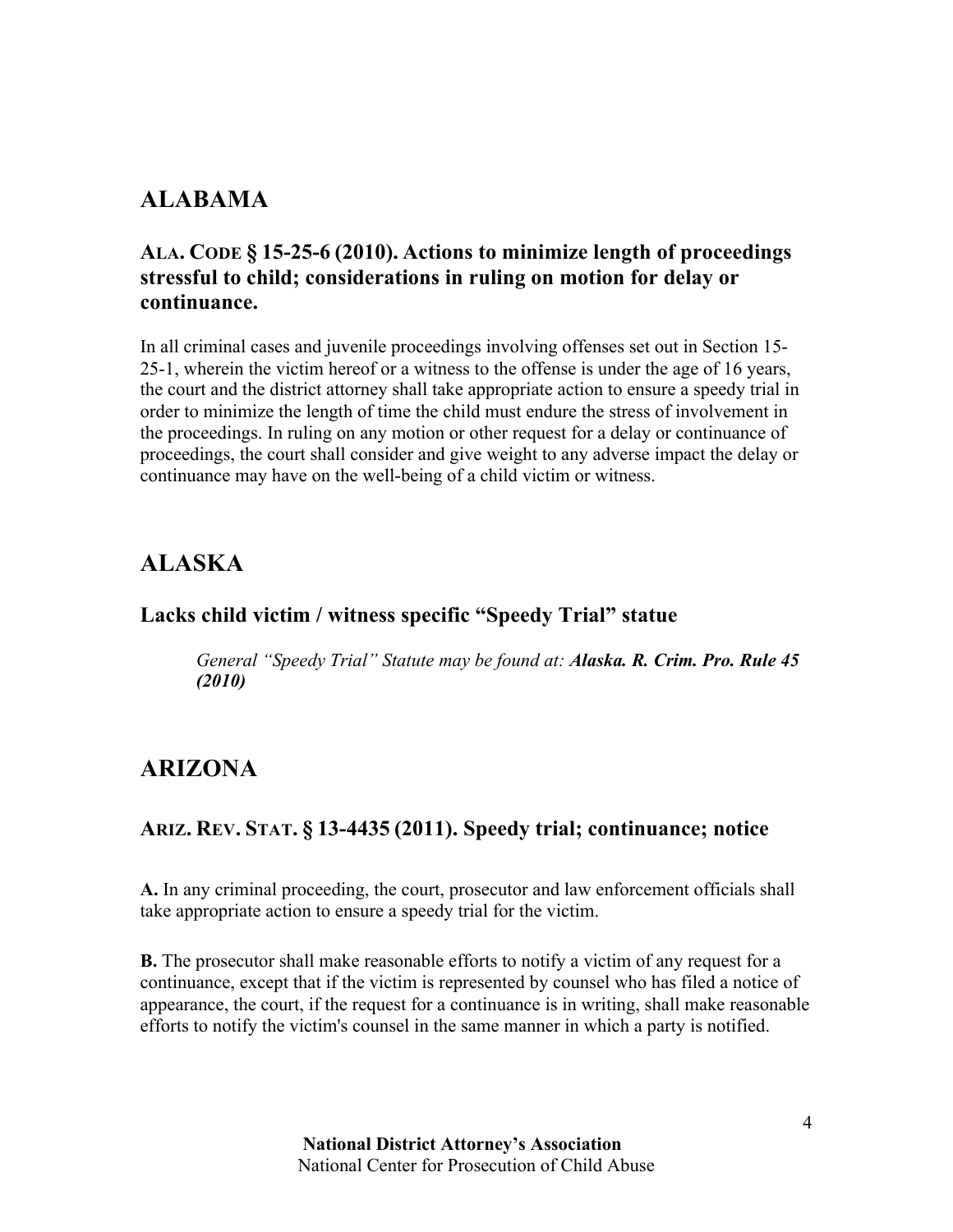**C.** A motion to continue shall be in writing unless the court makes a finding on the record that exigent circumstances exist to permit an oral motion.

**D.** The court shall grant a continuance only if extraordinary circumstances exist and the delay is indispensable to the interests of justice. A continuance may be granted only for the time necessary to serve the interests of justice.

**E.** Subsections B, C and D do not apply to justice of the peace and municipal courts.

**F.** Before ruling on a motion for a continuance, the court shall consider the victim's views and the victim's right to a speedy trial. If a continuance is granted, the court shall state on the record the specific reason for the continuance.

## **16A A. R. S. RULES CRIM. PROC., RULE 8.1 (2011). Priorities in scheduling criminal cases**

**a. Priority of Criminal Trials.** The trial of criminal cases shall have priority over the trial of civil cases. Any scheduling conflicts will be resolved in accordance with Rule 5(j), Uniform Rules of Practice.

**b. Preferences.** The trial of defendants in custody and defendants whose pretrial liberty may present unusual risks shall be given preference over other criminal cases.

**c. Duty of Prosecutor.** The prosecutor shall advise the court of facts relevant to determining the order of cases on the calendar.

**d. Duty of Defense Counsel.** The defendant's counsel shall advise the court of the impending expiration of time limits in the defendant's case. Failure to do so may result in sanctions and should be considered by the court in determining whether to dismiss an action with prejudice pursuant to Rule 8.6.

**e. Extraordinary Cases.** Within twenty-five days after the arraignment in Superior Court either party may apply in writing to the court for a hearing to establish extraordinary circumstances requiring the suspension of Rule 8 in a particular case. Within five days of the receipt of the application the court shall hold the hearing and make findings of fact. The findings shall be immediately transmitted to the Chief Justice who may approve or decline to approve them. Upon approval of the findings by the Chief Justice, they shall be returned to the trial court where upon motion of either party the trial court may suspend the provisions of Rule 8 and reset the trial date for a time certain.

## **16A A. R. S. RULES CRIM. PROC., RULE 8.7 (2011). Acceleration of trial**

Where special circumstances relating to the victim so warrant, the court may accelerate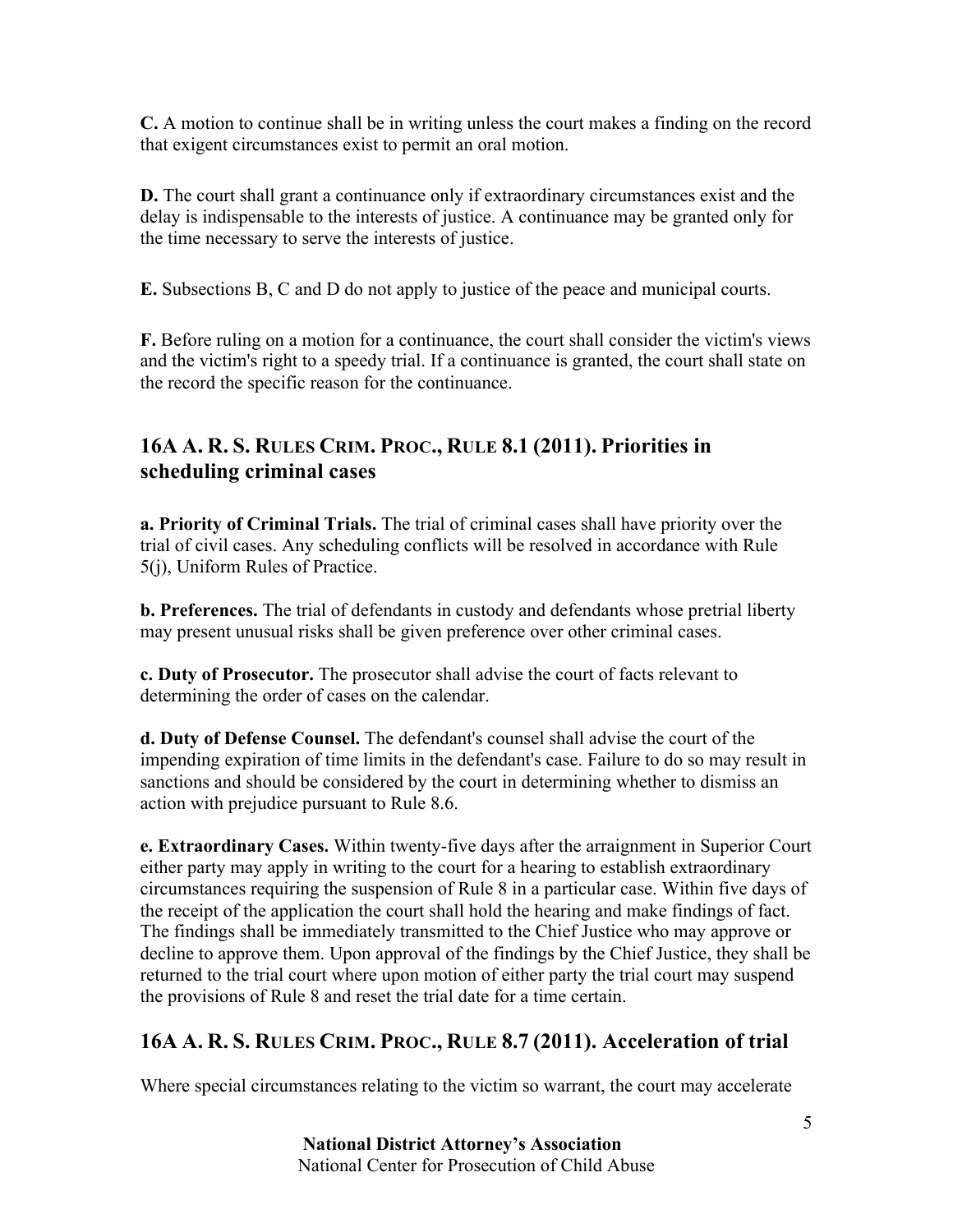the trial to the earliest possible date that is consistent with the defendant's right to a fair trial. If necessary, the presiding judge shall assign another judge of the court to preside at trial in order to insure that the trial commences as scheduled.

## **16A A. R. S. RULES CRIM. PROC., RULE 39 (2011). Victims' Rights**

#### **a. Definitions.**

1. *Victim.* As used in this rule, a "victim" is defined in accordance with the definition provided in the Arizona Revised Statutes. With regard to the rights to be notified and to be heard pursuant to this rule, a person ceases to be a victim upon the acquittal of the defendant or upon the dismissal of the charges against the defendant as a final disposition. If a victim is in custody for an offense, the victim's right to be heard pursuant to this rule is satisfied through affording the victim the opportunity to submit a written statement, where legally permissible and in the discretion of the court. A victim not in custody may exercise his or her right to be heard pursuant to this rule by appearing personally, or where legally permissible and in the discretion of the court, by submitting a written statement, an audiotape or videotape. The victims' rights of any corporation, partnership, association, or other similar legal entity shall be limited as provided by statute.

2. *Criminal Proceeding.* As used in this rule, a "criminal proceeding" is defined as a trial, hearing, (including hearing before trial), oral argument, or other matter scheduled and held before a trial court at which the defendant has the right to be present, or any postconviction proceeding.

**b. Victims' Rights.** These rules shall be construed to preserve and protect a victim's rights to justice and due process. Notwithstanding the provisions of any other rule in these Rules of Criminal Procedure, a victim shall have and be entitled to assert each of the following rights:

1. The right to be treated with fairness, respect and dignity, and to be free from intimidation, harassment, or abuse, throughout the criminal justice process.

2. The right to be provided with written notice regarding those rights available to the victim under this rule and under any other provision of law.

3. Upon request, the right to be given reasonable notice of the date, time and place of any criminal proceeding.

4. The right to be present at all criminal proceedings.

5. The right to be notified of any escape of the defendant.

6. Upon request, the right to be informed of any release or proposed release of the defendant, whether that release be before expiration of the sentence or by expiration of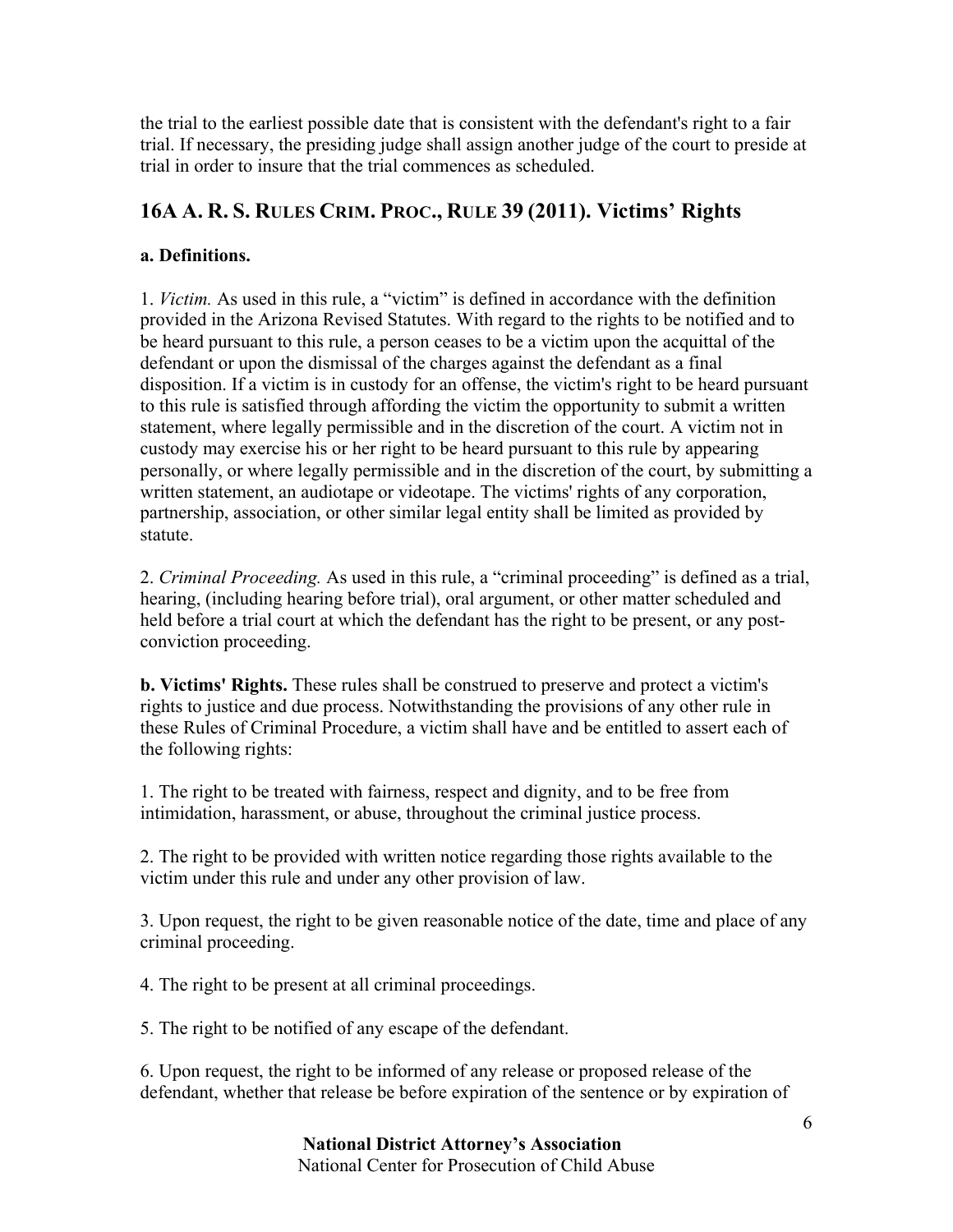the sentence, and whether it be permanent or temporary in nature.

7. Upon request, the right to confer with the prosecution, prior to trial when applicable, in connection with any decision involving the preconviction release of the defendant, a plea bargain, a decision not to proceed with a criminal prosecution, dismissal of charges, plea or sentence negotiation, a pretrial diversion program, or other disposition prior to trial; the rights to be heard at any such proceeding and at sentencing.

8. The right to be accompanied at any interview, deposition, or judicial proceeding by a parent or other relative, except persons whose testimony is required in the case. If the court finds, under this sub§ 8 or sub§ 9 below, that a party's claim that a person is a prospective witness is not made in good faith, it may impose any sanction it finds just, including holding counsel in contempt.

9. The right to name an appropriate support person, including a victim's caseworker, to accompany the victim at any interview, deposition, or court proceeding, except where such support person's testimony is required in the case.

10. The right to require the prosecutor to withhold, during discovery and other proceedings, the home address and telephone number of the victim, the address and telephone number of the victim's place of employment, and the name of the victim's employer, providing, however, that for good cause shown by the defendant, the court may order that such information be disclosed to defense counsel and may impose such further restrictions as are appropriate, including a provision that the information shall not be disclosed by counsel to any person other than counsel's staff and designated investigator and shall not be conveyed to the defendant.

11. The right to refuse an interview, deposition, or other discovery request by the defendant, the defendant's attorney, or other person acting on behalf of the defendant. After charges are filed, defense initiated requests to interview the victim shall be communicated to the victim through the prosecutor. The victim's response to such requests shall also be communicated through the prosecutor. If there is any comment or evidence at trial regarding the victim's refusal to be interviewed, the court shall instruct the jury that the victim has the right to refuse an interview under the Arizona Constitution. For purposes of a pretrial interview, a peace officer shall not be considered a victim if the act that would have made him or her a victim occurs while the peace officer is acting in the scope of his or her official duties.

12. At any interview or deposition to be conducted by defense counsel, the right to condition the interview or deposition on any of the following:

(i) Specification of a reasonable date, time, duration, and location of the interview or deposition, including a requirement that the interview or deposition be held at the victim's home, at the prosecutor's office, or in an appropriate location in the courthouse.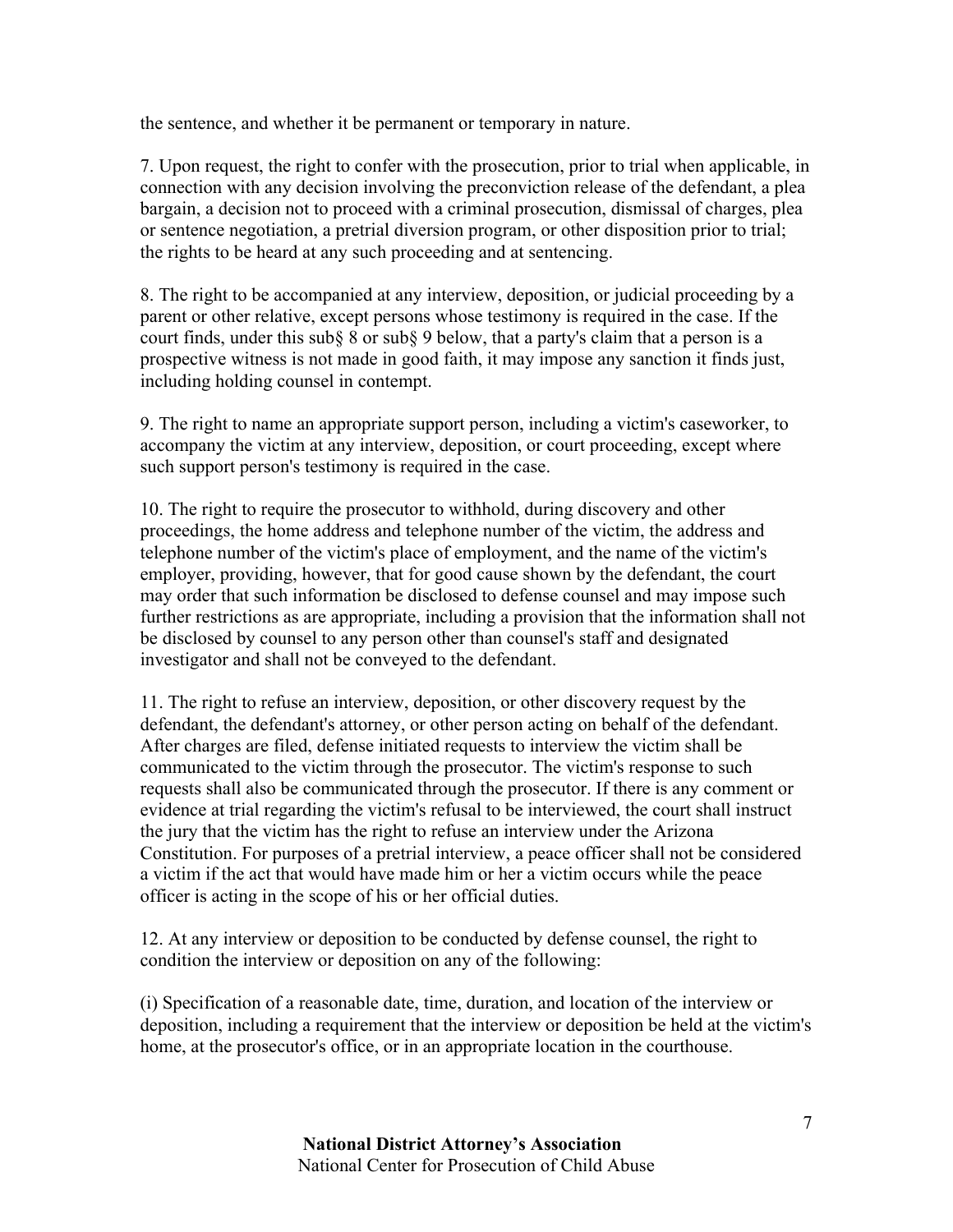(ii) The right to terminate the interview or deposition if it is not conducted in a dignified and professional matter.

13. The right to a copy of any pre-sentence report provided the defendant except those parts excised by the court or made confidential by the law.

14. The right to be informed of the disposition of the case.

15. The right to a speedy trial or disposition and prompt and final conclusion of the case after conviction and sentence.

16. The right to be informed of a victim's right to restitution upon conviction of the defendant, of the items of loss included thereunder, and of the procedures for invoking the right.

#### **c. Assistance and Representation.**

1. The victim shall also have the right to the assistance of the prosecutor in the assertion of the rights enumerated in this rule or otherwise provided for by law. The prosecutor shall have the responsibility to inform the victim, as defined by these rules, of the rights provided by these rules and by law, and to provide the victim with notices and information which the victim is entitled by these rules and by law to receive from the prosecutor.

2. The prosecutor shall have standing in any judicial proceeding, upon the victim's request, to assert any of the rights to which the victim is entitled by this rule or by any other provision of law.

3. In any event of any conflict of interest between the state or any other prosecutorial entity and the wishes of the victim, the prosecutor shall have the responsibility to direct the victim to the appropriate legal referral, legal assistance, or legal aid agency.

4. In asserting any of the rights enumerated in this rule or provided for in any other provision of the law, the victim shall also have the right to engage and be represented by personal counsel of his or her choice.

**d. Victims Duty to Implement Rights.** Any victim desiring to claim the notification rights and privileges provided by this rule must provide his or her full name, address and telephone number to the entity prosecuting the case and to any other entity from which notice is requested by the victim. If the victim is a corporation, partnership, association or other legal entity and has requested notice of the hearings to which it is entitled by law, that legal entity shall promptly designate a representative by giving notice thereof, including such representative's address and telephone number, to the prosecutor and to any other entity from which notice is requested by the victim. Upon receipt of such notice, the prosecutor shall notify the defendant and the court thereof. Thereafter, only such a designated representative shall be entitled to assert a claim to victims' rights on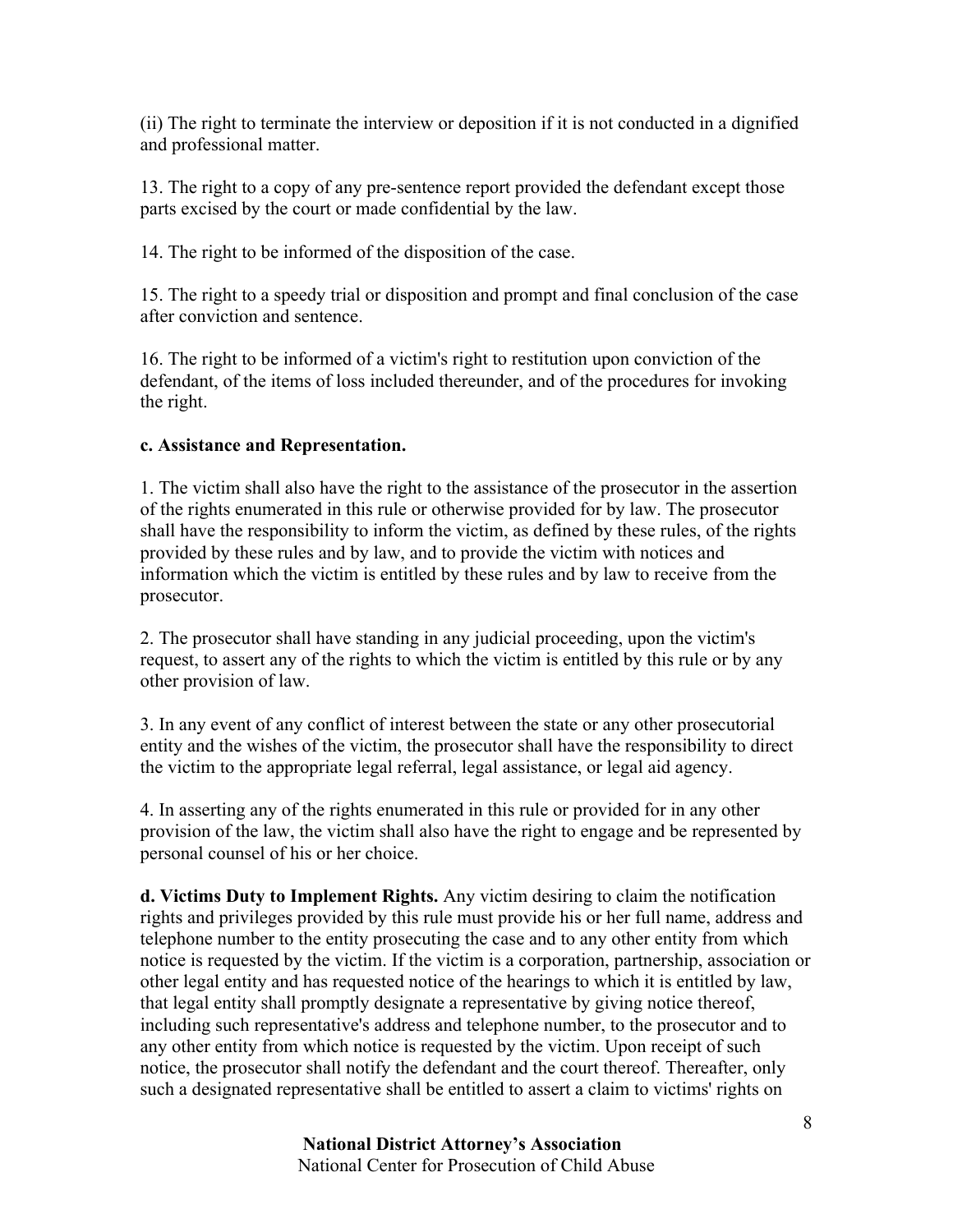behalf of that legal entity. Any change in designation must be provided in writing to the prosecutor and to any other entity from which notice is requested by the victim.

**e. Waiver.** The rights and privileges enumerated in this rule may be waived by any victim. Failure to keep the address and telephone number current or to designate such representative of a legal entity shall be considered as a waiver of notification rights under this rule.

#### **f. Court Enforcement of Victim Notice Requirements**

1. At the commencement of any proceeding which takes place more than seven days after the filing of charges by the prosecutor and at which the victim has a right to be heard, the court shall inquire of the prosecutor or otherwise ascertain whether the victim has requested notice and been notified of the proceeding.

2. If the victim has been notified as requested, the court shall further inquire of the prosecutor whether the victim is present. If the victim is present and the prosecutor advises the court that the victim wishes to be addressed by the court, the court shall inquire whether the victim has been advised by the prosecutor of the rights conferred by this rule. If the victim has not been so advised, the court shall recess the hearing and the prosecutor shall immediately comply with subsection (c)(1) of this rule. The court shall also provide the victim with a written list of the victims' rights enumerated in subsection (b) of this rule.

3. If the victim has not been notified as requested, the court should not proceed unless public policy, the specific provisions of a statute, or the interests of due process otherwise require. In the absence of such considerations the court shall have discretion to reconsider any ruling made at a proceeding of which the victim did not receive notice as requested.

**g. Appointment of Victim's Representative.** Upon request, the court shall appoint a representative for a minor victim or a representative for an incapacitated victim, as provided by ARS § 13-4403. Notice of appointment of such representative shall be given by the court to the parties.

# **ARKANSAS**

## **ARK. CODE ANN. § 16-10-130 (2010). Criminal victim under fourteen**

Notwithstanding any rule of court to the contrary and in furtherance of the purposes of Arkansas Rule of Criminal Procedure 27.1, all courts of this state having jurisdiction of criminal offenses, except for extraordinary circumstances, shall give precedence to the trials of criminal offenses over other matters before the court, civil or criminal, when the alleged victim is a person under the age of fourteen (14).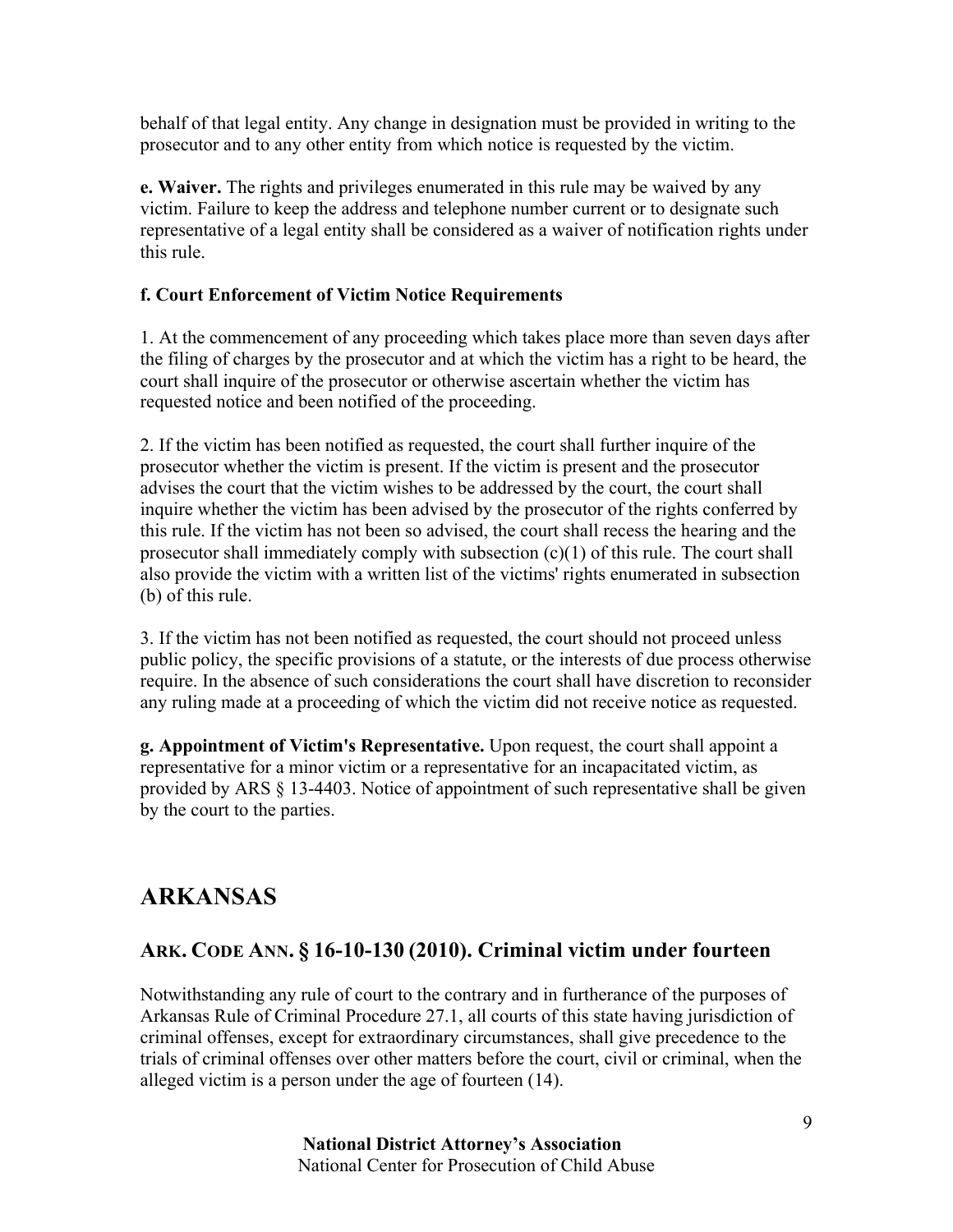## **ARK. CODE ANN. § 16-80-102 (2010). Precedence given to criminal trials when victim under age of 14**

Notwithstanding any rule of court to the contrary and in furtherance of the purposes of the Arkansas Rules of Criminal Procedure, Rule 27.1, all courts of this state having jurisdiction of criminal offenses, except for extraordinary circumstances, shall give precedence to the trials of criminal offenses over other matters before the court, civil or criminal, when the alleged victim is a person under the age of fourteen (14) years.

# **CALIFORNIA**

## **CAL. PENAL CODE § 1048 (2011). Calendar; priorities; minors, persons over 70, or disabled adults as victims or witnesses to crimes; sex offenses committed by use of force, violence, or threats; continuances**

(a) The issues on the calendar shall be disposed of in the following order, unless for good cause the court directs an action to be tried out of its order:

(1) Prosecutions for felony, when the defendant is in custody.

(2) Prosecutions for misdemeanor, when the defendant is in custody.

(3) Prosecutions for felony, when the defendant is on bail.

(4) Prosecutions for misdemeanor, when the defendant is on bail.

(b) Notwithstanding subdivision (a), all criminal actions in which (1) a minor is detained as a material witness or is the victim of the alleged offense, (2) a person who was 70 years of age or older at the time of the alleged offense or is a dependent adult, as defined in subdivision (d) of Section 368, was a witness to, or is the victim of, the alleged offense or (3) any person is a victim of an alleged violation of Section 261, 262, 264.1, 273a, 273d, 285, 286, 288, 288a, or 289, committed by the use of force, violence, or the threat thereof, shall be given precedence over all other criminal actions in the order of trial. In those actions, continuations shall be granted by the court only after a hearing and determination of the necessity thereof, and in any event, the trial shall be commenced within 30 days after arraignment, unless for good cause the court shall direct the action to be continued, after a hearing and determination of the necessity of the continuance, and states the findings for a determination of good cause on the record.

(c) Nothing in this section shall be deemed to provide a statutory right to a trial within 30 days.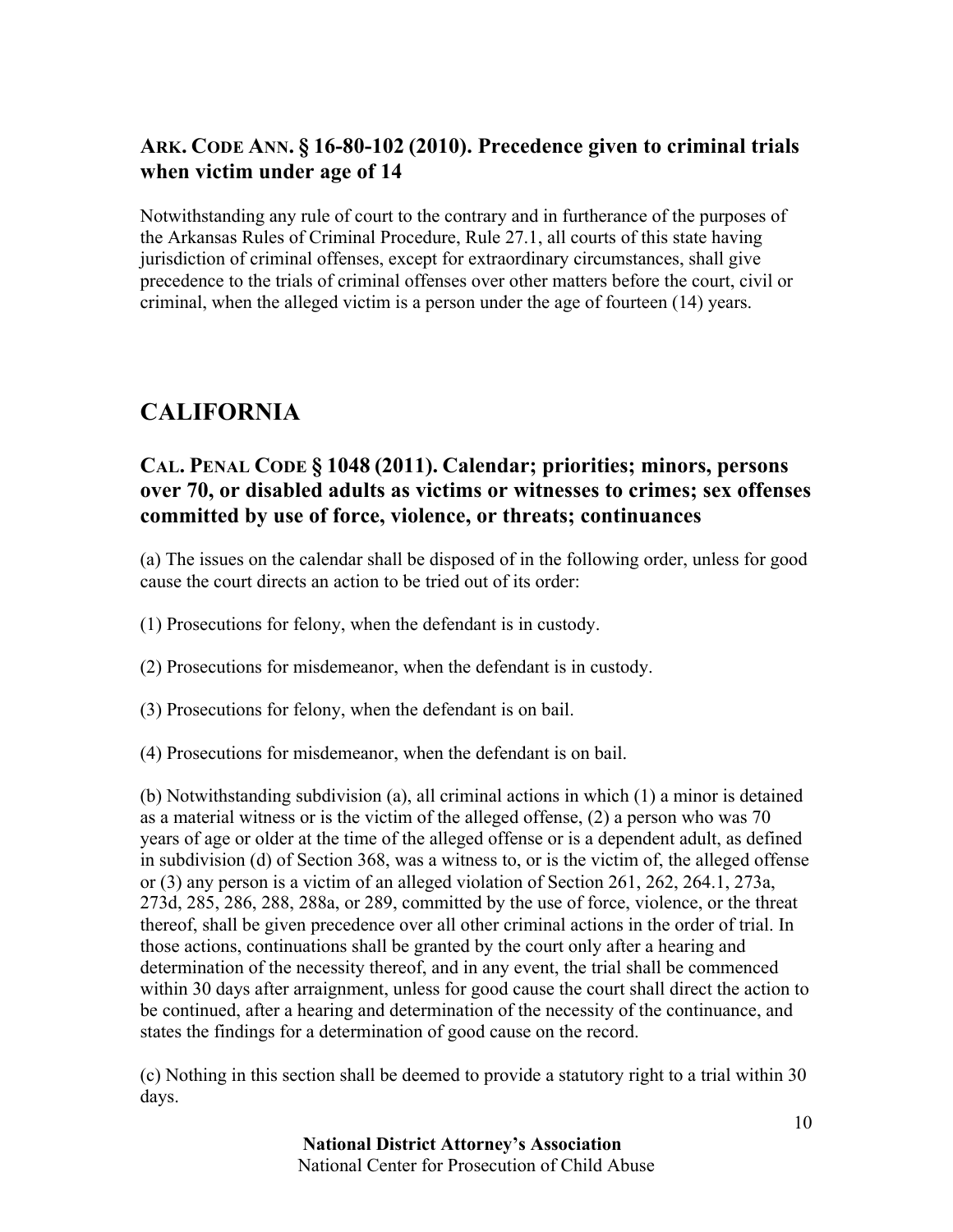## **COLORADO**

## **Lacks child victim / witness specific "Speedy Trial" statue**

*General "Speedy Trial" Statute may be found at: Colo. Rev. Stat. Ann. 18-1-405 (2011)*

## **CONNECTICUT**

#### **Lacks child victim / witness specific "Speedy Trial" statue**

*General "Speedy Trial" Statute may be found at: Conn. Gen. Stat. Ann. 54-82c (2011)*

## **DELAWARE**

## **DEL. CODE ANN. TIT. 11, § 5133 (2011). Expedited proceedings**

In all criminal proceedings in the Superior Court involving a child victim or witness, the Court and the prosecution shall take appropriate action to ensure a prompt trial in order to minimize the length of time a child victim or witness must endure the stress of the victim's or witness' involvement in the proceedings. In ruling on any motion or other request for a delay or continuance of proceedings, the Court shall consider and give weight to any adverse impact such delay or continuance might have on the well-being of any child victim or witness.

## **DEL. CODE ANN. TIT. 11, § 9404 (2011). Victim's interest in speedy prosecution; child victim or witness**

(a) The court shall consider the interest of the victim in a speedy prosecution.

(b) Proceedings shall be expedited in cases involving a child victim or witness particularly in child abuse and sexual abuse cases.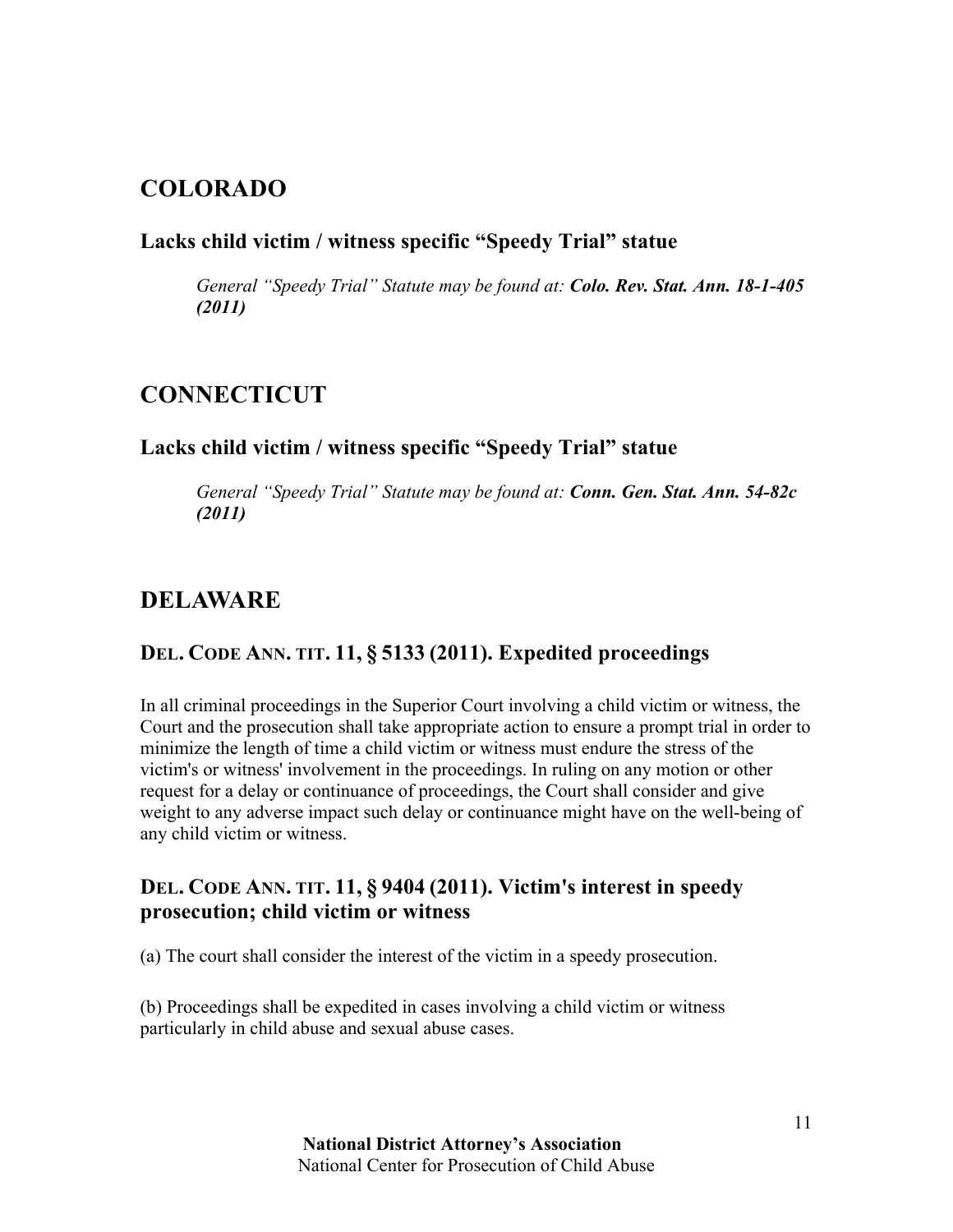# **DISTRICT OF COLUMBIA**

## **D.C. CODE § 23-1903 (2011). Crime victim privacy and security**

(a) Before, during, and immediately after any court proceeding, the court shall provide appropriate safeguards to minimize the contact that may occur between the victim and the victim's family with the accused or the accused's or respondent's family, and defense witnesses.

(b) The accused or defendant, the accused's or defendant's attorney or another person acting on behalf of the accused or defendant shall clearly identify himself or herself as being, representing or acting on behalf of the accused, defendant, or respondent in any contact with the victim.

(c) A responsible official shall arrange for any crime victim's property being held for evidentiary purposes to be maintained in good condition and returned to the victim as soon as it is no longer needed for evidentiary purposes.

(d) In a proceeding in which a child is called to give testimony, on motion by the attorney for the government or the victim's legal or court-appointed representative, or on its own motion, the court may designate the case as being of special public importance. In cases so designated, the court shall expedite the proceeding and ensure that it takes precedence over any other. The court shall ensure a speedy trial in order to minimize the length of time the child must be involved with the criminal justice system. When deciding whether to grant a continuance, the court shall take into consideration the age of the child and the potential adverse impact the delay may have on the child's well-being. The court shall make written findings of fact and conclusions of law when granting a continuance in cases involving a child witness.

# **FLORDIA**

## **FLORIDA STAT. ANN. 918.0155 (2011). Expeditious disposition of particular criminal cases involving a child under age 16**

Every criminal case prosecuted under chapter 782, chapter 784, chapter 787, chapter 794, chapter 796, chapter 800, chapter 827, or chapter 847 which involves the abuse of a child or unlawful sexual contact or acts performed in the presence of, with, or upon a child under the age of 16 shall be heard and disposed of as expeditiously as possible.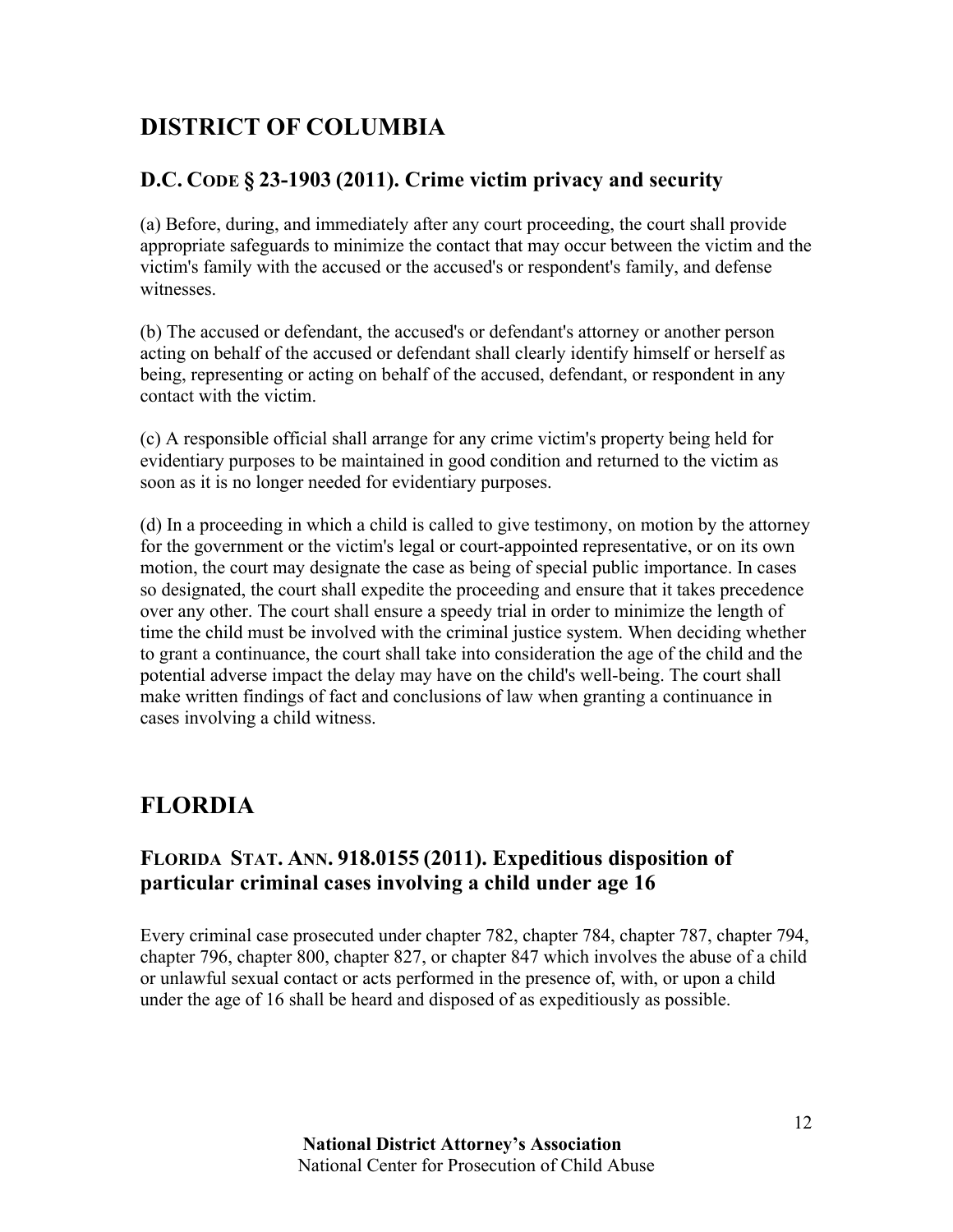## **GEORGIA**

#### **Lacks child victim / witness specific "Speedy Trial" statue**

*General "Speedy Trial" statute can be found at: Ga. Code Ann. 17-8-33 (2010)*

#### **HAWAII**

#### **Lacks child victim / witness specific "Speedy Trial" statue**

*General "Speedy Trial" Statutes can be found at Hi. Const. Art. 1 § 14 (2010) & Hi. R. Penal P. R. 50 (2011)*

#### **IDAHO**

#### **IDAHO CODE ANN. § 19-110 (2011). Expedition of court proceedings**

In all criminal cases and juvenile fact finding hearings that involve a child victim or witness, the court and the prosecuting attorney shall take all appropriate actions to ensure a speedy trial in order to minimize the length of time the child must endure the stress of his or her involvement in the proceedings. In ruling on any motion or other request for a delay or continuance of any proceeding, the court shall consider and give weight to any adverse impact that the requested delay or continuance may have on the well-being of a child victim or witness, and findings of fact shall be made on this issue.

#### **ILLINOIS**

#### **725 I.L.C.S. 5/114-4 (2010). Motion for continuance**

§ 114-4. Motion for continuance. (a) The defendant or the State may move for a continuance. If the motion is made more than 30 days after arraignment the court shall require that it be in writing and supported by affidavit.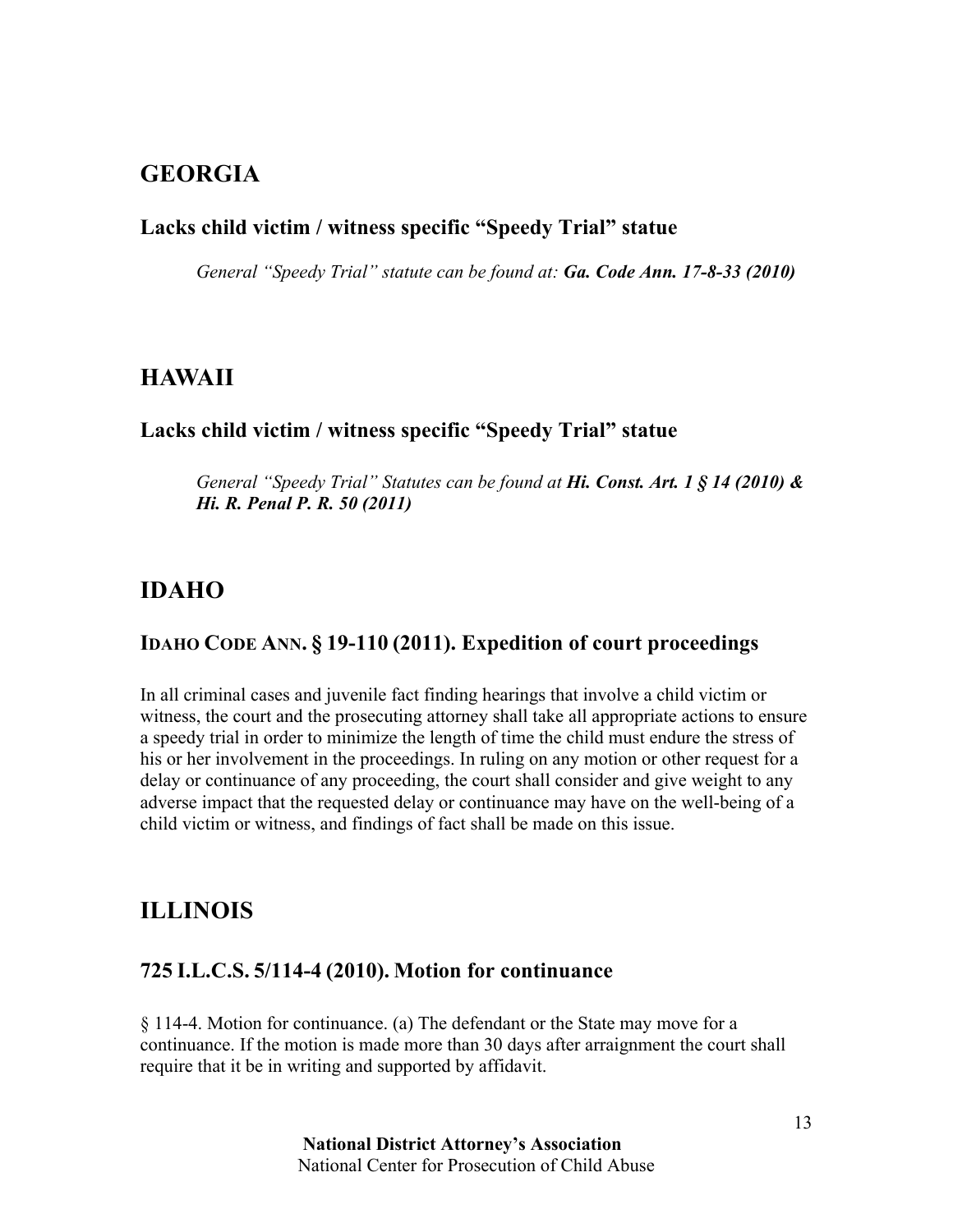(b) A written motion for continuance made by defendant more than 30 days after arraignment may be granted when:

(1) Counsel for the defendant is ill, has died, or is held to trial in another cause; or

(2) Counsel for the defendant has been unable to prepare for trial because of illness or because he has been held to trial in another cause; or

(3) A material witness is unavailable and the defense will be prejudiced by the absence of his testimony; however, this shall not be a ground for continuance if the State will stipulate that the testimony of the witness would be as alleged; or

(4) The defendant cannot stand trial because of physical or mental incompetency; or

(5) Pre-trial publicity concerning the case has caused a prejudice against defendant on the part of the community; or

(6) The amendment of a charge or a bill of particulars has taken the defendant by surprise and he cannot fairly defend against such an amendment without a continuance.

(c) A written motion for continuance made by the State more than 30 days after arraignment may be granted when:

(1) The prosecutor assigned to the case is ill, has died, or is held to trial in another cause; or

(2) A material witness is unavailable and the prosecution will be prejudiced by the absence of his testimony; however this shall not be a ground for continuance if the defendant will stipulate that the testimony of the witness would be as alleged; or

(3) Pre-trial publicity concerning the case has caused a prejudice against the prosecution on the part of the community.

(d) The court may upon the written motion of either party or upon the court's own motion order a continuance for grounds not stated in subsections (b) and (c) of this Section if he finds that the interests of justice so require.

(e) All motions for continuance are addressed to the discretion of the trial court and shall be considered in the light of the diligence shown on the part of the movant. Where 1 year has expired since the filing of an information or indictments, filed after January 1, 1980, if the court finds that the State has failed to use due diligence in bringing the case to trial, the court may, after a hearing had on the cause, on its own motion, dismiss the information or indictment. Any demand that the defendant had made for a speedy trial under Section 103-5 of this code shall not abate if the State files a new information or the grand jury reindicts in the cause.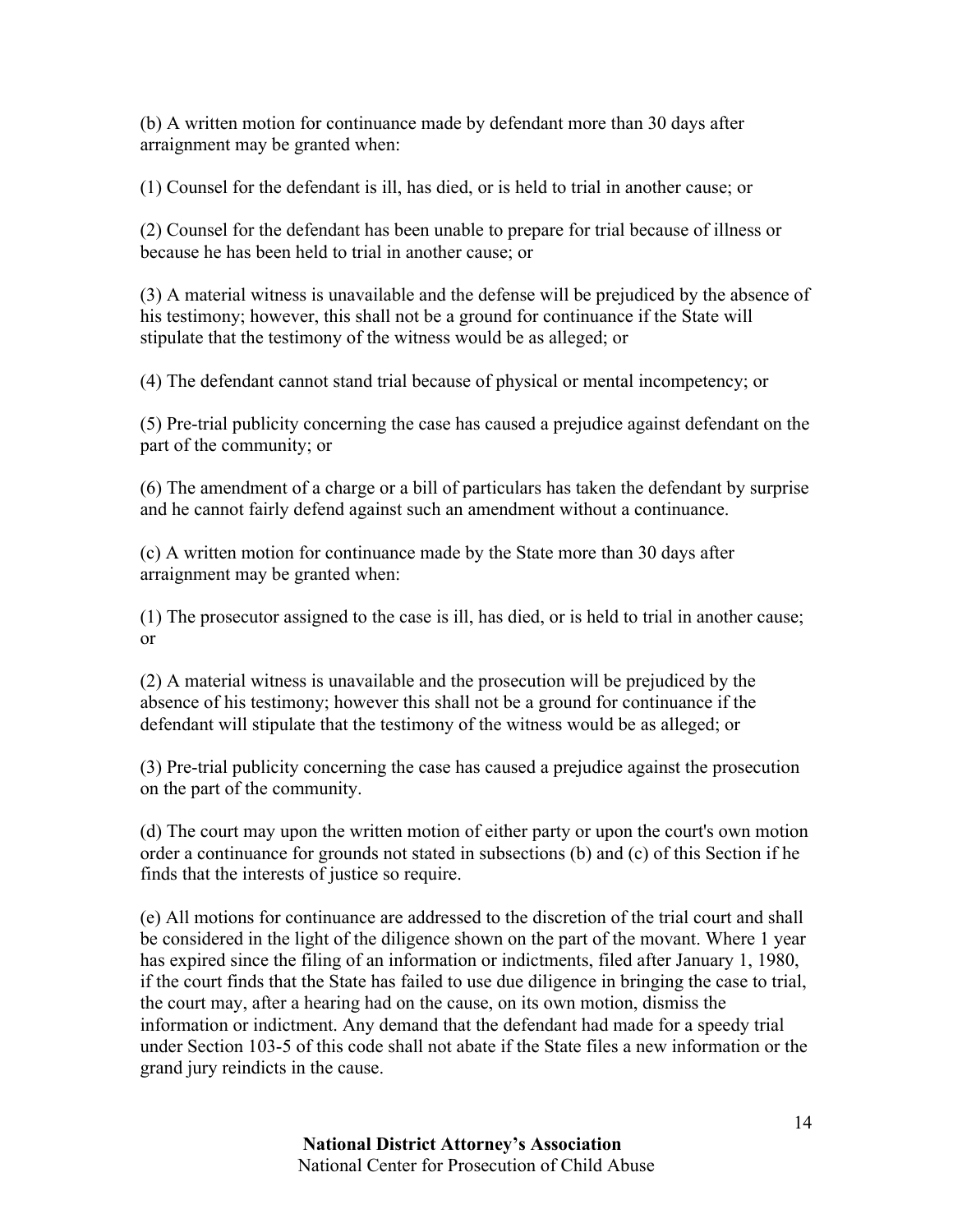After a hearing has been held upon the issue of the State's diligence and the court has found that the State has failed to use due diligence in pursuing the prosecution, the court may not dismiss the indictment or information without granting the State one more court date upon which to proceed. Such date shall be not less than 14 nor more than 30 days from the date of the court's finding. If the State is not prepared to proceed upon that date, the court shall dismiss the indictment or information, as provided in this Section.

(f) After trial has begun a reasonably brief continuance may be granted to either side in the interests of justice.

(g) During the time the General Assembly is in session, the court shall, on motion of either party or on its own motion, grant a continuance where the party or his attorney is a member of either house of the General Assembly whose presence is necessary for the full, fair trial of the cause and, in the case of an attorney, where the attorney was retained by the party before the cause was set for trial.

(h) This Section shall be construed to the end that criminal cases are tried with due diligence consonant with the rights of the defendant and the State to a speedy, fair and impartial trial.

(i) Physical incapacity of a defendant may be grounds for a continuance at any time. If, upon written motion of the defendant or the State or upon the court's own motion, and after presentation of affidavits or evidence, the court determines that the defendant is physically unable to appear in court or to assist in his defense, or that such appearance would endanger his health or result in substantial prejudice, a continuance shall be granted. If such continuance precedes the appearance of counsel for such defendant the court shall simultaneously appoint counsel in the manner prescribed by Section 113-3 of this Act. Such continuance shall suspend the provisions of Section 103-5 of this Act, which periods of time limitation shall commence anew when the court, after presentation of additional affidavits or evidence, has determined that such physical incapacity has been substantially removed.

(j) In actions arising out of building code violations or violations of municipal ordinances caused by the failure of a building or structure to conform to the minimum standards of health and safety, the court shall grant a continuance only upon a written motion by the party seeking the continuance specifying the reason why such continuance should be granted.

(k) In prosecutions for violations of Section 10-1, 10-2, 12-13, 12-14, 12-14.1, 12-15 or 12-16 of the "Criminal Code of 1961" [FN1] involving a victim or witness who is a minor under 18 years of age, the court shall, in ruling on any motion or other request for a delay or continuance of proceedings, consider and give weight to the adverse impact the delay or continuance may have on the well-being of a child or witness.

(l) The court shall consider the age of the victim and the condition of the victim's health when ruling on a motion for a continuance.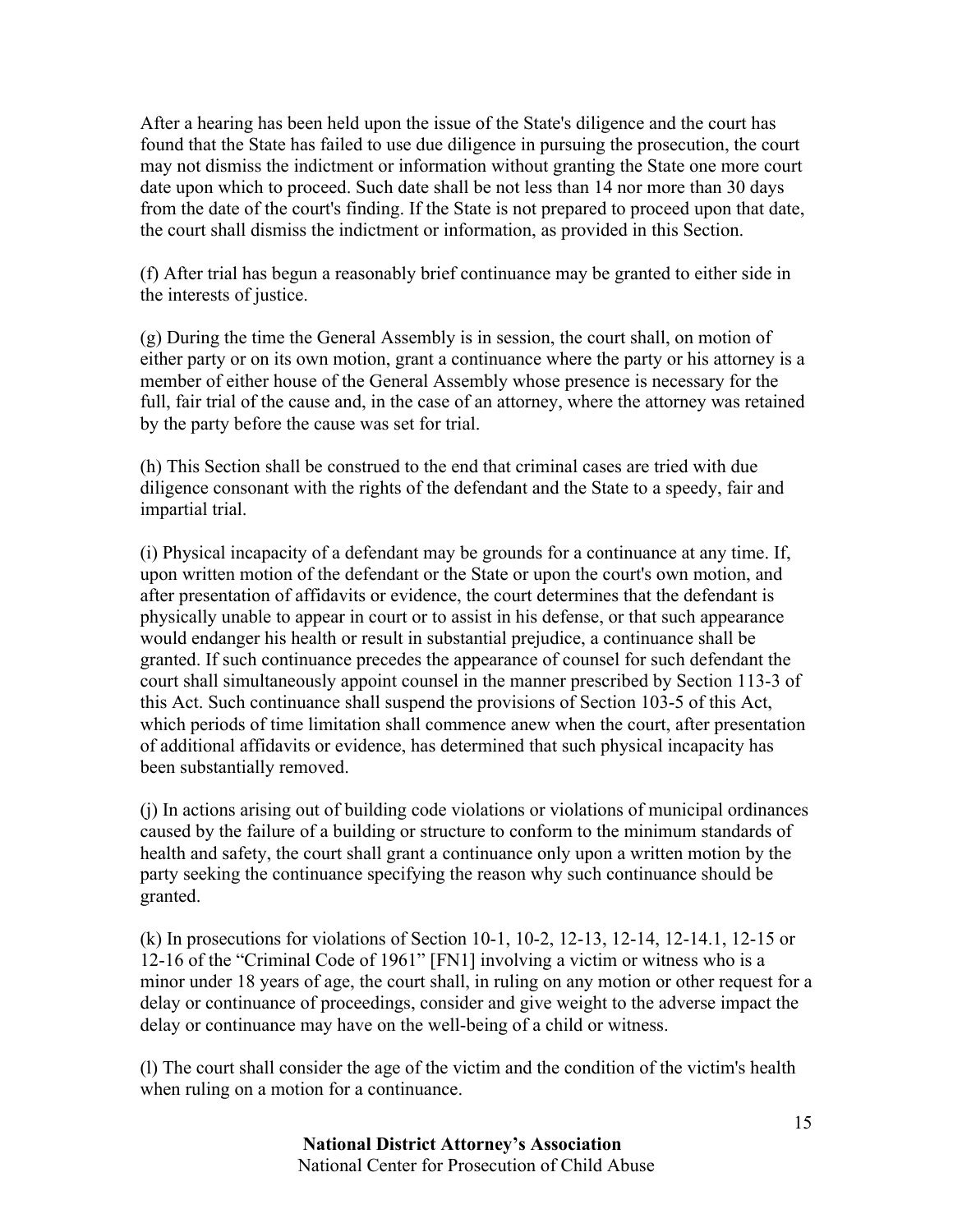## **INDIANA**

## **Lacks child victim / witness specific "Speedy Trial" statue**

*General "Speedy Trial" Statute can be found at: Ind. Const. Art. 1 § 12 (2011)*

#### **IOWA**

#### **Lacks child victim / witness specific "Speedy Trial" statue**

*General "Speedy Trial" Statute can be found at: IA R 2.33 (2011).* 

## **KANSAS**

#### **Lacks child victim / witness specific "Speedy Trial" statue**

*General "Speedy Trial" Statute can be found at: Kan. Stat. Ann. § 22-3401 (2010).* 

## **KENTUCKY**

#### **KY. REV. STAT. ANN. § 421.510 (2010). Speedy trial where child victim is involved**

(1) Where the victim is less than sixteen (16) years old and the crime is a sexual offense including violations of KRS 510.040 to 510.150, 530.020, 530.064(1)(a), 530.070, 531.310, 531.320, and 531.370, a speedy trial may be scheduled as provided in subsection (2) of this section.

(2) The court, upon motion by the attorney for the Commonwealth for a speedy trial, shall set a hearing date on the motion within ten (10) days of the date of the motion. If the motion is granted, the trial shall be scheduled within ninety (90) days from the hearing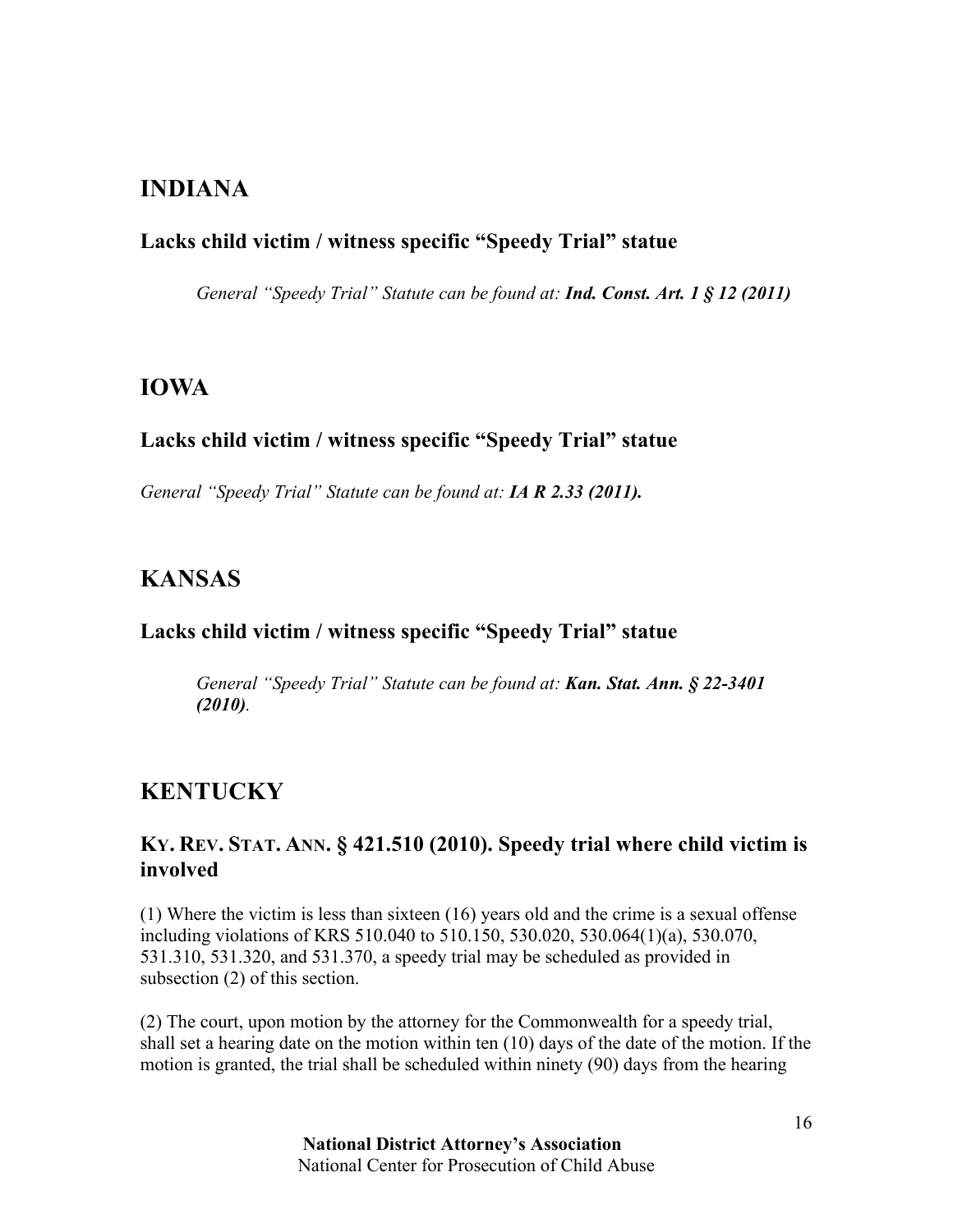date.

(3) In ruling on any motion or other request for a delay or continuance of the proceedings, the court shall consider and give weight to any adverse impact the delay or continuance may have on the well-being of a child victim or witness.

# **LOUISIANA**

## **Lacks child victim / witness specific "Speedy Trial" statue**

*General "Speedy Trial" Statute can be found at: LA C.Cr.P. Art. 701*

## **MAINE**

## **Lacks child victim / witness specific "Speedy Trial" statue**

*General "Speedy Trial" Statute can be found at: Me. Const. Art***.** *1 § 6 (2011)*

# **MARYLAND**

## **Lacks child victim / witness specific "Speedy Trial" statue**

*General "Speedy Trial" Statute can be found at: Md. Crim. Proc. § 6-103 (2011)*

# **MASSACHUSETTS**

## **MASS. GEN. LAWS ANN. 278, § 16F (2011). Expedited Trial for Sex Crimes Involving Minor Victims or Witnesses**

In any criminal proceeding involving an alleged sex crime perpetrated upon a minor child, or in which a minor child is expected to testify as a witness to a sex crime, the court shall, in order to minimize stress on such child, take action to expedite trial and give precedence to the case over any other case; provided, however, that nothing in this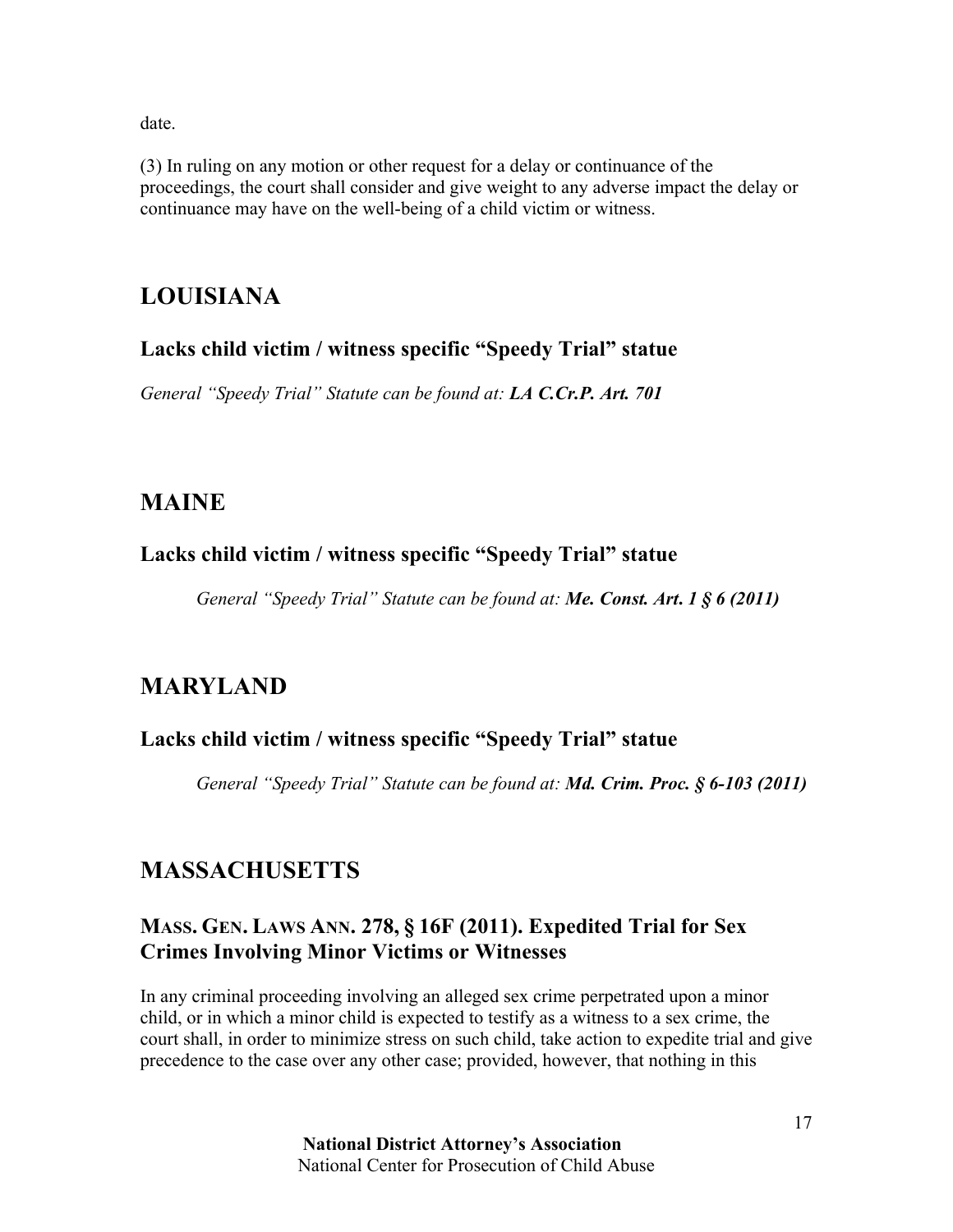section shall be construed to mean that trial shall be expedited if it is not in the best interests of the child.

When a motion or a request for a continuance is made the prosecutor shall file an impact statement which specifies whether the commonwealth agrees to the request for continuance, whether the child or the child's representative agrees to such request, and the effect, if any, the granting of the continuance will have on the child. In ruling on any motion or request for continuance or other delay, the court shall consider and give weight to any possible adverse impact that a delay or continuance may have on the child. Prior to issuing an order on a motion for continuance or delay, the court shall make written findings of fact concerning the impact on the child of continuing or delaying the case.

# **MICHIGAN**

## **MICH. COMP. LAWS § 780.759 (2011). Speedy trial; requirements; hearing; notice; time of trial**

Sec. 9. (1) As provided in subsection (2), a speedy trial may be scheduled for any case in which the victim is declared by the prosecuting attorney to be any of the following:

(a) A victim of child abuse, including sexual abuse or any other assaultive crime.

(b) A victim of criminal sexual conduct in the first, second, or third degree or of an assault with intent to commit criminal sexual conduct involving penetration or to commit criminal sexual conduct in the second degree.

(c) Sixty-five years of age or older.

(d) An individual with a disability that inhibits the individual's ability to attend court or participate in the proceedings.

(2) The chief judge, upon motion of the prosecuting attorney for a speedy trial for a case described in subsection (1), shall set a hearing date within 14 days of the date of the filing of the motion. Notice shall be made pursuant to the Michigan court rules. If the motion is granted, the trial shall not be scheduled earlier than 21 days from the date of the hearing.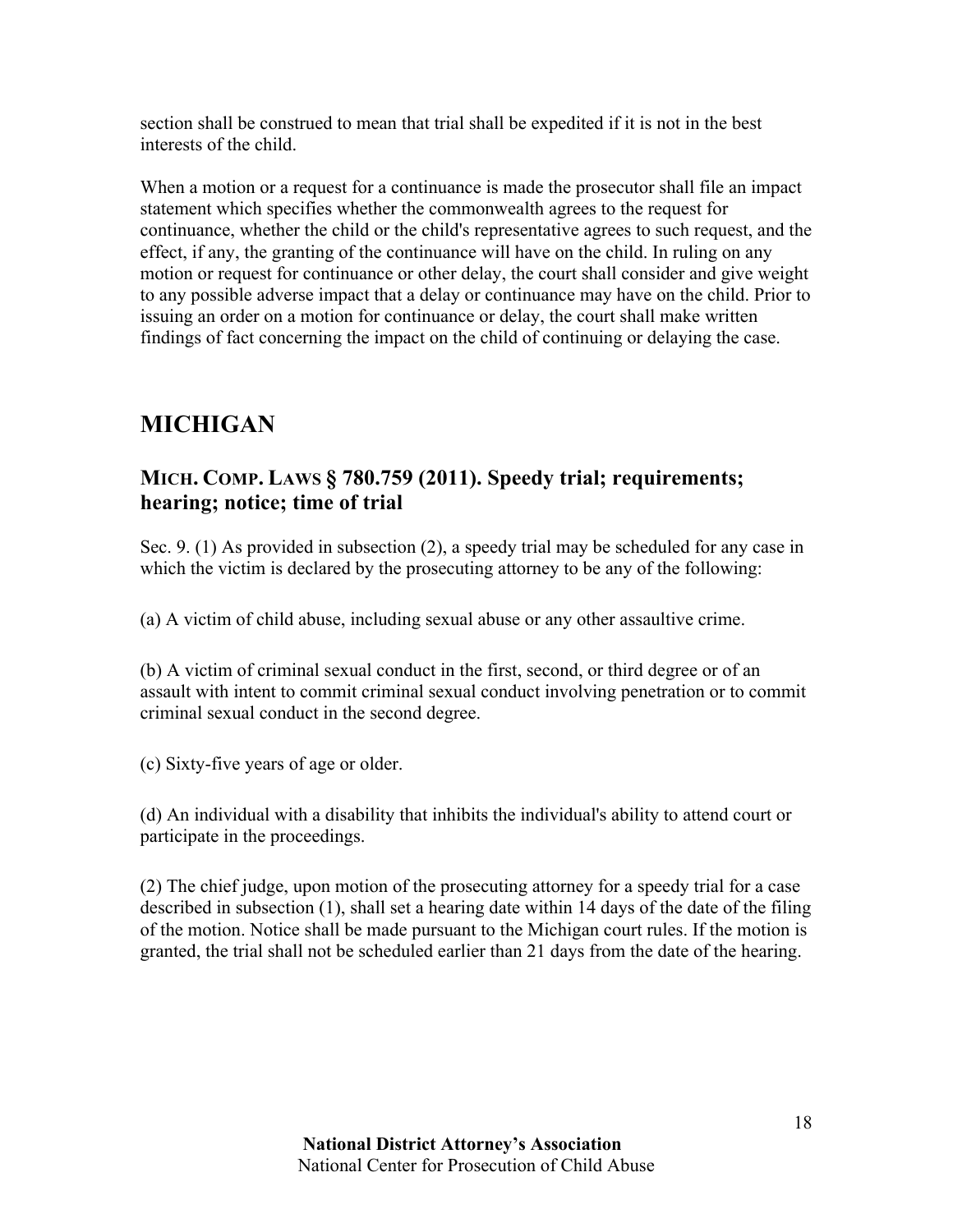# **MINNESOTA**

## **51 MINN. STAT. ANN., CT. APP. R. 1 (2010): Scheduling cases (Court of Appeals Specific)**

Placement on the calendar is in order of filing, except that cases involving child custody or juvenile protection will be given priority. Other cases may be expedited by rule, by statute, or by motion, based on a showing of good cause. Cases may be scheduled as soon as one responsive brief is filed.

If a case pending in the Supreme Court will be dispositive of a case pending before the Court of Appeals, the Chief Judge may order that scheduling be deferred until the Supreme Court has acted. Counsel should inform the court if they believe a case may be controlled by a case pending in the Supreme Court.

Counsel must advise the clerk, in writing before the case is scheduled, of any conflicts which will limit their availability for argument, and counsel must continue to file updated notices until the case has been scheduled. The Clerk of the Appellate Courts will notify counsel approximately one month in advance of the conference or hearing date, specifying the location of oral argument, if any, and the identity of the panel members assigned to the case.

#### **MINN. CONST. ART. 1 § 6: Rights of accused in criminal prosecutions**

In all criminal prosecutions the accused shall enjoy the right to a speedy and public trial by an impartial jury of the county or district wherein the crime shall have been committed, which county or district shall have been previously ascertained by law. In all prosecutions of crimes defined by law as felonies, the accused has the right to a jury of 12 members. In all other criminal prosecutions, the legislature may provide for the number of jurors, provided that a jury have at least six members. The accused shall enjoy the right to be informed of the nature and cause of the accusation, to be confronted with the witnesses against him, to have compulsory process for obtaining witnesses in his favor and to have the assistance of counsel in his defense.

## **MISSISSIPPI**

#### **Lacks child victim / witness specific "Speedy Trial" statue**

*General "Speedy Trial" Statute can be found at: Miss. Code Ann. § 99-17-1 (2010) & Miss. Code Ann. § 99-43-19 (2010)*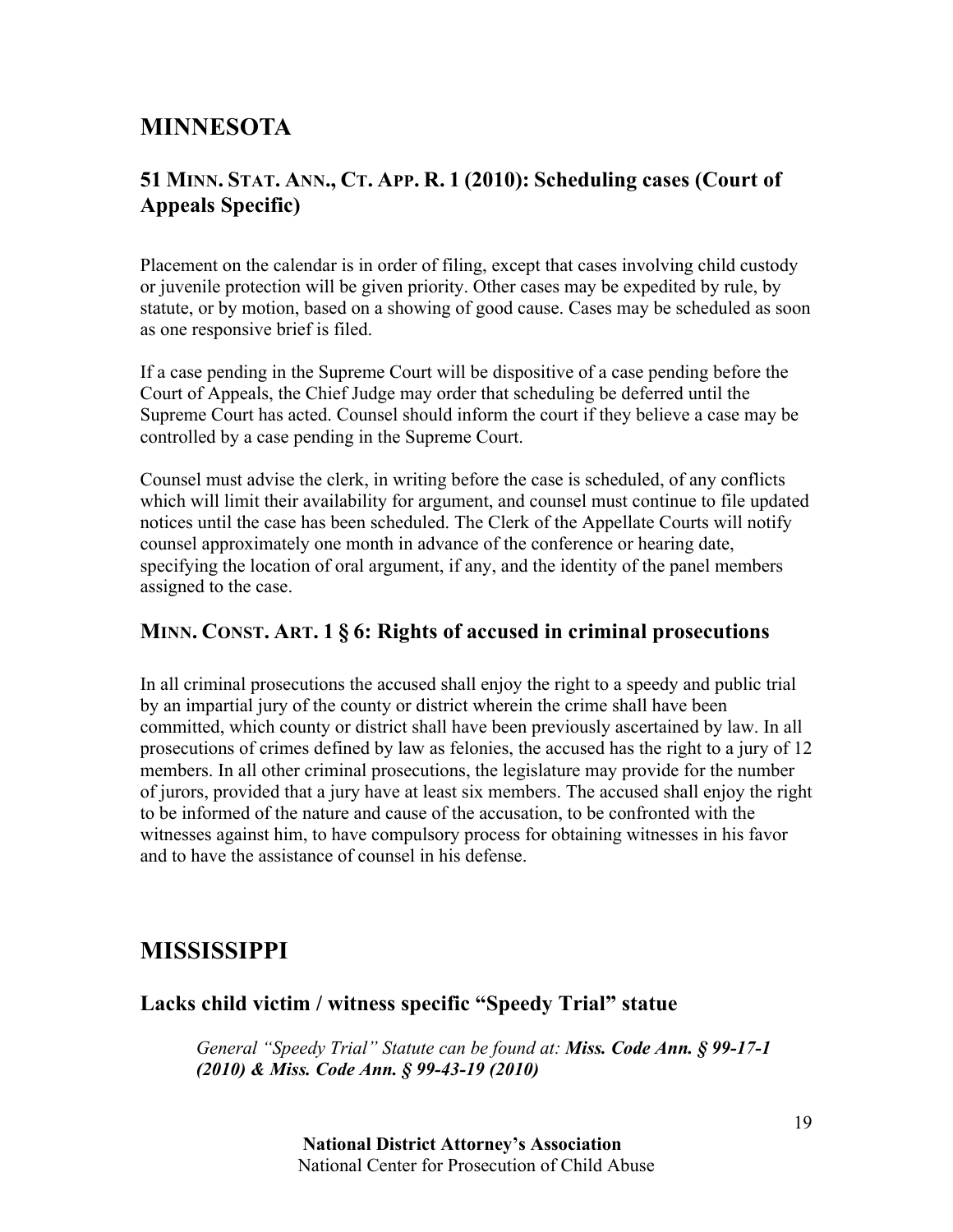## **MISSOURI**

### **MO. REV. STAT. § 491.710 (2011). Hearings involving child witnesses given docket priority--delays or continuances granted, when**

In all criminal cases and juvenile court hearings under chapter 211, RSMo, involving a child victim or witness, as defined in section 491.678 or 491.696, the court shall give docket priority. The court and the prosecuting or circuit attorney shall take appropriate action to insure a speedy trial in order to minimize the length of time the child must endure the stress of his or her involvement in the proceeding. In ruling on any motion or other request for a delay or continuance of proceedings, the court shall consider and give weight to any adverse impact the delay or continuance may have on the well-being of a child victim or witness.

## **MONTANA**

#### **Lacks child victim / witness specific "Speedy Trial" statue**

*General "Speedy Trial" Statute can be found at: Mt. Const. Art. 2 § 24 (2008)*

## **NEBRASKA**

## **NEB. REV. STAT. § 29-1925 (2010). Child victim or child witness; testimony; legislative intent**

The Legislature recognizes that obtaining testimony in a criminal prosecution from a child victim of or a child witness to a felony offense may be a delicate matter and may require some special considerations. It is the intent of the Legislature to promote, facilitate, and preserve the testimony of such child victim or child witness in a criminal prosecution to the fullest extent possible consistent with the constitutional right to confrontation guaranteed by the Sixth Amendment of the Constitution of the United States and Article I, section 11, of the Nebraska Constitution.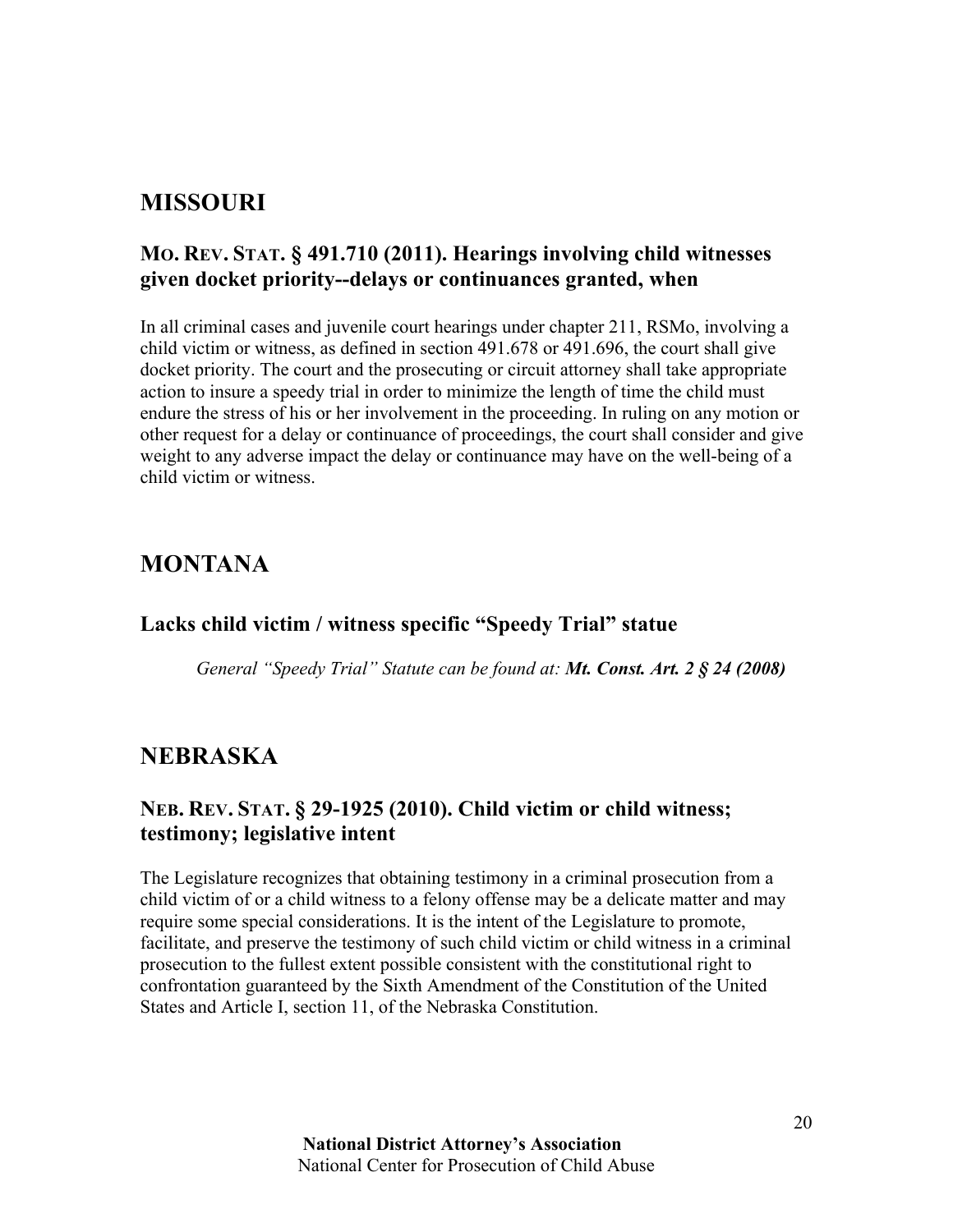# **NEVADA**

## **NEV. REV. STAT. § 62D.300 (2010). Power of juvenile court to expedite proceeding involving act committed against or witnessed by person less than 16 years of age**

1. Upon the request of the district attorney, the juvenile court may expedite any proceeding conducted pursuant to the provisions of this title that involves an act committed against a person who is less than 16 years of age or an act witnessed by a person who is less than 16 years of age.

2. In determining whether to expedite a proceeding, the juvenile court may consider the effect that a delay in the proceeding may have on the mental or emotional health or wellbeing of the person who is less than 16 years of age.

## **NEV. REV. STAT. § 62D.320 (2010). Continuances**

1. The juvenile court may continue any proceeding conducted pursuant to the provisions of this title for a reasonable period to receive oral and written reports or other competent, material and relevant evidence that may be helpful in determining the issues presented.

2. If a proceeding involves an act committed against a person who is less than 16 years of age or an act witnessed by a person who is less than 16 years of age, the juvenile court:

(a) May consider any adverse effects that a continuance of the proceeding may have on the mental or emotional health or well-being of the person who is less than 16 years of age; and

(b) May deny a continuance of the proceeding if the delay will adversely affect the mental or emotional health or well-being of the person who is less than 16 years of age.

3. If the juvenile court orders a continuance of a proceeding, the juvenile court shall make an appropriate order for the detention or temporary care of the child who is the subject of the proceeding during the period of the continuance.

## **NEV. REV. STAT. § 174.515 (2010). Postponement: When and how ordered; court may require depositions of and undertakings by witnesses; court may consider adverse effect upon child who is victim or witness**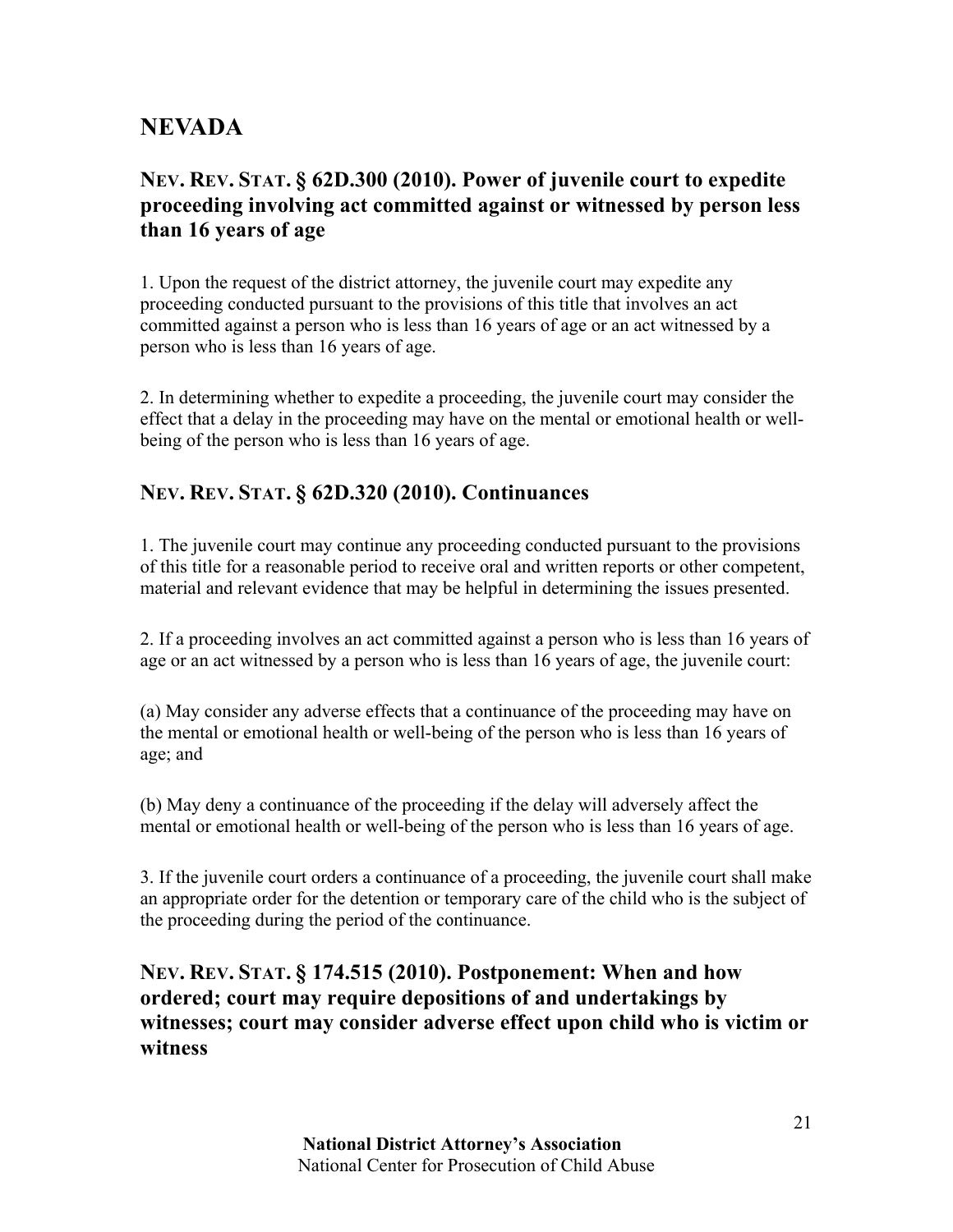1. When an action is called for trial, or at any time previous thereto, the court may, upon sufficient cause shown by either party by affidavit, direct the trial to be postponed to another day. In all cases where a continuance is granted upon the application of either party the court may require, as a condition of granting such continuance, that the party applying therefor consent to taking, forthwith, or at any time to be fixed by the court, of the deposition of any witness summoned by the opposite party whose deposition has not previously been taken.

2. The court also may require all witnesses to enter into undertakings in such sum as the court may order, with or without sureties, to appear and testify on the day to which the case may be continued, but any witness who is unable to procure sureties for the witness's attendance may be discharged on the witness's own recognizance, upon giving the witness's deposition in the manner prescribed in NRS 174.175 and 174.205.

3. If the trial involves acts committed against a child less than 16 years of age or involving acts witnessed by a child less than 16 years of age, the court may consider any adverse effect a continuance or other postponement might have upon the mental or emotional health or well-being of the child. The court may deny a continuance or other postponement if the delay will adversely affect the mental or emotional health or wellbeing of the child.

## **NEV. REV. STAT. § 174.519 (2010). Request for preference in setting date for trial where child is victim or witness; court may consider effect on child of delay in commencement of trial**

If the trial involves acts committed against a child less than 16 years of age or involving acts witnessed by a child less than 16 years of age, the prosecuting attorney shall request the court, in its discretion, to give preference in setting a date for the trial of the defendant. In making a ruling, the court may consider the effect a delay in the commencement of the trial might have on the mental or emotional health or well-being of the child.

# **NEW HAMPSHIRE**

## **N.H. REV. STAT. ANN. § 632-A:9 (2011). Speedy trial**

In any action under this chapter involving a victim 16 years of age or under or a victim 65 years of age or older, the court and the department of justice shall take appropriate action to ensure a speedy trial to minimize the length of time the victim must endure the stress of involvement in the proceeding. In ruling on any motion or request for a delay or continuance of proceedings, the court shall consider any adverse impact the delay or continuance may have on the well-being of the victim or any witness who is 16 years of age or under or 65 years of age or older. This provision establishes a right to a speedy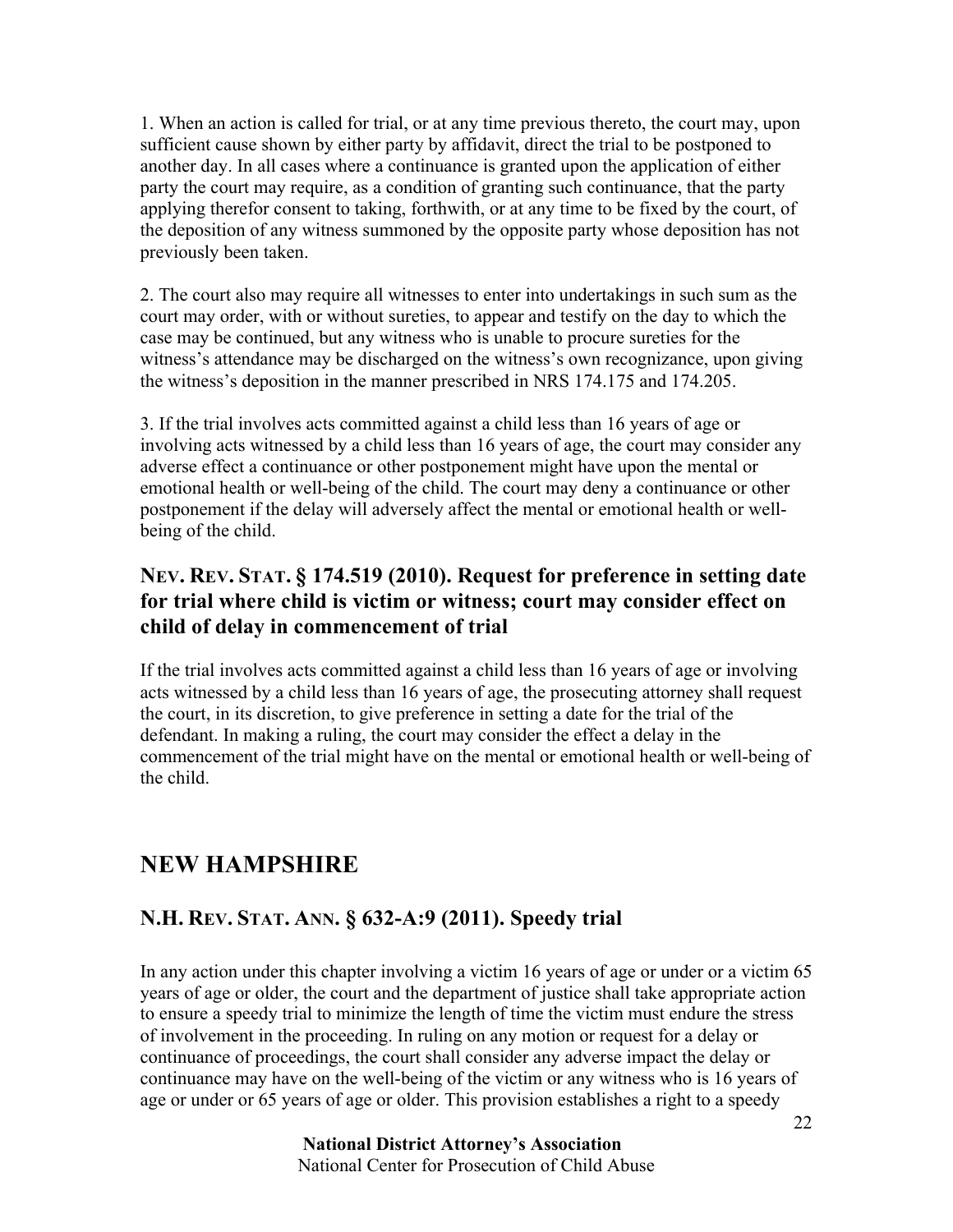trial for the victim and shall not be construed as creating any additional rights for the defendant.

## **NEW JERSEY**

## **N.J. REV. STAT. ANN. § 2A:163-5 (2011). Criminal cases involving child victim; speedy trials**

In all criminal cases involving a child victim, the court shall take appropriate action to ensure a speedy trial in order to minimize the length of time the child must endure the stress of involvement in the proceedings. In ruling on any motion or other request for a delay or continuance of proceedings, the court shall consider and give weight to any adverse impact the delay or continuance may have on the well-being of a child victim.

## **NEW MEXICO**

#### **Lacks child victim / witness specific "Speedy Trial" statue**

*General "Speedy Trial" Statute can be found at: N.M. Const. Art. 2 § 14 (2010)*

## **NEW YORK**

## **N.Y. EXEC. LAW § 642-a (2011). Fair treatment as child victims as witnesses**

To the extent permitted by law, criminal justice agencies, crime victim-related agencies, social services agencies and the courts shall comply with the following guidelines in their treatment of child victims:

1. To minimize the number of times a child victim is called upon to recite the events of the case and to foster a feeling of trust and confidence in the child victim, whenever practicable and where one exists, a multi-disciplinary team as established pursuant to subdivision six of section four hundred twenty-three of the social services law and/or a child advocacy center shall be used for the investigation and prosecution of child abuse cases involving abuse of a child, as described in paragraph (i), (ii) or (iii) of subdivision (e) of section one thousand twelve of the family court act, sexual abuse of a child or the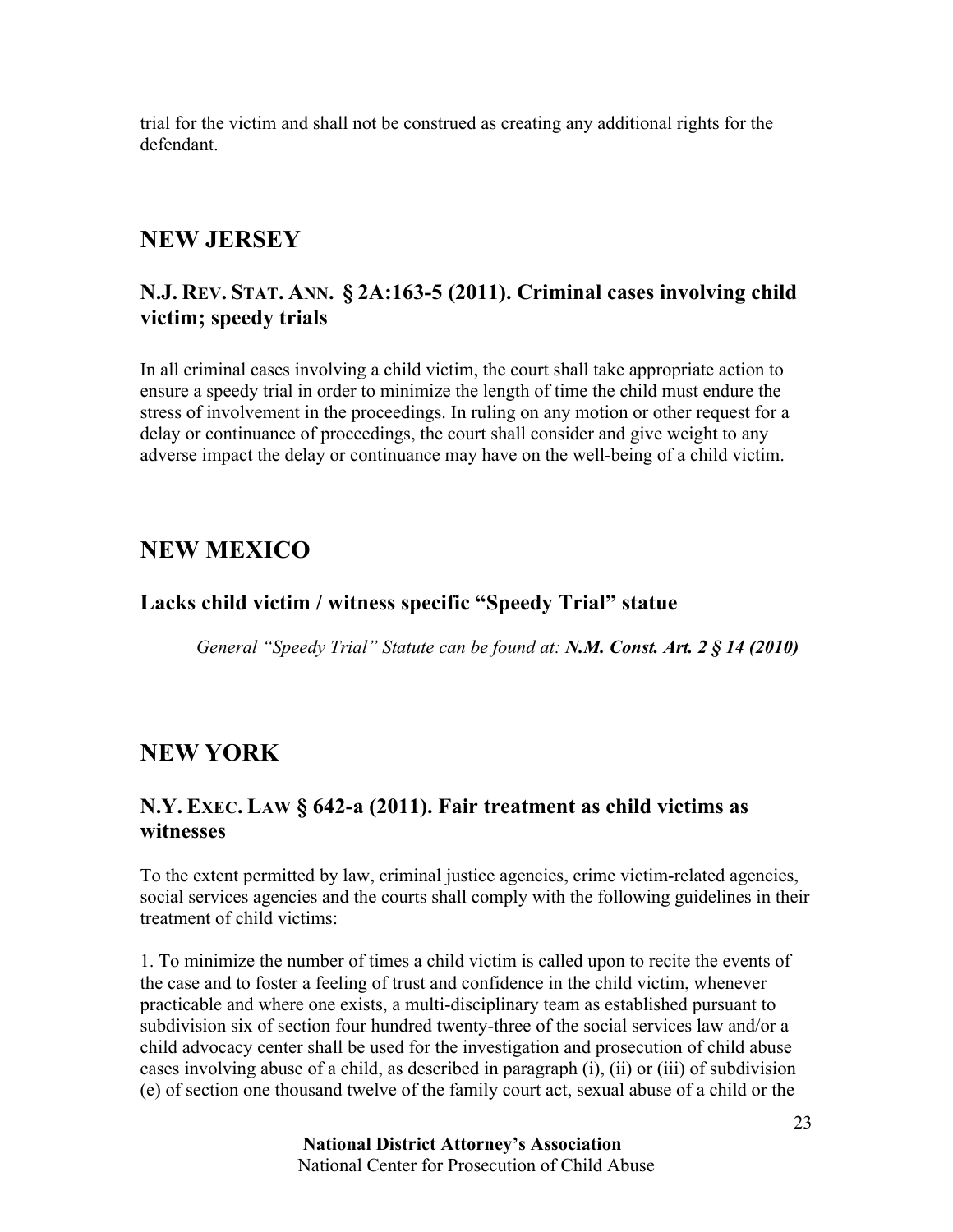death of a child.

2. Whenever practicable, the same prosecutor should handle all aspects of a case involving an alleged child victim.

3. To minimize the time during which a child victim must endure the stress of his involvement in the proceedings, the court should take appropriate action to ensure a speedy trial in all proceedings involving an alleged child victim. In ruling on any motion or request for a delay or continuance of a proceeding involving an alleged child victim, the court should consider and give weight to any potential adverse impact the delay or continuance may have on the well-being of the child.

4. The judge presiding should be sensitive to the psychological and emotional stress a child witness may undergo when testifying.

5. In accordance with the provisions of article sixty-five of the criminal procedure law, when appropriate, a child witness as defined in subdivision one of section 65.00 of such law should be permitted to testify via live, two-way closed-circuit television.

6. In accordance with the provisions of section 190.32 of the criminal procedure law, a person supportive of the "child witness" or "special witness" as defined in such section should be permitted to be present and accessible to a child witness at all times during his testimony, although the person supportive of the child witness should not be permitted to influence the child's testimony.

7. A child witness should be permitted in the discretion of the court to use anatomically correct dolls and drawings during his testimony.

# **NORTH CAROLINA**

## **Lacks child victim / witness specific "Speedy Trial" statue**

*General "Speedy Trial" Statute can be found at: N.C. Gen. Stat. Ann. § 15-10 (2011)*

# **NORTH DAKOTA**

## **N.D. CENT. CODE § 12.1-35-05 (2009). Prompt disposition**

In all criminal cases and juvenile proceedings involving a child victim or witness, the court and the state's attorney shall take appropriate action to ensure a speedy trial in order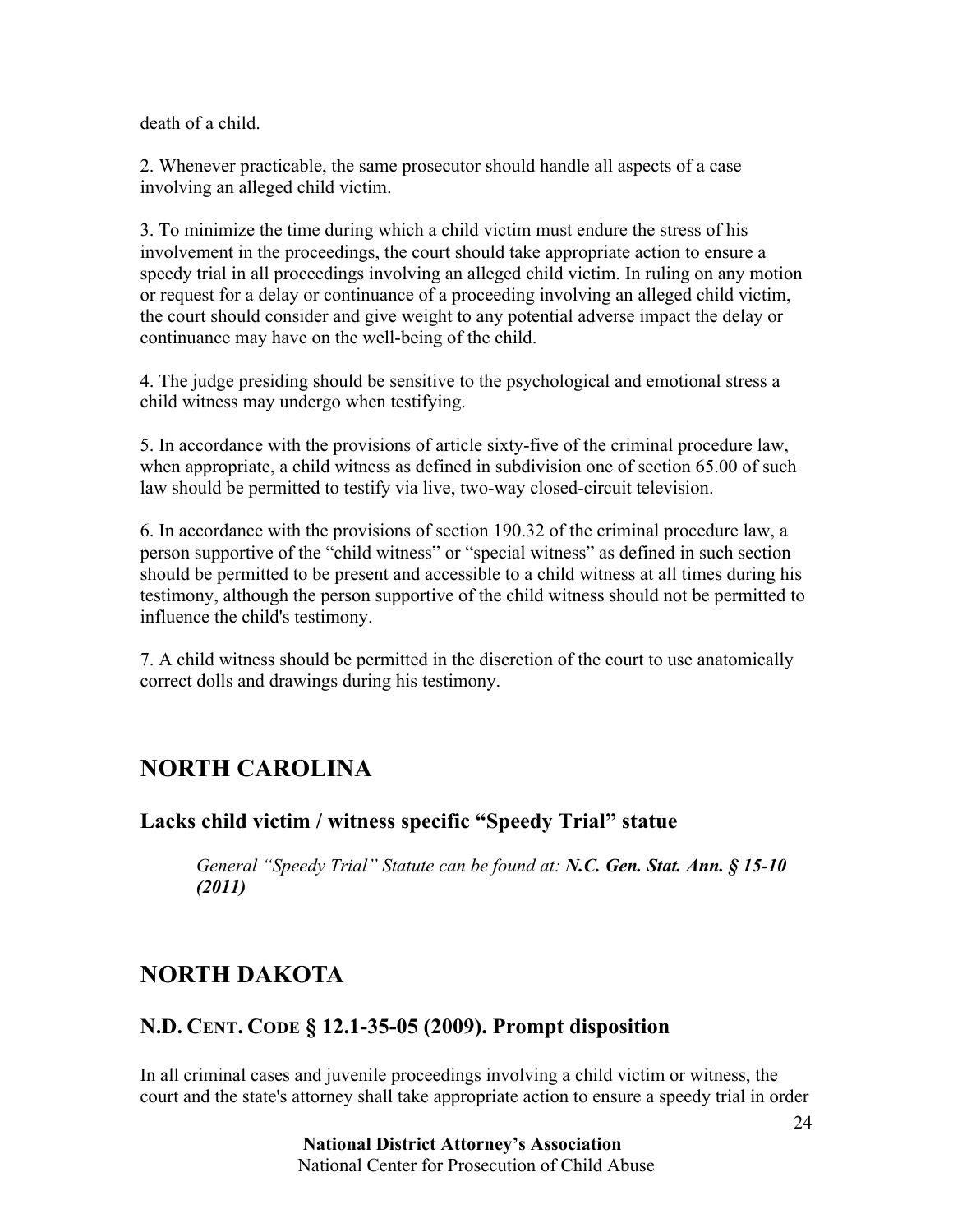to minimize the length of time the child must endure the stress of involvement in the proceedings. In ruling on any motion or other request for a delay or a continuance of proceedings, the court shall consider and give weight to any adverse impact the delay or continuance may have on the well-being of a child victim or witness.

## **OHIO**

#### **Lacks child victim / witness specific "Speedy Trial" statue**

*General "Speedy Trial" Statute can be found at: Ohio Rev. Code Ann. § 2945.71 (2011)*

## **OKLAHOMA**

## **Lacks child victim / witness specific "Speedy Trial" statue**

*General "Speedy Trial" Statute can be found at: 22 Okla. Stat. Ann. § 13 (2011)*

## **OREGON**

#### **OR. REV. STAT. § 44.545 (2011). Expediting proceedings**

(1) Except as otherwise provided in subsection (2) of this section or except for good cause shown by either party, in any case where a child or a member of the family of the child is a victim of a crime and where a child under 18 years of age is called to give testimony, the court, consistent with the rules of civil or criminal procedure, shall expedite the action and insure that it takes precedence over any other. When determining whether or not to grant a continuance, the judge shall take into consideration the age of the child and the potential adverse impact the delay may have on the well-being of the child. The court shall make written findings of fact and conclusions of law when granting a continuance.

(2) The provisions of subsection (1) of this section do not apply to any juvenile proceeding other than the termination of parental rights.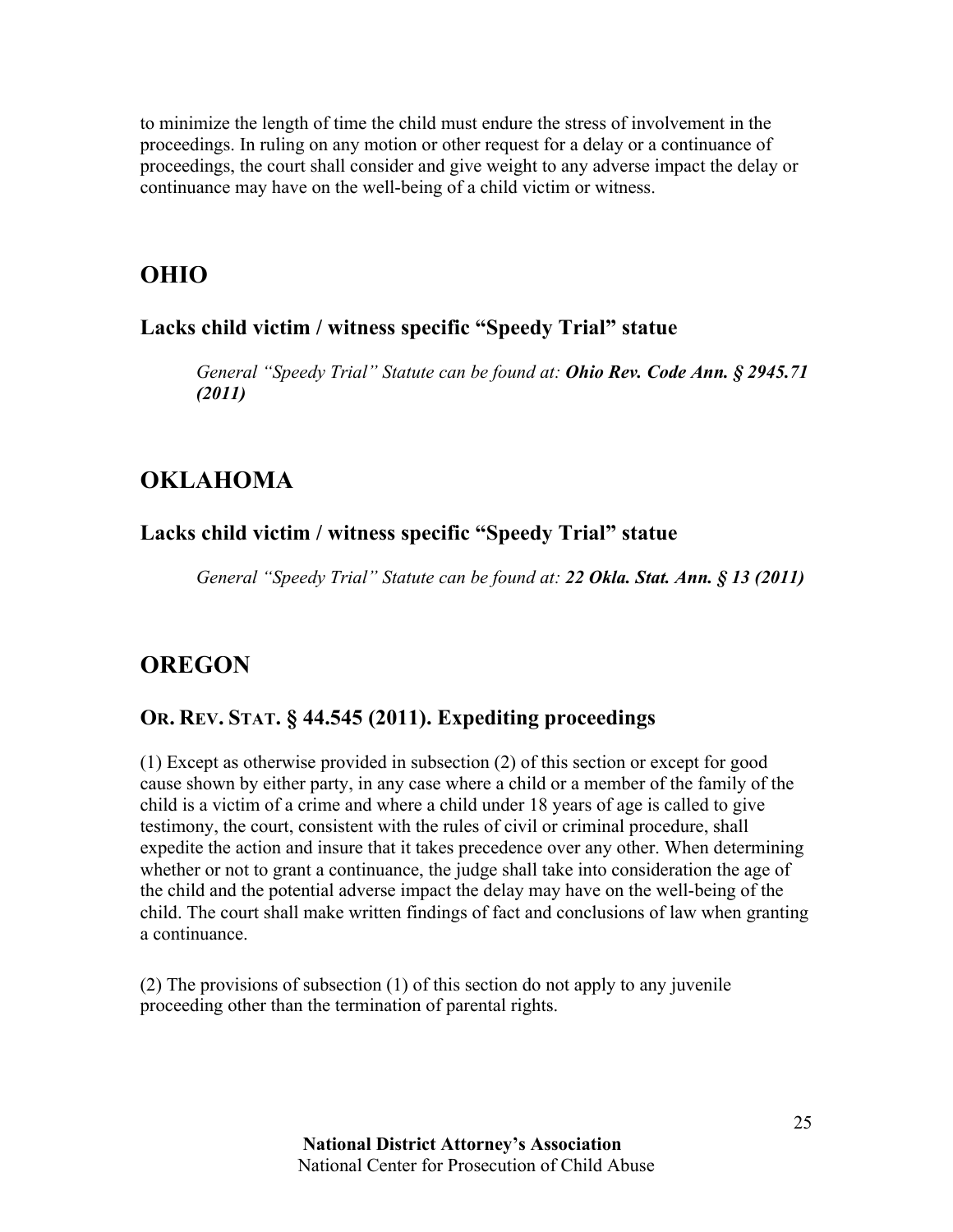## **PENNSYLVANIA**

#### **Lacks child victim / witness specific "Speedy Trial" statue**

*General "Speedy Trial" Statute can be found at: Pa. R. Crim. Pro. 600 (2011)*

## **RHODE ISLAND**

#### **R.I. GEN. LAWS § 11-37-11.2 (2010). Speedy trial**

In any action under this chapter involving a child victim age fourteen (14) years or under or a victim sixty-five (65) years or older, the court and the attorney general's office shall take appropriate action to ensure a speedy trial to minimize the length of time the victim must endure the stress of involvement in the proceeding. In ruling on any motion or request for a delay or continuance of proceedings, the court shall consider any adverse impact the delay or continuance may have on the well-being of the victim or witness. This provision establishes a right to a speedy trial to the victim and shall not be construed as creating any additional rights to the defendant.

## **SOUTH CAROLINA**

#### **Lacks child victim / witness specific "Speedy Trial" statue**

*General "Speedy Trial" Statute can be found at: S.C. Const. Art. 1 § 14 (2010)*

## **SOUTH DAKOTA**

#### **Lacks child victim / witness specific "Speedy Trial" statue**

*General "Speedy Trial" Statute can be found at: S.D. Const. Art. 6 § 7 (2010)*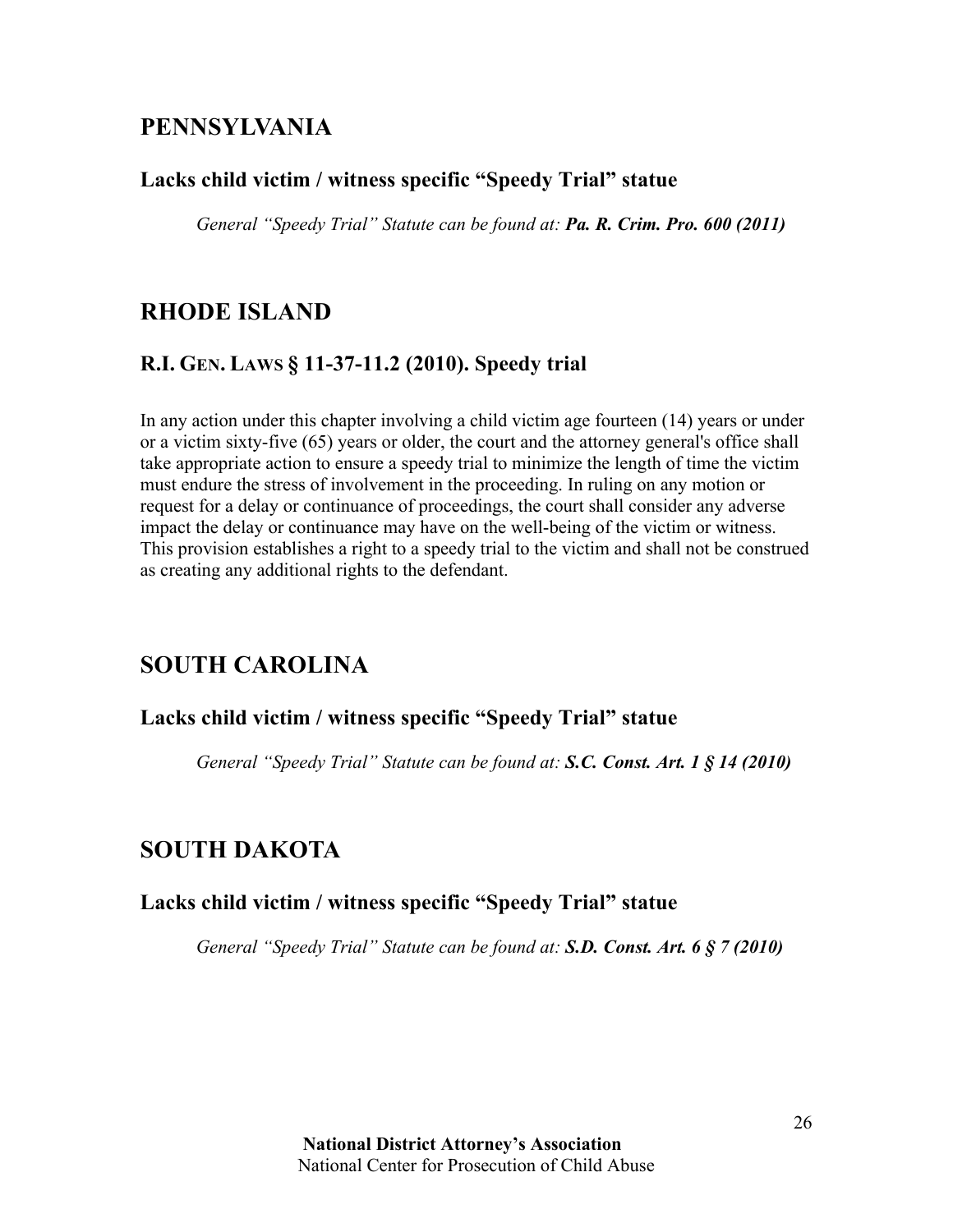# **TENNESSEE**

## **TENN. CODE ANN. § 40-38-116 (2010). Victim's right to a speedy trial**

(a) In any criminal proceeding in which a continuance is requested, the court shall consider the victim's views and the victim's right to a speedy trial. If the continuance is granted over the victim's objection, the court shall state on the record the reason for the continuance and the procedures that have been taken to avoid further delays.

(b) In determining a date for any criminal trial or other important criminal hearing, the court shall consider the interests of the victim's right to a speedy trial

# **TEXAS**

## **VERNON'S ANN. TEXAS C. C. P. ART. 32A.01 (2009). Trial Priorities**

Insofar as is practicable, the trial of a criminal action shall be given preference over trials of civil cases, and the trial of a criminal action against a defendant who is detained in jail pending trial of the action shall be given preference over trials of other criminal actions. *[Note: Appeals Court has held that child victims MAY take precedence over defendants currently in custody, Cain v. State, 747 S.W.2d 514 (Tex. App. Fort Worth 1988)]*

## **TX R WEBB CTY RULE 6.22 (2011). Speedy Trial (Webb County Only)**

**A.** Justice demands the speedy disposition of all criminal cases.

1. *Felony.* All felony cases should be set for trial within twelve (12) months of arrest or service and return of indictment, whichever is earlier.

2. *Misdemeanors.* Misdemeanor cases shall be set for trial within six (6) months of arrest of filing of complaint, whichever is earlier. See the local practices adopted by the Webb County Court at Law.

3. *Order of Trial.* The trial preference for docketed cases shall be as follows:

a. The Defendant is incarcerated in the Webb County Jail;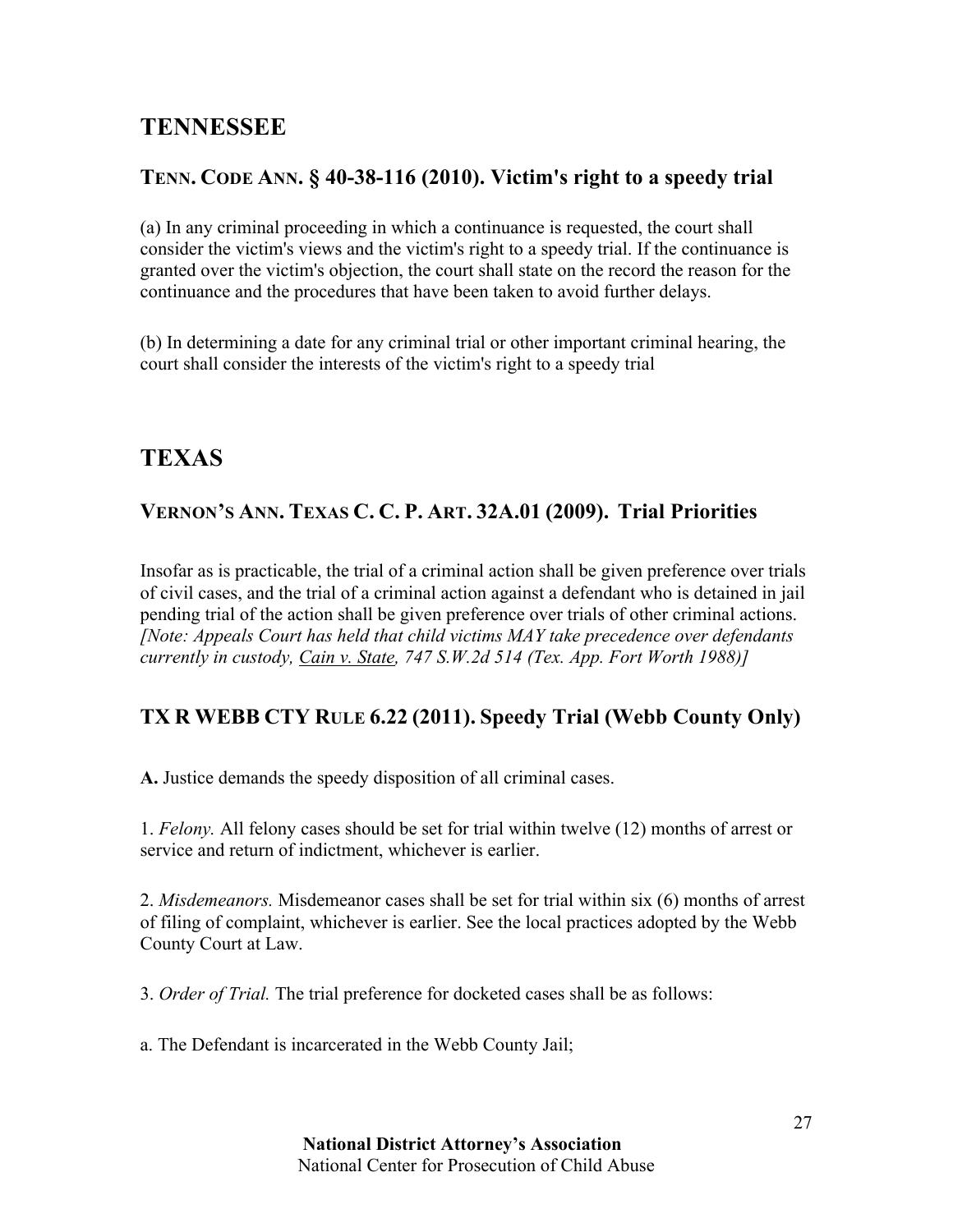b. A child is the victim;

c. A crime of violence is alleged;

d. All other cases will be tried in order of their age, the oldest being tried first.

4. *Revocations.* Probation revocation cases shall be tried or pled within ninety (90) days from filing after service.

**B.** It is the policy of the District Courts of Webb County to dispose of cases as quickly as possible consistent with justice.

1. The courts of record in Webb County will work with the justice of the peace courts to encourage a monthly call of the docket for all defendants in jail awaiting trial who have not been charged by indictment or by information.

2. The courts of record in Webb County will work with the Personal Bond Program Coordinator and the Webb County Public Defender's Office to encourage them to interview defendants in jail within 2 days of arrest.

# **UTAH**

## **UTAH CODE ANN. § 77-37-1 (2010). Legislative Intent**

(1) The Legislature recognizes the duty of victims and witnesses of crime to fully and voluntarily cooperate with law enforcement and prosecutorial agencies, the essential nature of citizen cooperation to state and local law enforcement efforts, and the general effectiveness and well-being of the criminal justice system of this state. In this chapter, the Legislature declares its intent to ensure that all victims and witnesses of crime are treated with dignity, respect, courtesy, and sensitivity, and that the rights extended in this chapter to victims and witnesses of crime are honored and protected by law in a manner no less vigorous than protections afforded criminal defendants.

(2) The Legislature finds it is necessary to provide child victims and child witnesses with additional consideration and different treatment than that usually afforded to adults. The treatment should ensure that children's participation in the criminal justice process be conducted in the most effective and least traumatic, intrusive, or intimidating manner.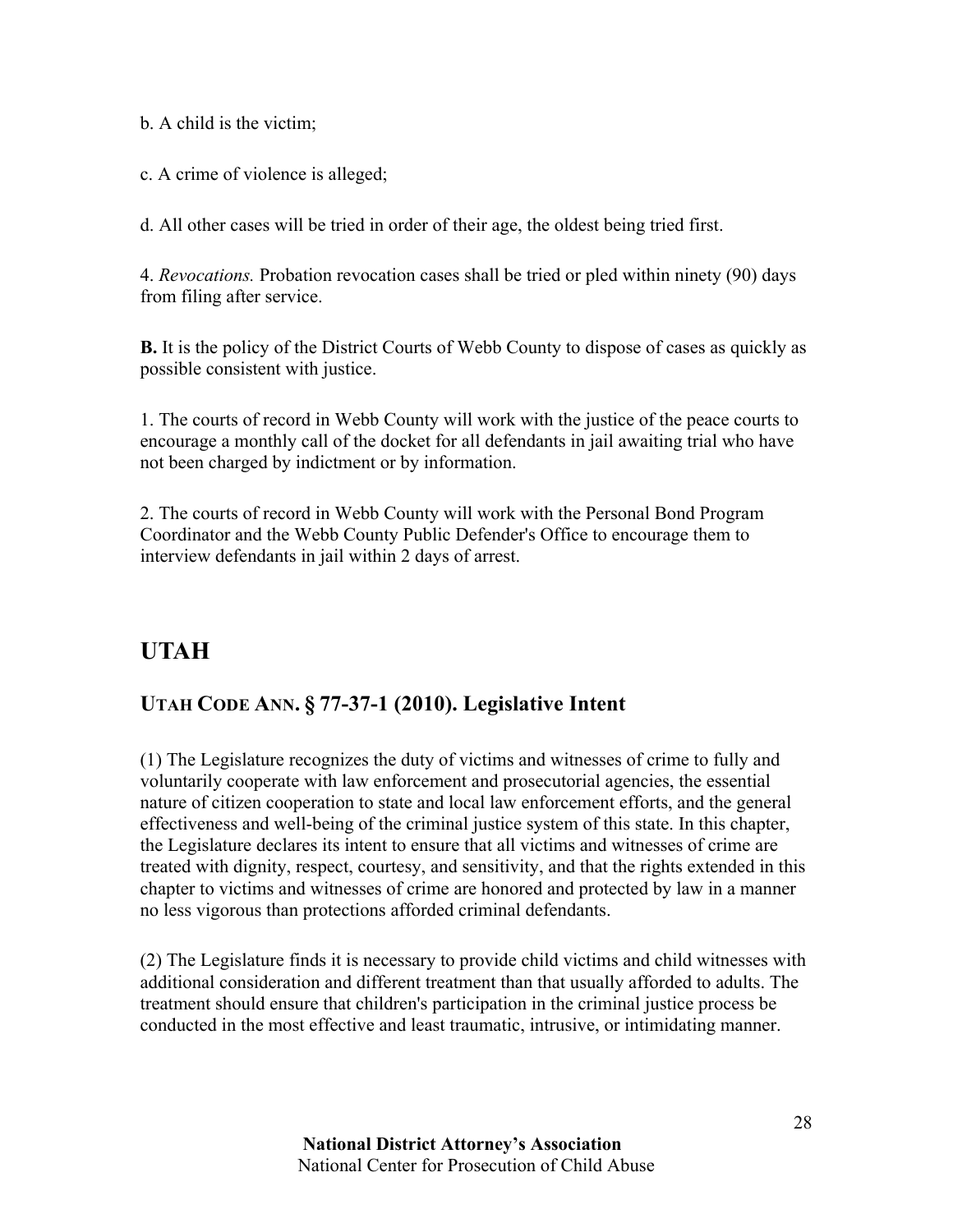## **UTAH CODE ANN. § 77-37-3 (2010). Bill of Rights**

(1) The bill of rights for victims and witnesses is:

(a) Victims and witnesses have a right to be informed as to the level of protection from intimidation and harm available to them, and from what sources, as they participate in criminal justice proceedings as designated by Section 76-8-508, regarding witness tampering, and Section 76-8-509, regarding threats against a victim. Law enforcement, prosecution, and corrections personnel have the duty to timely provide this information in a form which is useful to the victim.

(b) Victims and witnesses, including children and their guardians, have a right to be informed and assisted as to their role in the criminal justice process. All criminal justice agencies have the duty to provide this information and assistance.

(c) Victims and witnesses have a right to clear explanations regarding relevant legal proceedings; these explanations shall be appropriate to the age of child victims and witnesses. All criminal justice agencies have the duty to provide these explanations.

(d) Victims and witnesses should have a secure waiting area that does not require them to be in close proximity to defendants or the family and friends of defendants. Agencies controlling facilities shall, whenever possible, provide this area.

(e) Victims may seek restitution or reparations, including medical costs, as provided in Title 63M, Chapter 7, Criminal Justice and Substance Abuse, and Sections 62A-7-109.5, 77-38a-302, and 77-27-6. State and local government agencies that serve victims have the duty to have a functional knowledge of the procedures established by the Crime Victim Reparations Board and to inform victims of these procedures.

(f) Victims and witnesses have a right to have any personal property returned as provided in Sections 77-24-1 through 77-24-5. Criminal justice agencies shall expeditiously return the property when it is no longer needed for court law enforcement or prosecution purposes.

(g) Victims and witnesses have the right to reasonable employer intercession services, including pursuing employer cooperation in minimizing employees' loss of pay and other benefits resulting from their participation in the criminal justice process. Officers of the court shall provide these services and shall consider victims' and witnesses' schedules so that activities which conflict can be avoided. Where conflicts cannot be avoided, the victim may request that the responsible agency intercede with employers or other parties.

(h) Victims and witnesses, particularly children, should have a speedy disposition of the entire criminal justice process. All involved public agencies shall establish policies and procedures to encourage speedy disposition of criminal cases.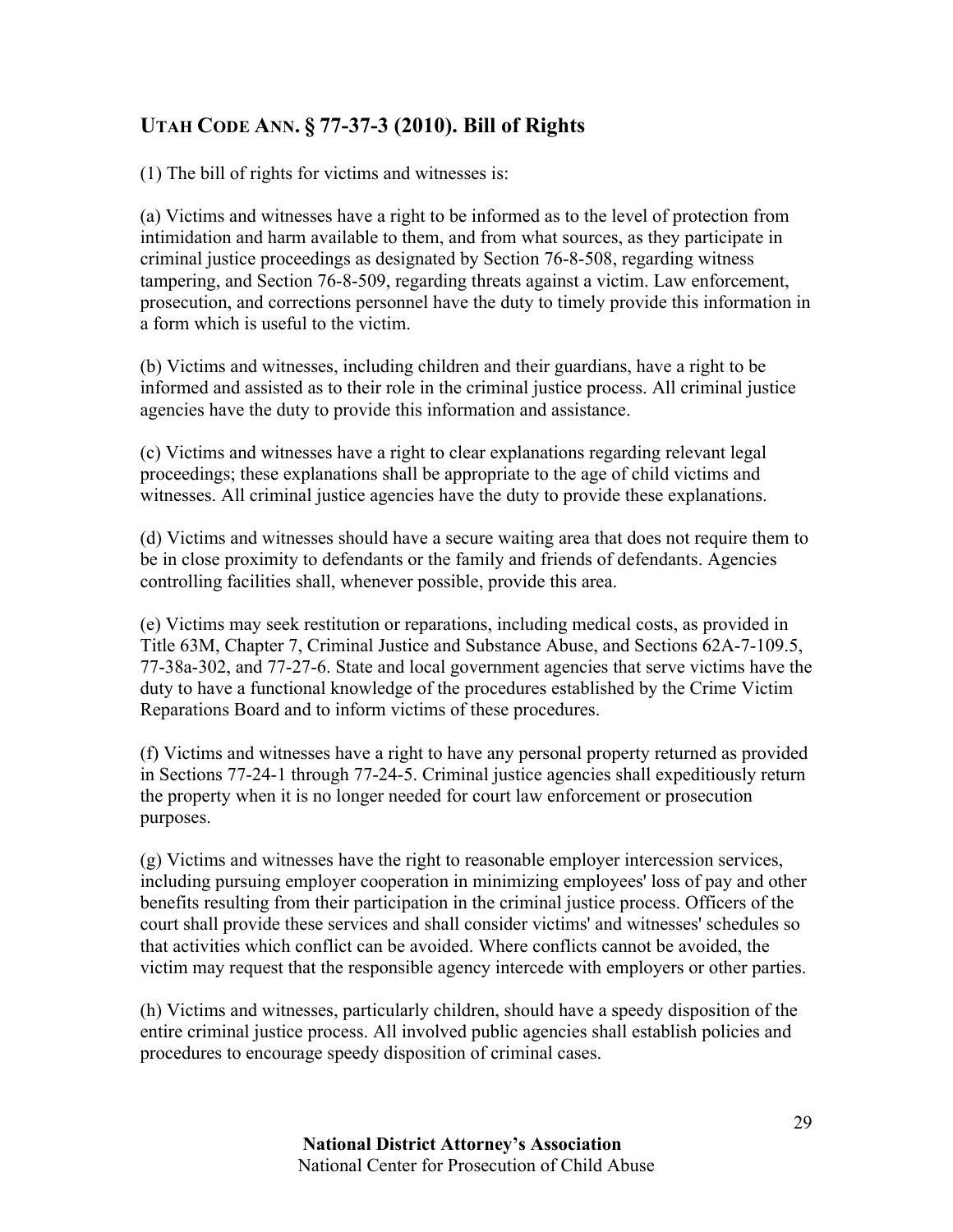(i) Victims and witnesses have the right to timely notice of judicial proceedings they are to attend and timely notice of cancellation of any proceedings. Criminal justice agencies have the duty to provide these notifications. Defense counsel and others have the duty to provide timely notice to prosecution of any continuances or other changes that may be required.

(j) Victims of sexual offenses have a right to be informed of their right to request voluntary testing for themselves for HIV infection as provided in Section 76-5-503 and to request mandatory testing of the convicted sexual offender for HIV infection as provided in Section 76-5-502. The law enforcement office where the sexual offense is reported shall have the responsibility to inform victims of this right.

(2) Informational rights of the victim under this chapter are based upon the victim providing the victim's current address and telephone number to the criminal justice agencies involved in the case.

# **VERMONT**

## **VT. STAT. ANN. tit. 13, § 5312 (2011). Victim's interest in speedy prosecution**

(a) The prosecutor's office shall make every effort to inform a victim of a listed crime of any pending motion that may substantially delay any deposition, change of plea, trial, sentencing hearing, or restitution hearing. The prosecutor shall inform the court of how the victim was notified and the victim's position on the motion, if any. In the event the victim was not notified, the prosecutor shall inform the court why notification did not take place.

(b) If a victim of a listed crime objects to a delay, the court shall consider the victim's objection.

# **VIRGINIA**

## **Lacks child victim / witness specific "Speedy Trial" statue**

*General "Speedy Trial" Statute can be found at: Va. Const. Art. 1 § 8 (2011)*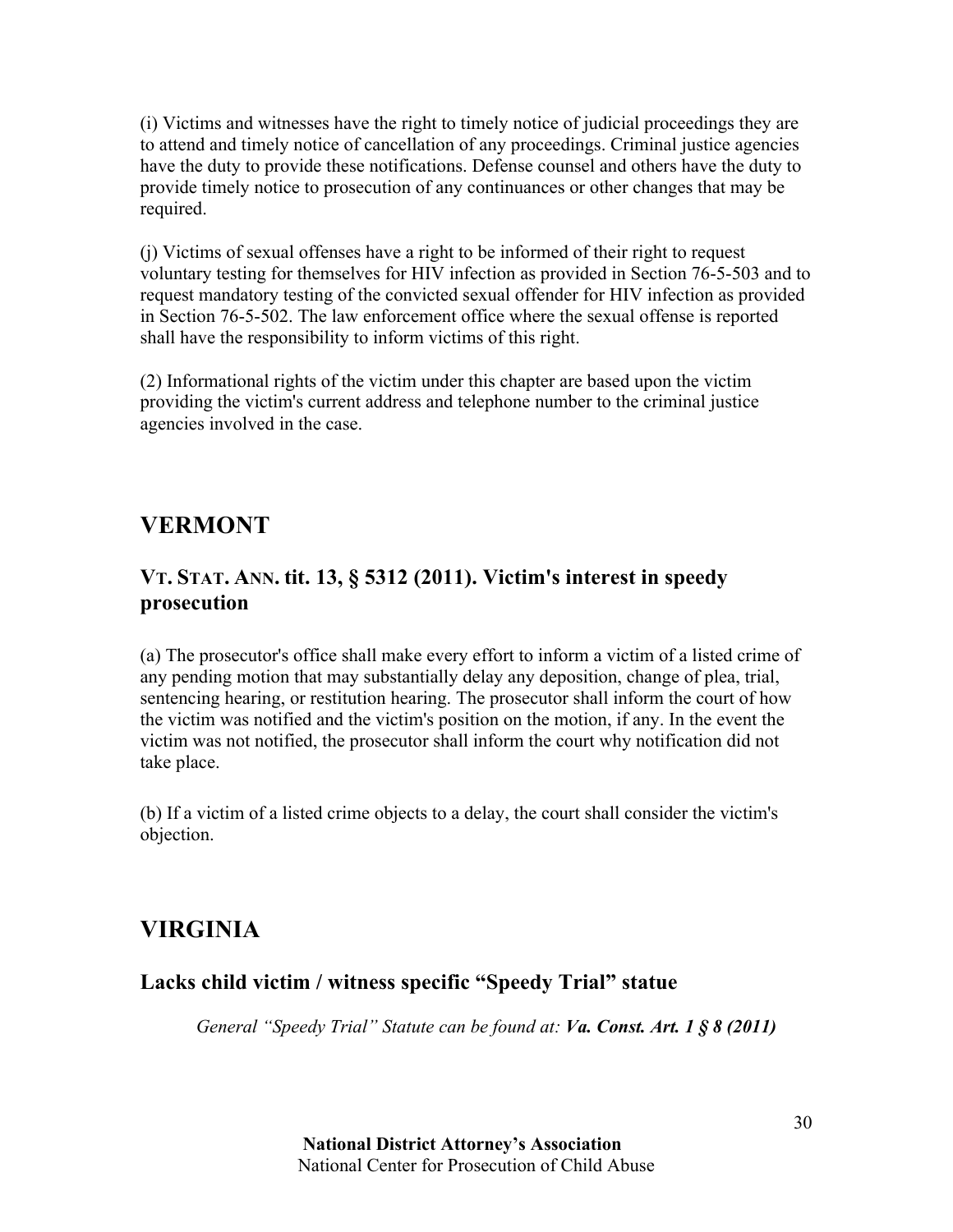# **WASHINGTON**

## **WASH. REV. CODE § 10.46.085 (2011). Continuances not permitted in certain cases**

When a defendant is charged with a crime which constitutes a violation of RCW 9A.64.020 or chapter 9.68, 9.68A, or 9A.44 RCW, and the alleged victim of the crime is a person under the age of eighteen years, neither the defendant nor the prosecuting attorney may agree to extend the originally scheduled trial date unless the court within its discretion finds that there are substantial and compelling reasons for a continuance of the trial date and that the benefit of the postponement outweighs the detriment to the victim. The court may consider the testimony of lay witnesses and of expert witnesses, if available, regarding the impact of the continuance on the victim.

## **WEST VIRGINIA**

## **W.V. R. CHILD ABUSE AND NEGLECT P. RULE 7 (2011) Extensions of time and continuances**

Except as provided for in Rule 5, extensions of time and continuances beyond the times specified in these rules or by other applicable law shall be granted only for good cause, regardless of whether the parties are in agreement. If a continuance is granted in accordance with this rule, the court shall set forth in a written order its reasons for finding good cause.

## **WISCONSIN**

#### **WIS. STAT. § 971.105 (2011). Child victims and witnesses; duty to expedite proceedings**

In all criminal and delinquency cases, juvenile fact-finding hearings under s. 48.31 and juvenile dispositional hearings involving a child victim or witness, as defined in s. 950.02, the court and the district attorney shall take appropriate action to ensure a speedy trial in order to minimize the length of time the child must endure the stress of the child's involvement in the proceeding. In ruling on any motion or other request for a delay or continuance of proceedings, the court shall consider and give weight to any adverse impact the delay or continuance may have on the well-being of a child victim or witness.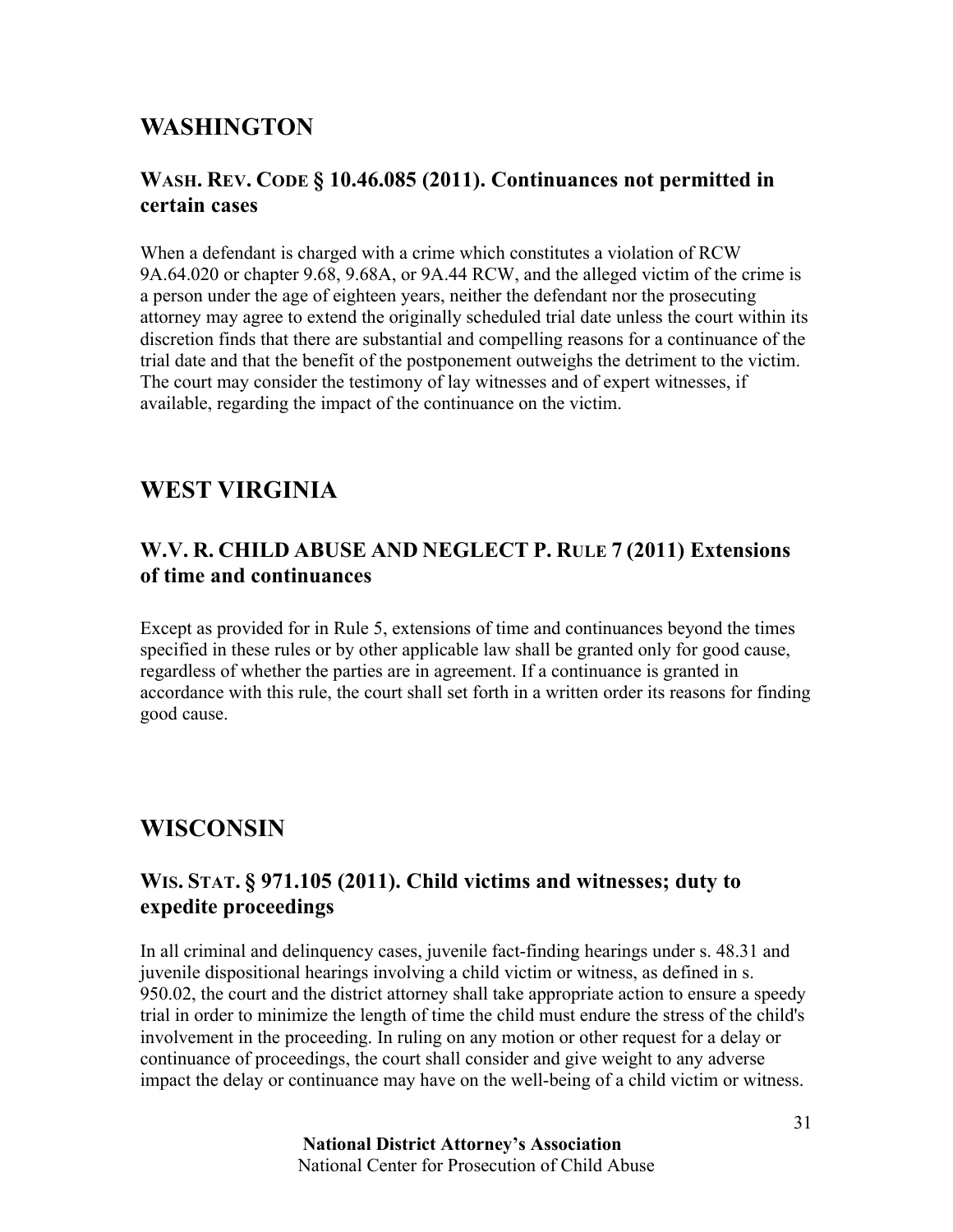## **WYOMING**

## **WYO. STAT. ANN. § 1-40-207 (2010). Victims; timing of trial of accused**

(a) The court shall consider the victim's interest and circumstances when setting any date for trial or in granting or denying continuances.

(b) Nothing in this section shall infringe upon any rights of the accused in a criminal case or inhibit the ability of the prosecution and defense from entering into any agreement as to trial setting or negotiated disposition of any charge or charges pending against the defendant.

# **American Territories**

# **AMERICAN SAMOA**

## **Lacks child victim / witness specific "Speedy Trial" statue**

*General "Speedy Trial" Statute can be found at: A.S. Const. Art. 1 § 6 (2010)*

## **GUAM**

## **8 GUAM CODE ANN. CRIM. PROC. § 80.65 (2008). Expedited Trials of Sex Crimes Involving Minor Children as Victims or Witnesses; Continuance; Impact Statement.**

In any criminal proceeding involving an alleged sex crime perpetrated upon a minor child, or in which a minor child is expected to testify as a witness to a sex crime, the court shall, in order to minimize stress on such child, take action to expedite trial and give precedence to the case over any other case; provided, however, that nothing in this Section shall be construed to mean that trial shall be expedited if it is not in the best interests of the child.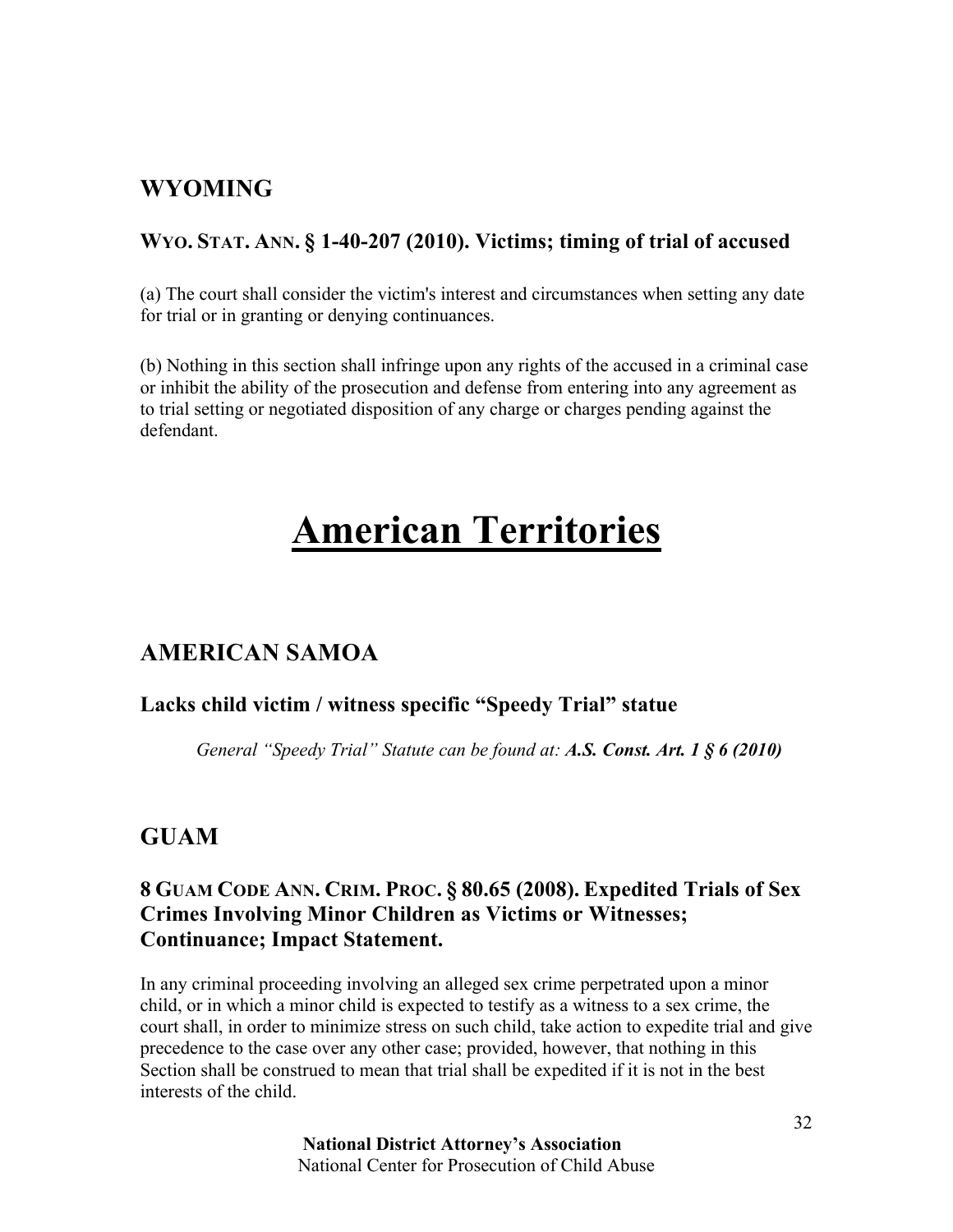When a motion or a request for a continuance is made the prosecutor shall file an impact statement which specifies whether the prosecution agrees to the request for continuance, whether the child or the child's representative agrees to such request, and the effect, if any, the granting of the continuance will have on the child. In ruling on any motion or request for continuance or other delay, the court shall consider and give weight to any possible adverse impact that a delay or continuance may have on the child. Prior to issuing an order on a motion for continuance or delay, the court shall make written findings of fact concerning the impact on the child of continuing or delaying the case.

## **PUERTO RICO**

## **PR ST T. 34 Ap. II. Rule 131.3 (2008). Witnesses who are minors; assistance during testimony**

In any proceeding under these rules, and specifically, Rules 131.1 and 131.2 of this appendix, the court, on its own initiative or by petition of the Prosecutor, guardian ad litem, or the parents, tutor or guardian of a minor who is a witness in a criminal procedure, may authorize that assistance be given to the minor pursuant to the following:

(1) Support personnel.— The minor shall have the right to be escorted by support personnel, which may be a relative or an acquaintance of the minor, or the professional or technical personnel who has intervened or offered assistance to the minor throughout the different stages of the process. The court may authorize the support personnel to remain next to the minor, including actions such as holding him/her on his/her lap, or holding his/her hands. While the minor is testifying, the support personnel shall not address the minor, nor make any suggestive movement whatsoever, nor communicate with the jury by making gestures nor through any other means.

In the cases of trial by jury, the court shall give special instructions to clarify the function of the support personnel, emphasizing the fact that his/her presence has the purpose of facilitating the testimony of the minor and not of physically protecting him/her from the defendant nor to influence in favor of his/her credibility.

(2) Means to facilitate the rendering of testimony.— The court may authorize the use in court of anatomically correct dolls, mannequins, common toys, drawings or other demonstrative means that it deems pertinent in order to help the minor to give his/her testimony.

By petition of the Prosecutor, of any of the persons listed in subsection (1) of this rule, or on its own initiative, the court shall give priority to the case in which a minor is called to testify, on its calendar as well as on the order of the day, to reduce the time that the minor shall be exposed to the process. If the court has to continue the proceedings on a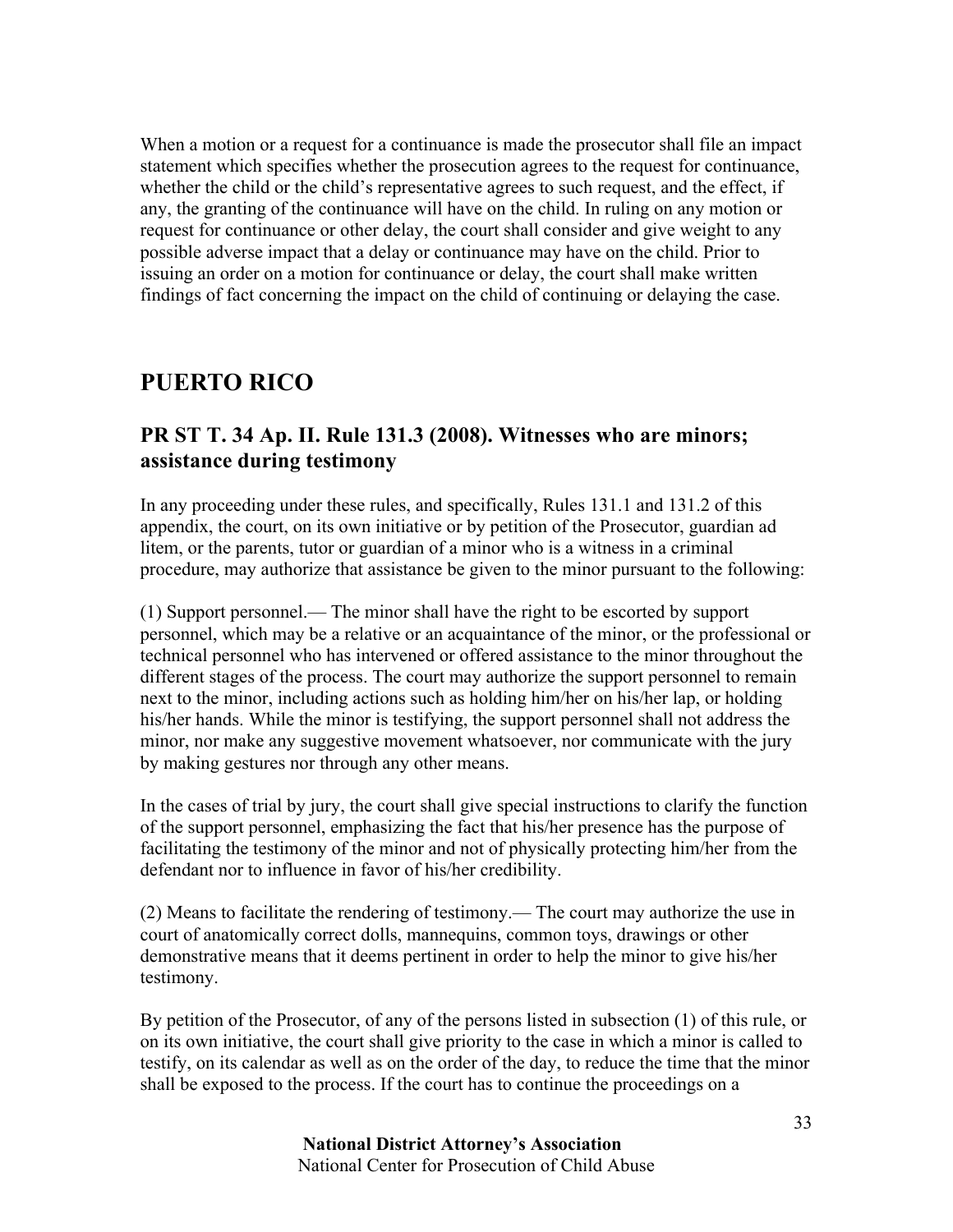subsequent date, it shall take into consideration the age of the minor and any adverse effect that such postponement could entail. The court shall make findings of fact and conclusions of law, in writing, when it opts to postpone the hearing of the case.—

## **VIRGIN ISLANDS**

## **Lacks child victim / witness specific "Speedy Trial" statue**

*General "Speedy Trial" Statute can be found at: V.I. Organic Act § 3 (2010)*

# **FEDERAL LEGISLATION**

## **18 USCS § 3509 (2011). Child victims' and child witnesses' rights**

**(a) Definitions.**--For purposes of this section--

**(1)** the term "adult attendant" means an adult described in subsection (i) who accompanies a child throughout the judicial process for the purpose of providing emotional support;

**(2)** the term "child" means a person who is under the age of 18, who is or is alleged to be- -

**(A)** a victim of a crime of physical abuse, sexual abuse, or exploitation; or

**(B)** a witness to a crime committed against another person;

**(3)** the term "child abuse" means the physical or mental injury, sexual abuse or exploitation, or negligent treatment of a child;

**(4)** the term "physical injury" includes lacerations, fractured bones, burns, internal injuries, severe bruising or serious bodily harm;

**(5)** the term "mental injury" means harm to a child's psychological or intellectual functioning which may be exhibited by severe anxiety, depression, withdrawal or outward aggressive behavior, or a combination of those behaviors, which may be demonstrated by a change in behavior, emotional response, or cognition;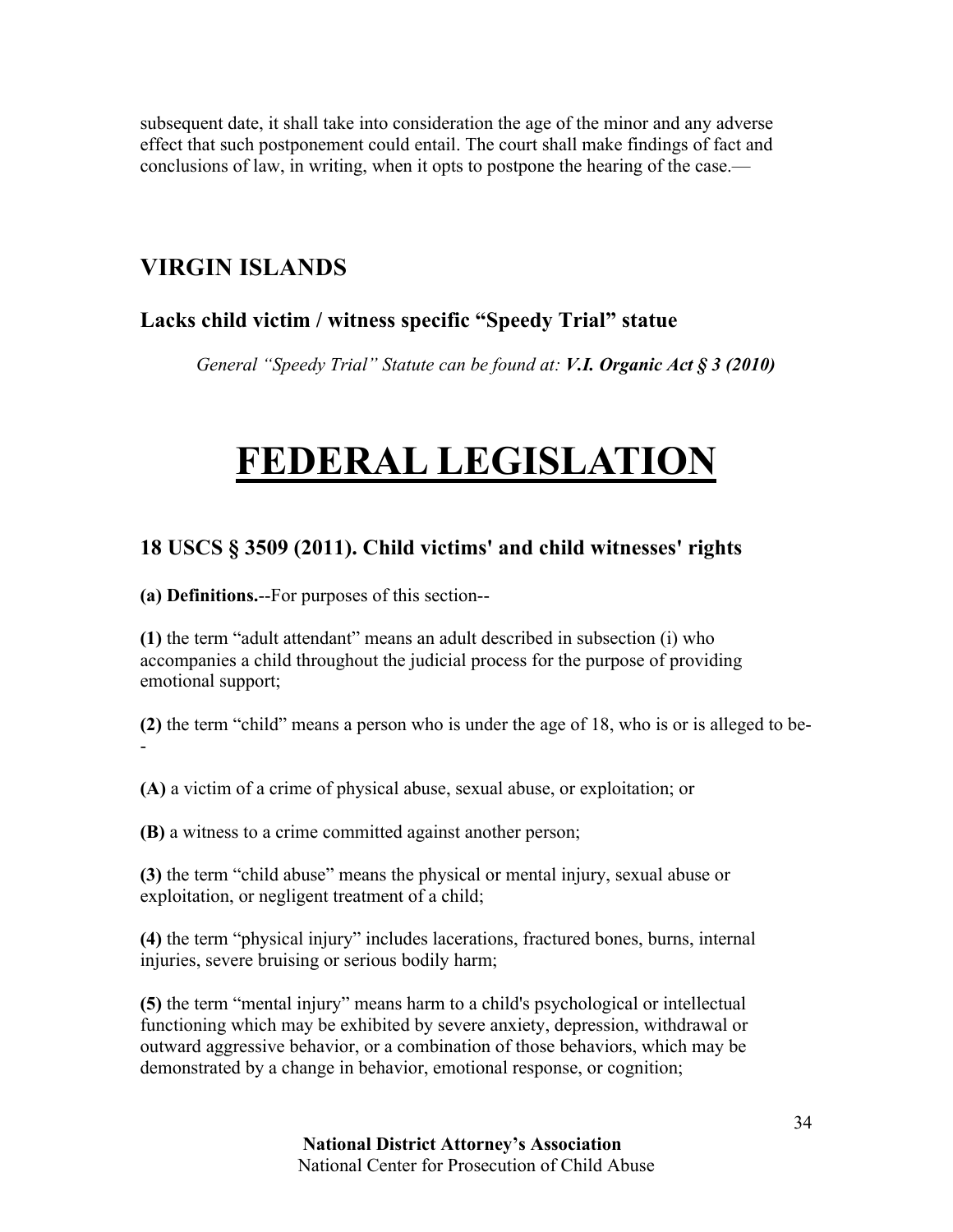**(6)** the term "exploitation" means child pornography or child prostitution;

**(7)** the term "multidisciplinary child abuse team" means a professional unit composed of representatives from health, social service, law enforcement, and legal service agencies to coordinate the assistance needed to handle cases of child abuse;

**(8)** the term "sexual abuse" includes the employment, use, persuasion, inducement, enticement, or coercion of a child to engage in, or assist another person to engage in, sexually explicit conduct or the rape, molestation, prostitution, or other form of sexual exploitation of children, or incest with children;

**(9)** the term "sexually explicit conduct" means actual or simulated--

**(A)** sexual intercourse, including sexual contact in the manner of genital-genital, oralgenital, anal-genital, or oral-anal contact, whether between persons of the same or of opposite sex; sexual contact means the intentional touching, either directly or through clothing, of the genitalia, anus, groin, breast, inner thigh, or buttocks of any person with an intent to abuse, humiliate, harass, degrade, or arouse or gratify sexual desire of any person;

**(B)** bestiality;

**(C)** masturbation;

**(D)** lascivious exhibition of the genitals or pubic area of a person or animal; or

**(E)** sadistic or masochistic abuse;

**(10)** the term "sex crime" means an act of sexual abuse that is a criminal act;

**(11)** the term "negligent treatment" means the failure to provide, for reasons other than poverty, adequate food, clothing, shelter, or medical care so as to seriously endanger the physical health of the child; and

**(12)** the term "child abuse" does not include discipline administered by a parent or legal guardian to his or her child provided it is reasonable in manner and moderate in degree and otherwise does not constitute cruelty.

## **(b) Alternatives to live in-court testimony.--**

## **(1) Child's live testimony by 2-way closed circuit television.--**

**(A)** In a proceeding involving an alleged offense against a child, the attorney for the Government, the child's attorney, or a guardian ad litem appointed under subsection (h) may apply for an order that the child's testimony be taken in a room outside the courtroom and be televised by 2-way closed circuit television. The person seeking such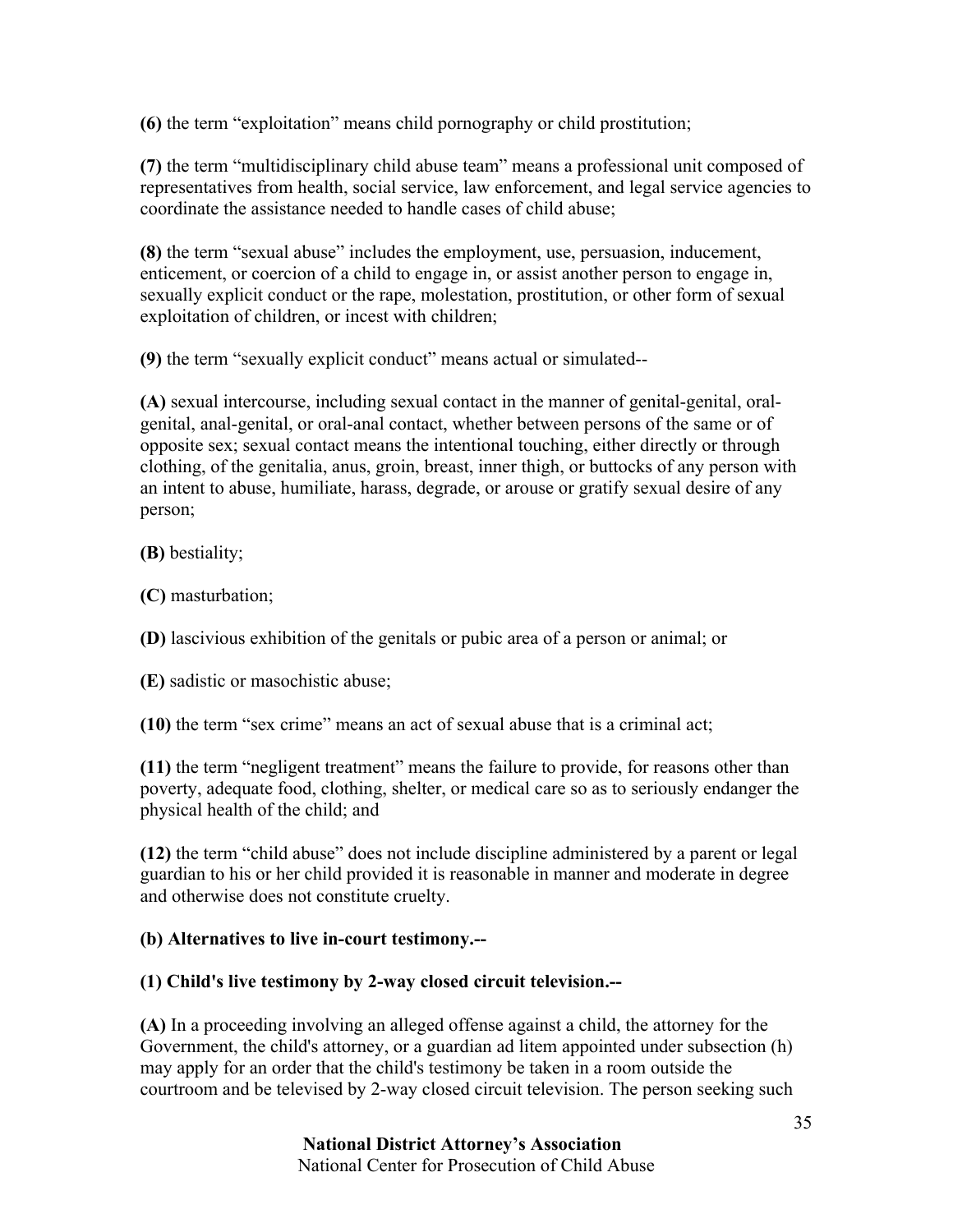an order shall apply for such an order at least 7 days before the trial date, unless the court finds on the record that the need for such an order was not reasonably foreseeable.

**(B)** The court may order that the testimony of the child be taken by closed-circuit television as provided in subparagraph (A) if the court finds that the child is unable to testify in open court in the presence of the defendant, for any of the following reasons:

**(i)** The child is unable to testify because of fear.

**(ii)** There is a substantial likelihood, established by expert testimony, that the child would suffer emotional trauma from testifying.

**(iii)** The child suffers a mental or other infirmity.

**(iv)** Conduct by defendant or defense counsel causes the child to be unable to continue testifying.

**(C)** The court shall support a ruling on the child's inability to testify with findings on the record. In determining whether the impact on an individual child of one or more of the factors described in subparagraph (B) is so substantial as to justify an order under subparagraph (A), the court may question the minor in chambers, or at some other comfortable place other than the courtroom, on the record for a reasonable period of time with the child attendant, the prosecutor, the child's attorney, the guardian ad litem, and the defense counsel present.

**(D)** If the court orders the taking of testimony by television, the attorney for the Government and the attorney for the defendant not including an attorney pro se for a party shall be present in a room outside the courtroom with the child and the child shall be subjected to direct and cross-examination. The only other persons who may be permitted in the room with the child during the child's testimony are--

**(i)** the child's attorney or guardian ad litem appointed under subsection (h);

**(ii)** Persons necessary to operate the closed-circuit television equipment;

**(iii)** A judicial officer, appointed by the court; and

**(iv)** Other persons whose presence is determined by the court to be necessary to the welfare and well-being of the child, including an adult attendant.

The child's testimony shall be transmitted by closed circuit television into the courtroom for viewing and hearing by the defendant, jury, judge, and public. The defendant shall be provided with the means of private, contemporaneous communication with the defendant's attorney during the testimony. The closed circuit television transmission shall relay into the room in which the child is testifying the defendant's image, and the voice of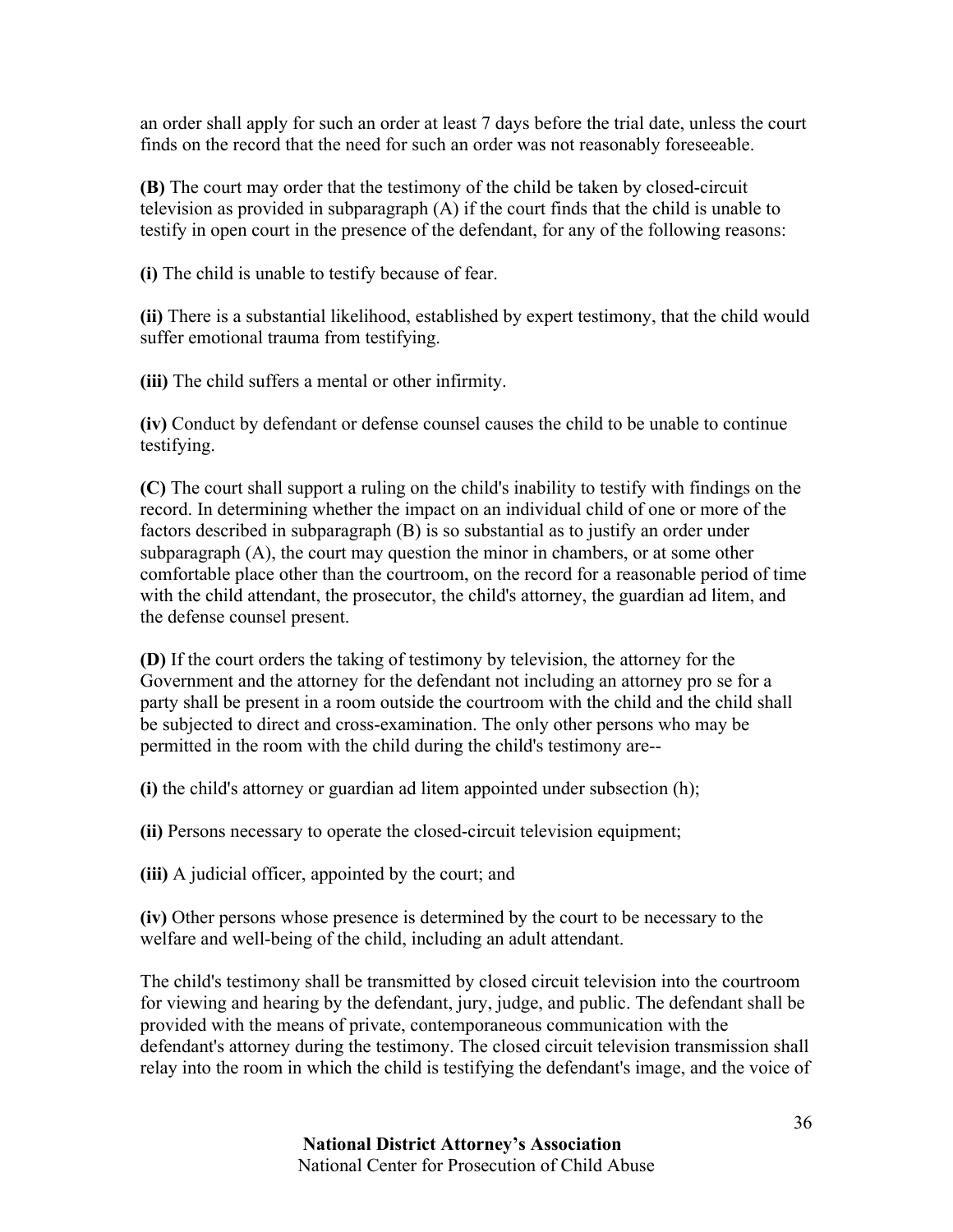the judge.

**(2) Videotaped deposition of child.--(A)** In a proceeding involving an alleged offense against a child, the attorney for the Government, the child's attorney, the child's parent or legal guardian, or the guardian ad litem appointed under subsection (h) may apply for an order that a deposition be taken of the child's testimony and that the deposition be recorded and preserved on videotape.

**(B)(i)** Upon timely receipt of an application described in subparagraph (A), the court shall make a preliminary finding regarding whether at the time of trial the child is likely to be unable to testify in open court in the physical presence of the defendant, jury, judge, and public for any of the following reasons:

**(I)** The child will be unable to testify because of fear.

**(II)** There is a substantial likelihood, established by expert testimony, that the child would suffer emotional trauma from testifying in open court.

**(III)** The child suffers a mental or other infirmity.

**(IV)** Conduct by defendant or defense counsel causes the child to be unable to continue testifying.

**(ii)** If the court finds that the child is likely to be unable to testify in open court for any of the reasons stated in clause (i), the court shall order that the child's deposition be taken and preserved by videotape.

**(iii)** The trial judge shall preside at the videotape deposition of a child and shall rule on all questions as if at trial. The only other persons who may be permitted to be present at the proceeding are--

**(I)** the attorney for the Government;

**(II)** the attorney for the defendant;

**(III)** the child's attorney or guardian ad litem appointed under subsection (h);

**(IV)** persons necessary to operate the videotape equipment;

**(V)** subject to clause (iv), the defendant; and

**(VI)** other persons whose presence is determined by the court to be necessary to the welfare and well-being of the child.

The defendant shall be afforded the rights applicable to defendants during trial, including the right to an attorney, the right to be confronted with the witness against the defendant,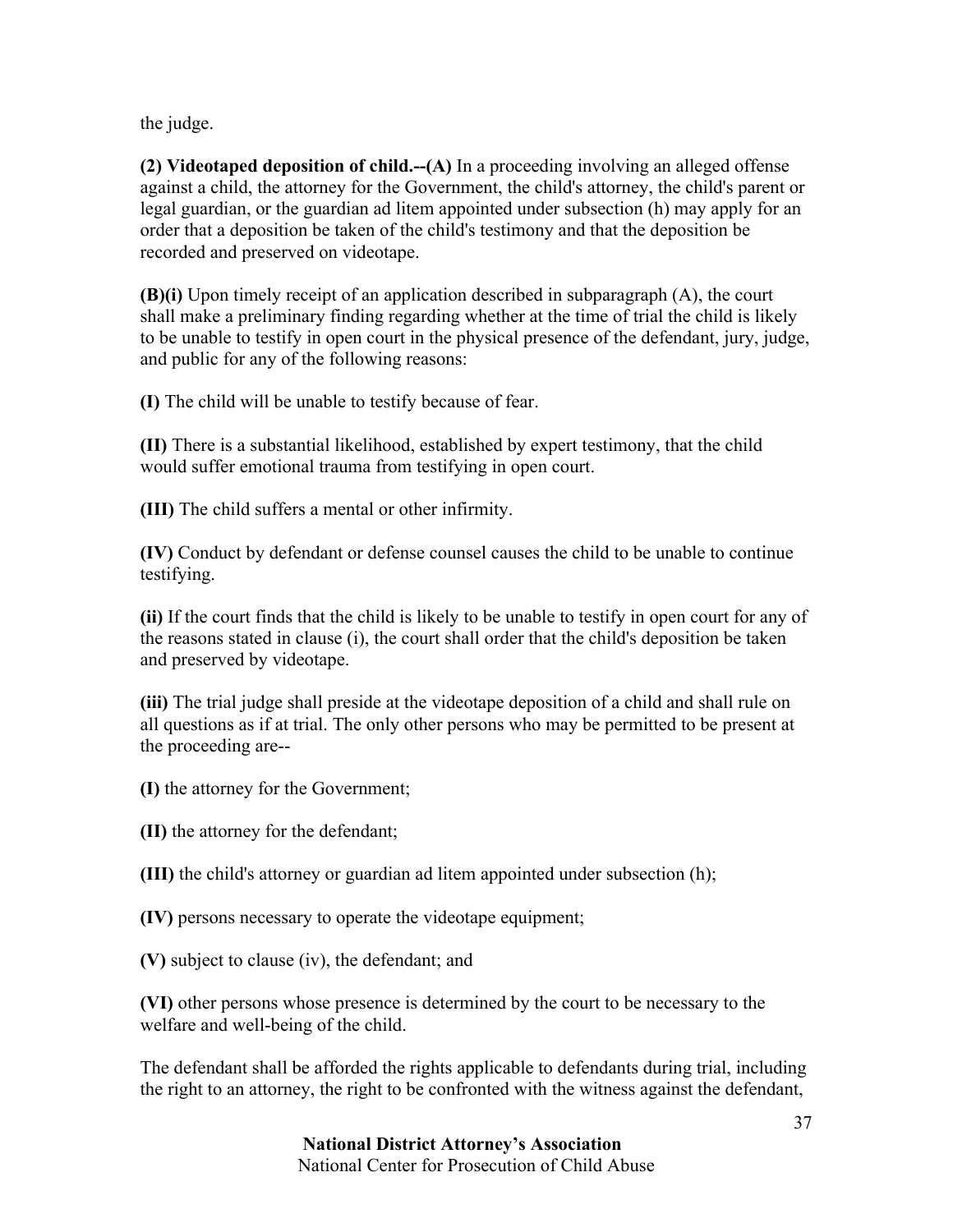and the right to cross-examine the child.

**(iv)** If the preliminary finding of inability under clause (i) is based on evidence that the child is unable to testify in the physical presence of the defendant, the court may order that the defendant, including a defendant represented pro se, be excluded from the room in which the deposition is conducted. If the court orders that the defendant be excluded from the deposition room, the court shall order that 2-way closed circuit television equipment relay the defendant's image into the room in which the child is testifying, and the child's testimony into the room in which the defendant is viewing the proceeding, and that the defendant be provided with a means of private, contemporaneous communication with the defendant's attorney during the deposition.

**(v) Handling of videotape.**--The complete record of the examination of the child, including the image and voices of all persons who in any way participate in the examination, shall be made and preserved on video tape in addition to being stenographically recorded. The videotape shall be transmitted to the clerk of the court in which the action is pending and shall be made available for viewing to the prosecuting attorney, the defendant, and the defendant's attorney during ordinary business hours.

**(C)** If at the time of trial the court finds that the child is unable to testify as for a reason described in subparagraph (B)(i), the court may admit into evidence the child's videotaped deposition in lieu of the child's testifying at the trial. The court shall support a ruling under this subparagraph with findings on the record.

**(D)** Upon timely receipt of notice that new evidence has been discovered after the original videotaping and before or during trial, the court, for good cause shown, may order an additional videotaped deposition. The testimony of the child shall be restricted to the matters specified by the court as the basis for granting the order.

**(E)** In connection with the taking of a videotaped deposition under this paragraph, the court may enter a protective order for the purpose of protecting the privacy of the child.

**(F)** The videotape of a deposition taken under this paragraph shall be destroyed 5 years after the date on which the trial court entered its judgment, but not before a final judgment is entered on appeal including Supreme Court review. The videotape shall become part of the court record and be kept by the court until it is destroyed.

#### **(c) Competency examinations.--**

**(1) Effect on Federal Rules of Evidence.**--Nothing in this subsection shall be construed to abrogate rule 601 of the Federal Rules of Evidence.

**(2) Presumption.**--A child is presumed to be competent.

**(3) Requirement of written motion.**--A competency examination regarding a child witness may be conducted by the court only upon written motion and offer of proof of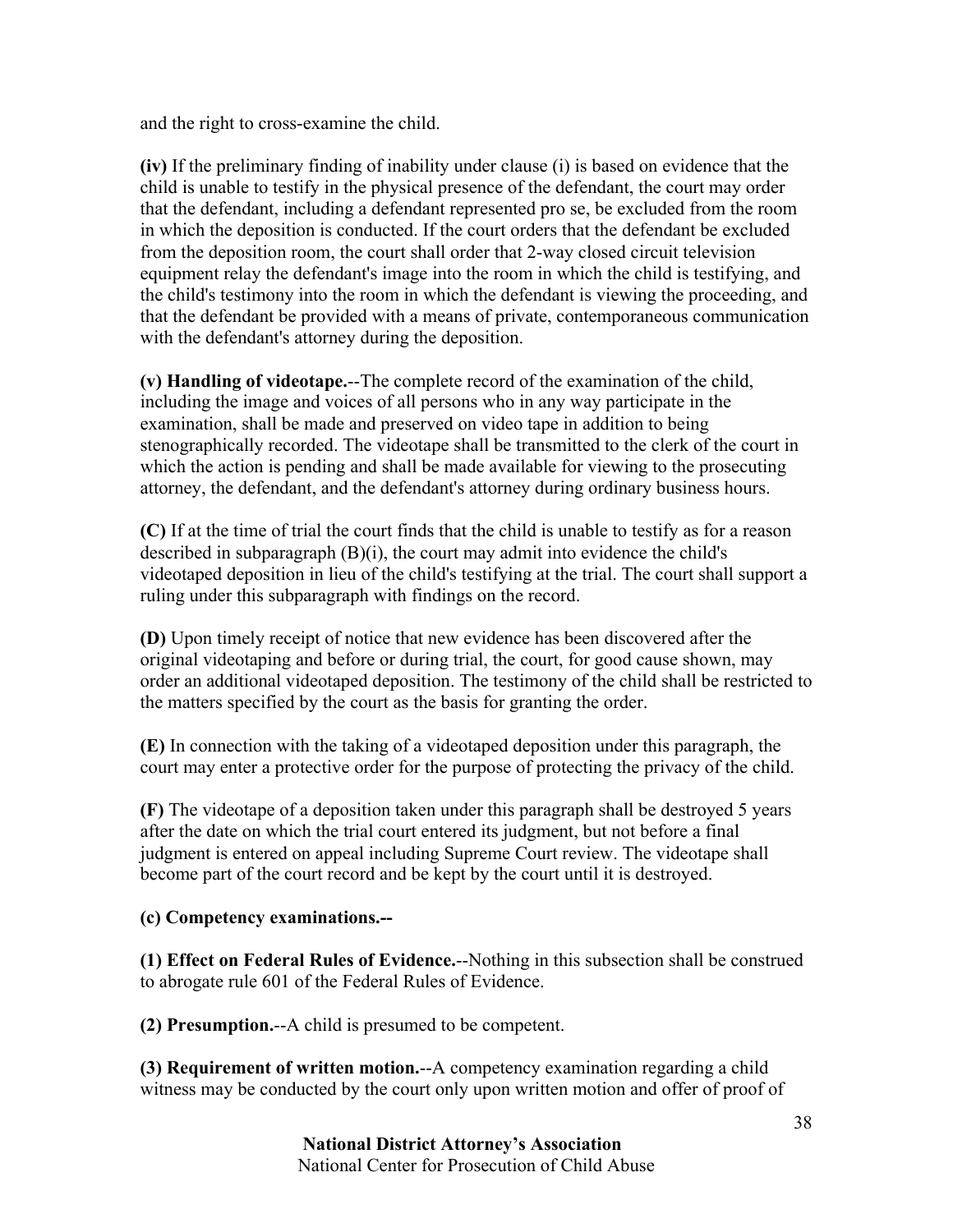incompetency by a party.

**(4) Requirement of compelling reasons.**--A competency examination regarding a child may be conducted only if the court determines, on the record, that compelling reasons exist. A child's age alone is not a compelling reason.

**(5) Persons permitted to be present.**--The only persons who may be permitted to be present at a competency examination are--

**(A)** the judge;

**(B)** the attorney for the Government;

**(C)** the attorney for the defendant;

**(D)** a court reporter; and

**(E)** persons whose presence, in the opinion of the court, is necessary to the welfare and well-being of the child, including the child's attorney, guardian ad litem, or adult attendant.

**(6) Not before jury.**--A competency examination regarding a child witness shall be conducted out of the sight and hearing of a jury.

**(7) Direct examination of child.**--Examination of a child related to competency shall normally be conducted by the court on the basis of questions submitted by the attorney for the Government and the attorney for the defendant including a party acting as an attorney pro se. The court may permit an attorney but not a party acting as an attorney pro se to examine a child directly on competency if the court is satisfied that the child will not suffer emotional trauma as a result of the examination.

**(8) Appropriate questions.**--The questions asked at the competency examination of a child shall be appropriate to the age and developmental level of the child, shall not be related to the issues at trial, and shall focus on determining the child's ability to understand and answer simple questions.

**(9) Psychological and psychiatric examinations.**--Psychological and psychiatric examinations to assess the competency of a child witness shall not be ordered without a showing of compelling need.

#### **(d) Privacy protection.--**

**(1) Confidentiality of information.--(A)** A person acting in a capacity described in subparagraph (B) in connection with a criminal proceeding shall--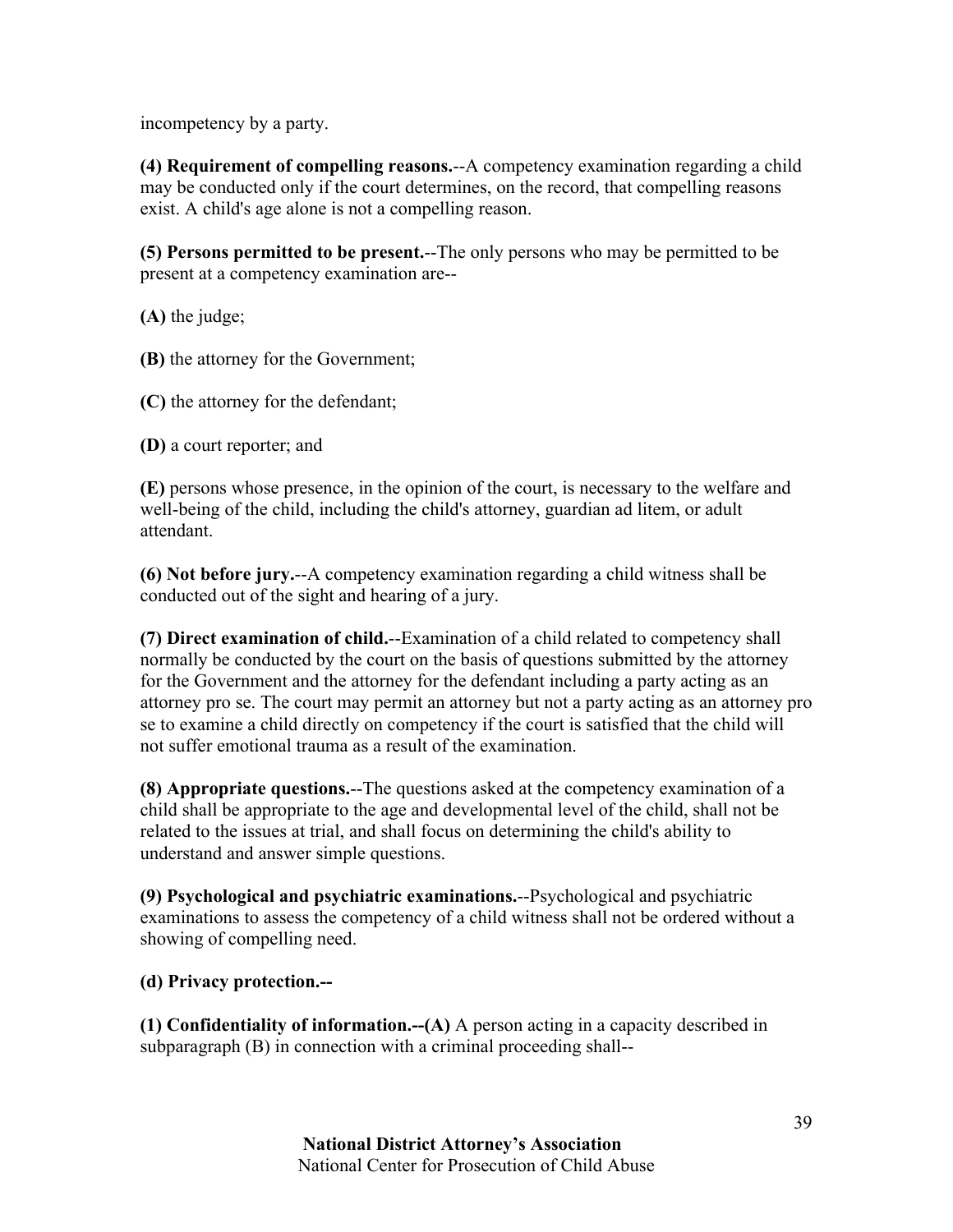**(i)** keep all documents that disclose the name or any other information concerning a child in a secure place to which no person who does not have reason to know their contents has access; and

**(ii)** disclose documents described in clause (i) or the information in them that concerns a child only to persons who, by reason of their participation in the proceeding, have reason to know such information.

**(B)** Subparagraph (A) applies to--

**(i)** all employees of the Government connected with the case, including employees of the Department of Justice, any law enforcement agency involved in the case, and any person hired by the Government to provide assistance in the proceeding;

**(ii)** employees of the court;

**(iii)** the defendant and employees of the defendant, including the attorney for the defendant and persons hired by the defendant or the attorney for the defendant to provide assistance in the proceeding; and

**(iv)** members of the jury.

**(2) Filing under seal.**--All papers to be filed in court that disclose the name of or any other information concerning a child shall be filed under seal without necessity of obtaining a court order. The person who makes the filing shall submit to the clerk of the court--

**(A)** the complete paper to be kept under seal; and

**(B)** the paper with the portions of it that disclose the name of or other information concerning a child redacted, to be placed in the public record.

**(3) Protective orders.--(A)** On motion by any person the court may issue an order protecting a child from public disclosure of the name of or any other information concerning the child in the course of the proceedings, if the court determines that there is a significant possibility that such disclosure would be detrimental to the child.

**(B)** A protective order issued under subparagraph (A) may--

**(i)** provide that the testimony of a child witness, and the testimony of any other witness, when the attorney who calls the witness has reason to anticipate that the name of or any other information concerning a child may be divulged in the testimony, be taken in a closed courtroom; and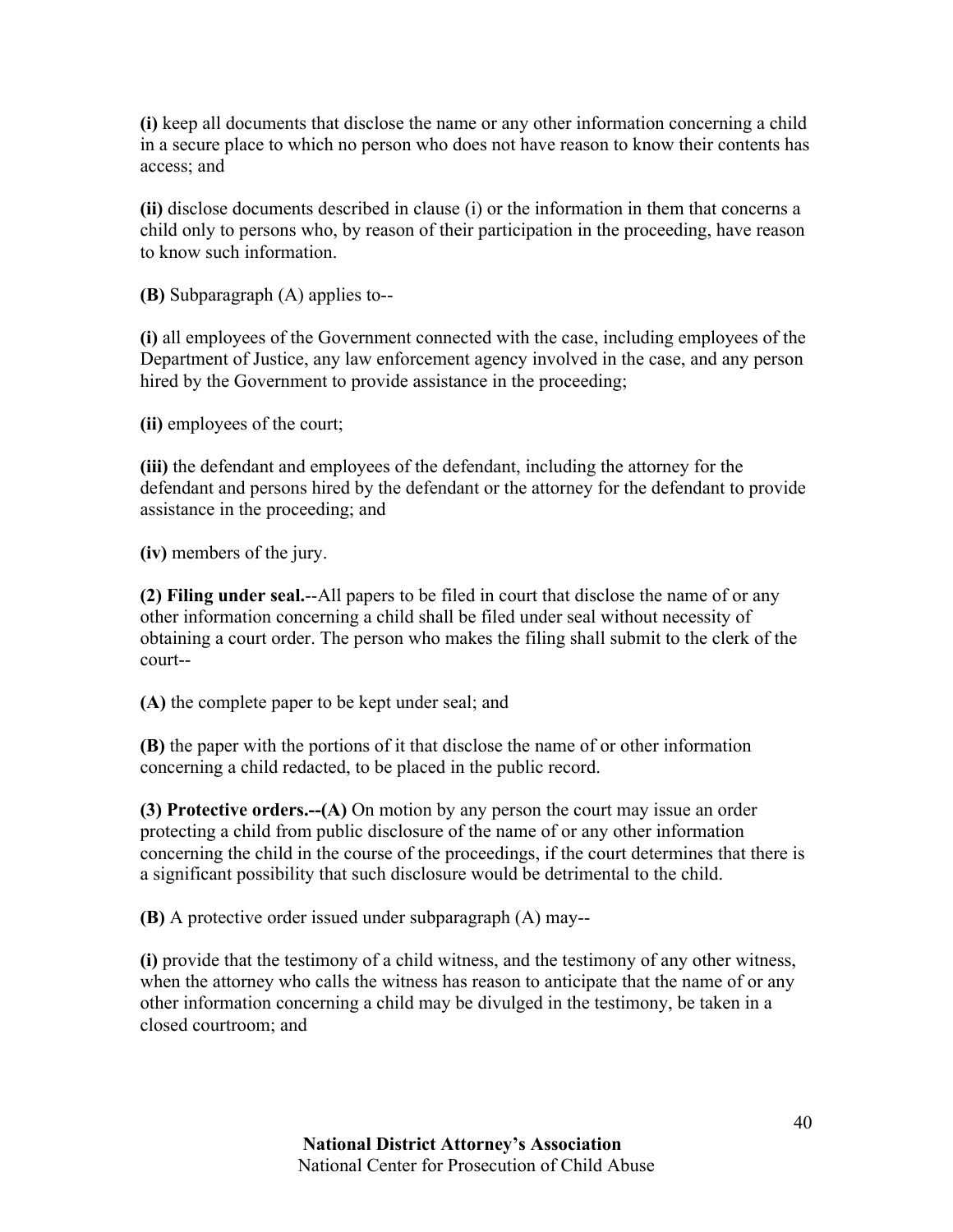**(ii)** provide for any other measures that may be necessary to protect the privacy of the child.

**(4) Disclosure of information.**--This subsection does not prohibit disclosure of the name of or other information concerning a child to the defendant, the attorney for the defendant, a multidisciplinary child abuse team, a guardian ad litem, or an adult attendant, or to anyone to whom, in the opinion of the court, disclosure is necessary to the welfare and well-being of the child.

**(e) Closing the courtroom.**--When a child testifies the court may order the exclusion from the courtroom of all persons, including members of the press, who do not have a direct interest in the case. Such an order may be made if the court determines on the record that requiring the child to testify in open court would cause substantial psychological harm to the child or would result in the child's inability to effectively communicate. Such an order shall be narrowly tailored to serve the Government's specific compelling interest.

**(f) Victim impact statement.**--In preparing the presentence report pursuant to rule 32(c) of the Federal Rules of Criminal Procedure, the probation officer shall request information from the multidisciplinary child abuse team and other appropriate sources to determine the impact of the offense on the child victim and any other children who may have been affected. A guardian ad litem appointed under subsection (h) shall make every effort to obtain and report information that accurately expresses the child's and the family's views concerning the child's victimization. A guardian ad litem shall use forms that permit the child to express the child's views concerning the personal consequences of the child's victimization, at a level and in a form of communication commensurate with the child's age and ability.

#### **(g) Use of multidisciplinary child abuse teams.--**

**(1) In general.**--A multidisciplinary child abuse team shall be used when it is feasible to do so. The court shall work with State and local governments that have established multidisciplinary child abuse teams designed to assist child victims and child witnesses, and the court and the attorney for the Government shall consult with the multidisciplinary child abuse team as appropriate.

**(2) Role of multidisciplinary child abuse teams.**--The role of the multidisciplinary child abuse team shall be to provide for a child services that the members of the team in their professional roles are capable of providing, including--

**(A)** medical diagnoses and evaluation services, including provision or interpretation of xrays, laboratory tests, and related services, as needed, and documentation of findings;

**(B)** telephone consultation services in emergencies and in other situations;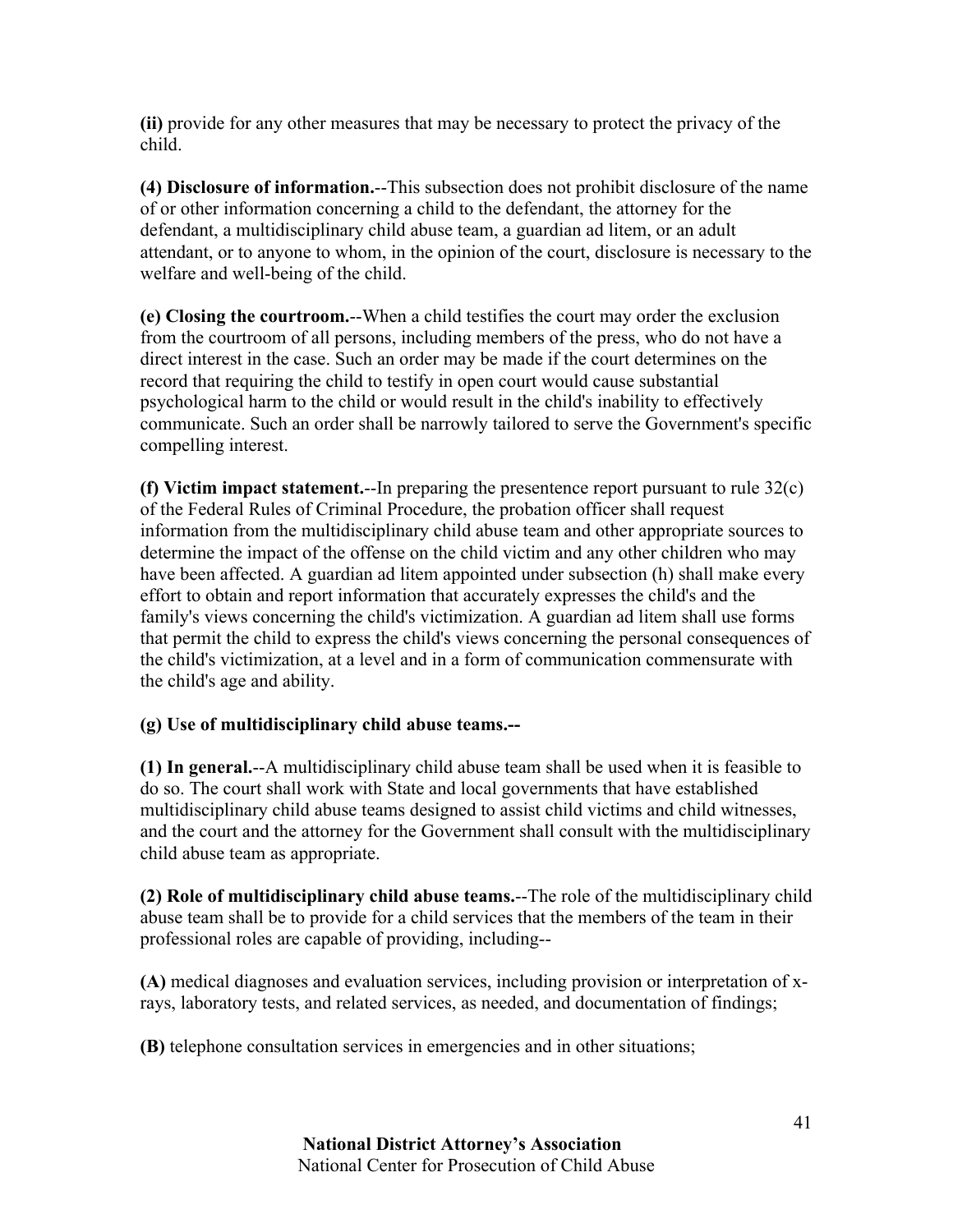**(C)** medical evaluations related to abuse or neglect;

**(D)** psychological and psychiatric diagnoses and evaluation services for the child, parent or parents, guardian or guardians, or other caregivers, or any other individual involved in a child victim or child witness case;

**(E)** expert medical, psychological, and related professional testimony;

**(F)** case service coordination and assistance, including the location of services available from public and private agencies in the community; and

**(G)** training services for judges, litigators, court officers and others that are involved in child victim and child witness cases, in handling child victims and child witnesses.

#### **(h) Guardian ad litem.--**

**(1) In general.**--The court may appoint, and provide reasonable compensation and payment of expenses for, a guardian ad litem for a child who was a victim of, or a witness to, a crime involving abuse or exploitation to protect the best interests of the child. In making the appointment, the court shall consider a prospective guardian's background in, and familiarity with, the judicial process, social service programs, and child abuse issues. The guardian ad litem shall not be a person who is or may be a witness in a proceeding involving the child for whom the guardian is appointed.

**(2) Duties of guardian ad litem.**--A guardian ad litem may attend all the depositions, hearings, and trial proceedings in which a child participates, and make recommendations to the court concerning the welfare of the child. The guardian ad litem may have access to all reports, evaluations and records, except attorney's work product, necessary to effectively advocate for the child. (The extent of access to grand jury materials is limited to the access routinely provided to victims and their representatives.) A guardian ad litem shall marshal and coordinate the delivery of resources and special services to the child. A guardian ad litem shall not be compelled to testify in any court action or proceeding concerning any information or opinion received from the child in the course of serving as a guardian ad litem.

**(3) Immunities.**--A guardian ad litem shall be presumed to be acting in good faith and shall be immune from civil and criminal liability for complying with the guardian's lawful duties described in paragraph (2).

**(i) Adult attendant.**--A child testifying at or attending a judicial proceeding shall have the right to be accompanied by an adult attendant to provide emotional support to the child. The court, at its discretion, may allow the adult attendant to remain in close physical proximity to or in contact with the child while the child testifies. The court may allow the adult attendant to hold the child's hand or allow the child to sit on the adult attendant's lap throughout the course of the proceeding. An adult attendant shall not provide the child with an answer to any question directed to the child during the course of